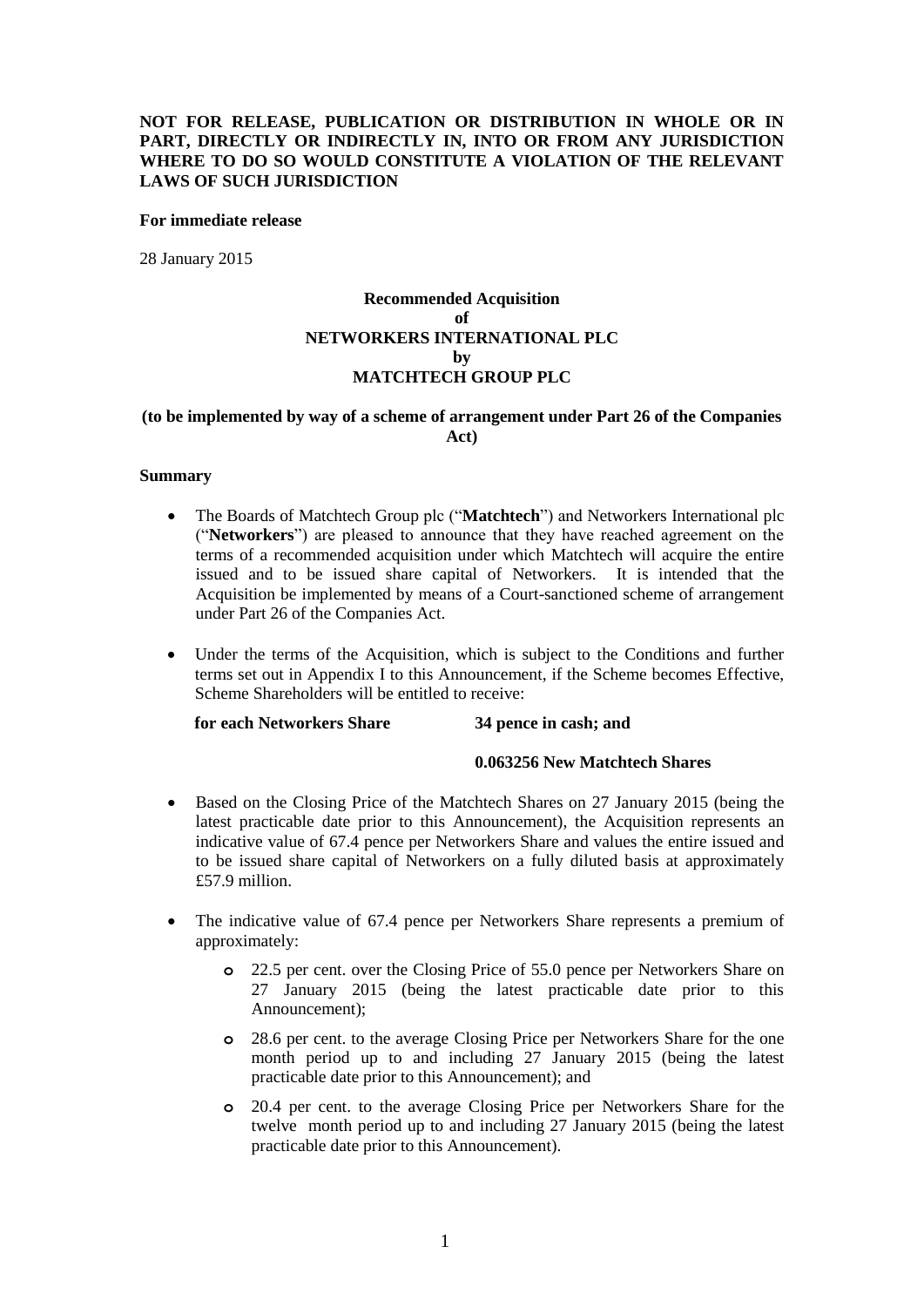- If the Scheme becomes Effective, the Acquisition will result in Scheme Shareholders holding approximately 17.9 per cent. of the issued share capital of Matchtech and the existing Matchtech Shareholders holding approximately 82.1 per cent. of the issued share capital of Matchtech.
- Following completion of the Acquisition, Matchtech Shares will continue to be admitted to trading on AIM.
- The Matchtech Directors and Networkers Directors consider that the Acquisition represents an opportunity to create a specialist recruiter of scale in the UK and internationally. The Matchtech Board believes this will lead to enhanced value for the shareholder base of the Combined Group.
- The Matchtech Board believes the Acquisition will accelerate its vision to become the market leading specialist recruiter in engineering and technology, in the UK and internationally, as it can assist to:
	- **o** sharpen focus on key niche markets in the white collar recruitment space, adding Networkers' Telecoms and Technology expertise to Matchtech's existing strength in Engineering and Technology, and enabling the Combined Group to capitalise on the convergence of the skill sets demanded by these markets;
	- **o** continue improvements in gross profitability as Networkers' higher price points and percentage gross margins are added to Matchtech's improving performance in this area;
	- **o** allow Matchtech to internationalise its existing service offering by leveraging Networkers' existing global infrastructure, thereby lowering the cost, time and risk of Matchtech's planned geographic expansion and allowing Matchtech to better address the skill shortage issues reported by its clients worldwide; and
	- **o** improve opportunities for candidates by enhancing Matchtech's international capability; for example, UK qualified engineers are increasingly seeking to gain experience globally.
- The Matchtech Directors expect the Acquisition to be earnings enhancing in the first full financial year<sup>1</sup>.
- The Matchtech Board has separately announced this morning that Adrian Gunn, the current Chief Executive Officer of Matchtech believes that this is the appropriate time to bring forward his retirement from the business (which he originally planned for 2016), and is stepping down with immediate effect. In consequence, Brian Wilkinson will move from being Executive Chairman to being Chief Executive Officer; and Ric Piper, currently Senior Independent Non-Executive Director of Matchtech, will assume the role of Interim Non-Executive Chairman until a permanent replacement is identified.
- It is intended that, following completion of the Acquisition, a new management board will be formed to develop the strategy for the Combined Group going forward led by
- $\overline{1}$ <sup>1</sup> This statement should not be construed as a profit forecast or interpreted to mean that the future earnings per share, profits, margins or cash-flows of the Combined Group will necessarily be greater than the historic published figures.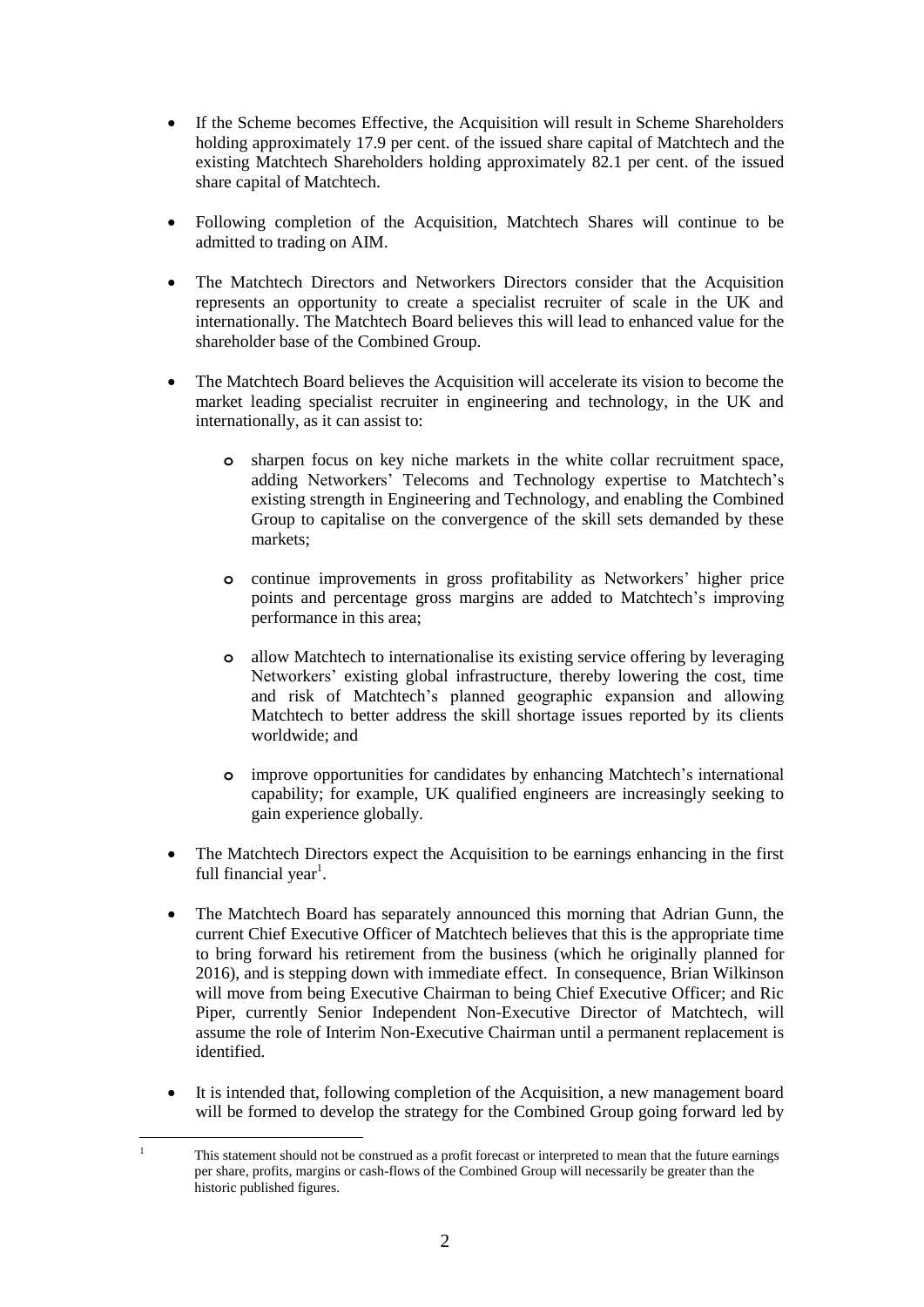Brian Wilkinson and including Tony Dyer as Group Chief Financial Officer and Keith Lewis as Chief Operating Officer of the existing Matchtech businesses, along with the current Networkers Chief Executive, Spencer Manuel, and Networkers Chief Financial Officer, Jon Plassard.

- It is also intended that Roger Goodman, currently Non-Executive Chairman of Networkers, will join the Matchtech Board as a Non-Executive Director.
- It is intended that the Acquisition will be implemented by means of a Courtsanctioned scheme of arrangement under Part 26 of the Companies Act (or, if Matchtech elects and the Takeover Panel consents, an Offer). The Acquisition is conditional on, among other things, (i) the approval of Scheme Shareholders at the Court Meeting and the passing of the Resolutions by Networkers Shareholders at the General Meeting and (ii) the sanction of the Scheme and confirmation of the Capital Reduction by the Court.
- The Networkers Directors, who have been so advised by Liberum, consider the terms of the Acquisition to be fair and reasonable. In providing its advice to the Networkers Directors, Liberum has taken into account the commercial assessments of the Networkers Directors. The Networkers Directors intend to recommend unanimously that Networkers Shareholders vote (or procure votes) in favour of the Scheme at the Court Meeting and the Resolutions at the General Meeting, or in the event that the Acquisition is implemented by way of an Offer, Networkers Shareholders accept (or procure acceptance of) the Offer, as Networkers Directors who hold Networkers Shares have irrevocably undertaken to do in respect of their entire beneficial holdings in Networkers amounting to, in aggregate, 41,597,703 Networkers Shares, representing approximately 49.5 per cent. of the Networkers issued share capital.
- Matchtech has also received irrevocable undertakings to vote or procure votes in favour of the Scheme at the Court Meeting and the Resolutions at the General Meeting (or in the event that the Acquisition is implemented by way of an Offer, to accept the Offer) from Jon Moulton, Hargreave Hale and Dowgate Capital in respect of 19,688,328 Networkers Shares, in aggregate, representing approximately 23.4 per cent. of Networkers' issued share capital.
- As a result, holders of a total of 61,286,031 Networkers Shares, representing approximately 72.9 per cent. of Networkers' issued share capital have committed to vote in favour of the Scheme at the Court Meeting and the Resolutions at the General Meeting (or in the event that the Acquisition is implemented by way of an Offer, accept (or procure acceptance of) the Offer).
- Further details of the Acquisition will be contained in the Scheme Document which is intended to be posted to Networkers Shareholders along with notices of the Court Meeting and General Meeting and the Forms of Proxy as soon as practicable and, unless the Panel consents otherwise, within 28 days of the date of this Announcement.
- Commenting on the Acquisition, Brian Wilkinson, Chief Executive Officer of Matchtech, said:

"*We're delighted to have reached agreement with the Networkers board of directors and are very excited with the prospects of the enlarged group. We continue to see major opportunities in our core markets of white collar engineering and technology recruitment. Both digitization and converging technology is creating further*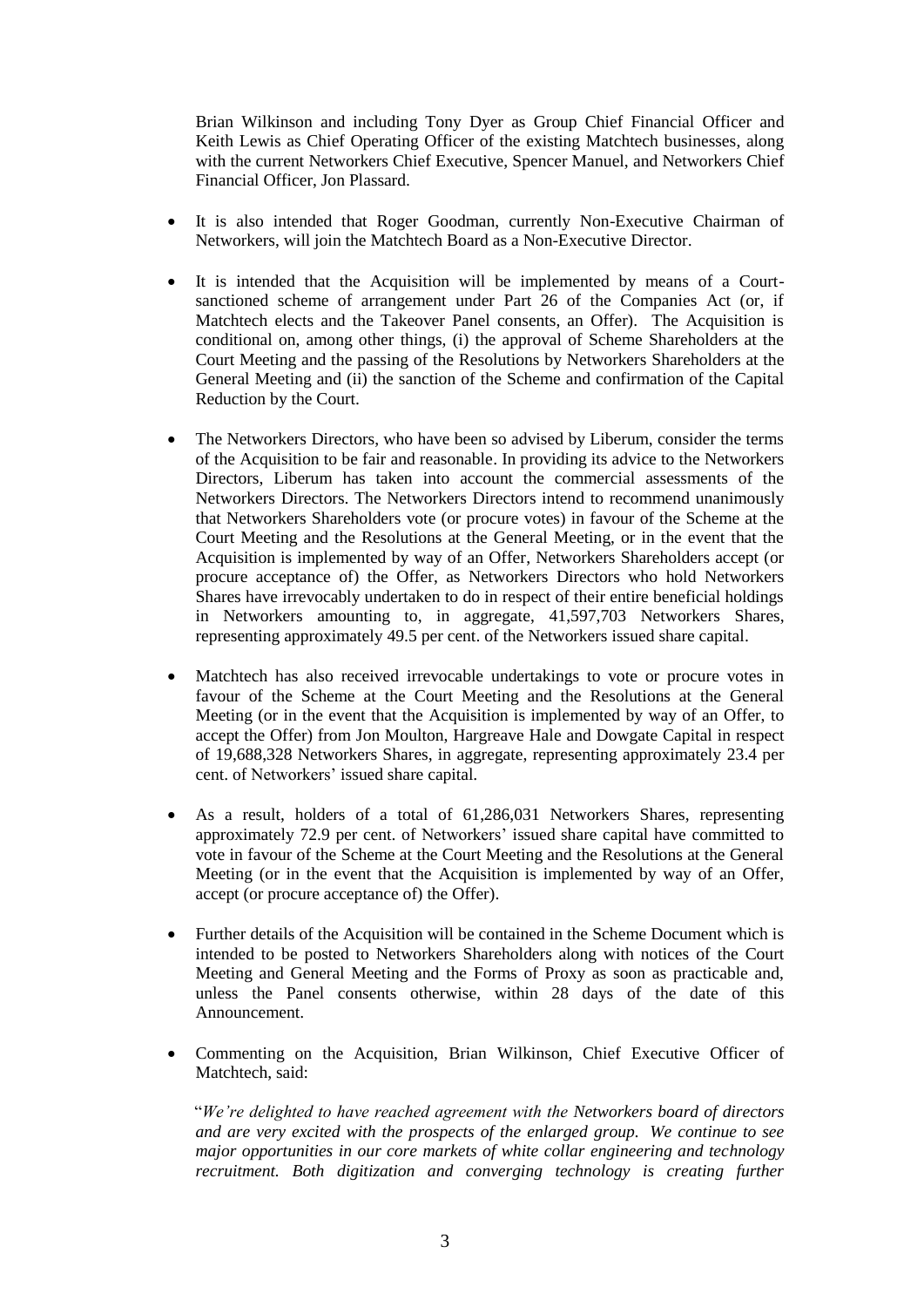*opportunities in these areas and the addition of telecoms recruitment to our portfolio creates an even stronger specialist Group. In addition, Networkers' long-standing, substantial and profitable overseas operations will enable us to accelerate the introduction of our Engineering services to our international customers with a considerably reduced cost, risk and time profile.*"

 Commenting on the Acquisition, Spencer Manuel, Chief Executive Officer of Networkers, said:

"*Networkers has enjoyed loyal support from its shareholders as an independent company since it was admitted to AIM in 2006. The Acquisition provides Networkers Shareholders with an opportunity to realise part of their investment at a premium for cash today and the Board believes the compelling characteristics of the combined business will be positive for its shareholders, customers and employees.*"

# **Enquiries**

| <b>Matchtech Group plc</b><br>Brian Wilkinson<br>Tony Dyer                                                                           | Tel: +44 (0) 1489 898989  |
|--------------------------------------------------------------------------------------------------------------------------------------|---------------------------|
| <b>Numis</b><br>(Financial Adviser, NOMAD and Broker to<br>Matchtech)<br>Michael Meade<br>James Serjeant<br>Kevin Cruickshank        | Tel: +44(0) 20 7260 1000  |
| <b>Newgate Threadneedle</b><br>(PR adviser to Matchtech)<br><b>Andrew Jones</b><br><b>Rob Newman</b>                                 | Tel: +44(0) 20 7680 6524  |
| <b>Networkers International plc</b><br><b>Spencer Manuel</b><br><b>Jon Plassard</b>                                                  | Tel: +44 20 8315 9000     |
| Liberum<br>(Financial Adviser and NOMAD to<br>Networkers)<br><b>Steve Pearce</b><br>Tom Fyson<br>Robert Morton<br><b>Josh Hughes</b> | Tel: +44(0) 20 3100 2000  |
| <b>Numis</b><br>(Broker to Networkers)<br>David Poutney                                                                              | Tel: +44 (0) 20 7260 1000 |

## **This summary should be read in conjunction with the full text of the following Announcement and its Appendices.**

The Conditions to, and certain further terms of, the Acquisition, are set out in Appendix I. Appendix II to this Announcement contains certain sources of information and bases of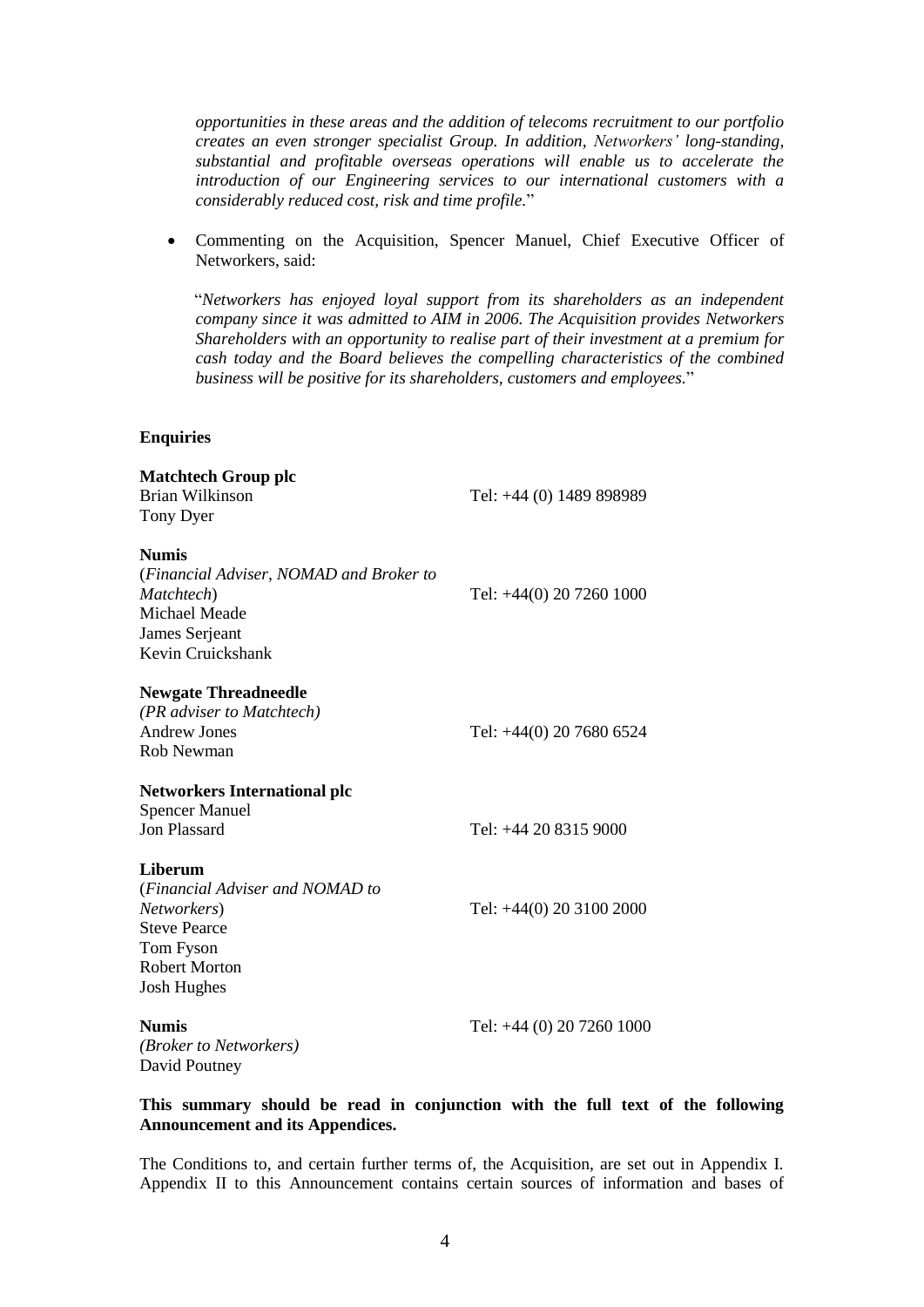calculation contained in this Announcement. Information in respect of the Irrevocable Undertakings is set out in Appendix III to this Announcement. Certain terms used in this Announcement are defined in Appendix IV to this Announcement.

## *Important disclaimers (including in relation to securities laws restrictions)*

*Numis, which is authorised and regulated by the Financial Conduct Authority, has been Networkers' nominated adviser and corporate broker. In addition, Numis is nominated adviser to Matchtech and is acting as its broker and financial adviser in connection with the offer referred to above. Upon release of this Announcement, Numis is stepping down as nominated adviser to Networkers and is being replaced by Liberum Capital Limited but will continue to act as corporate broker to Networkers. Numis will not be responsible to any other parties other than Matchtech in connection with the contents of this Announcement or for providing the protections afforded to clients of Numis, or for providing advice in relation to the contents of this Announcement or any matters referred to herein.*

*Liberum, which is authorised and regulated in the United Kingdom by the Financial Conduct Authority, is acting exclusively for Networkers as adviser for the purposes of Rule 3 of the Code in connection with the Acquisition and no one else and will not be responsible to anyone other than Networkers for providing the protections afforded to customers of Liberum or for providing advice in relation to the Acquisition or any matter referred to herein.*

*This Announcement is for information purposes only and is not intended to and does not constitute, or form any part of, an offer to sell or an invitation to purchase or subscribe for any securities or the solicitation of any vote or approval in any jurisdiction pursuant to the Acquisition or otherwise. The Acquisition will be made solely by means of the Scheme Document (or, if applicable, the Offer Document), which will contain the full terms and conditions of the Acquisition, including details of how to vote in respect of the Acquisition. Any decision in respect of, or other response to, the Acquisition, should be made only on the basis of the information contained in the Scheme Document (or, if applicable, the Offer Document).*

*This Announcement does not constitute a prospectus or a prospectus equivalent document.*

*This Announcement has been prepared for the purpose of complying with English law and the Code and the information disclosed may not be the same as that which would have been disclosed if this Announcement had been prepared in accordance with the laws of jurisdictions outside of England.*

# *Overseas Shareholders*

*The availability of New Matchtech Shares and the release, publication or distribution of this Announcement in certain jurisdictions may be restricted by law. Persons who are not resident in the United Kingdom or who are subject to the laws of other jurisdictions should inform themselves of, and observe, any applicable requirements. Networkers Shareholders who are in any doubt regarding such matters should consult an appropriate independent adviser in the relevant jurisdiction without delay.*

*The laws of the relevant jurisdictions may affect the availability of the Acquisition to persons who are not resident in the United Kingdom. Persons who are not resident in the United Kingdom or who are subject to laws of any jurisdiction other than the United Kingdom, should inform themselves about, and observe, any applicable requirements. Any failure to comply with the applicable requirements may constitute a violation of the laws and/or regulations of any such jurisdiction. To the fullest extent permitted by applicable law, the companies and persons involved in the Scheme disclaim any responsibility and liability for*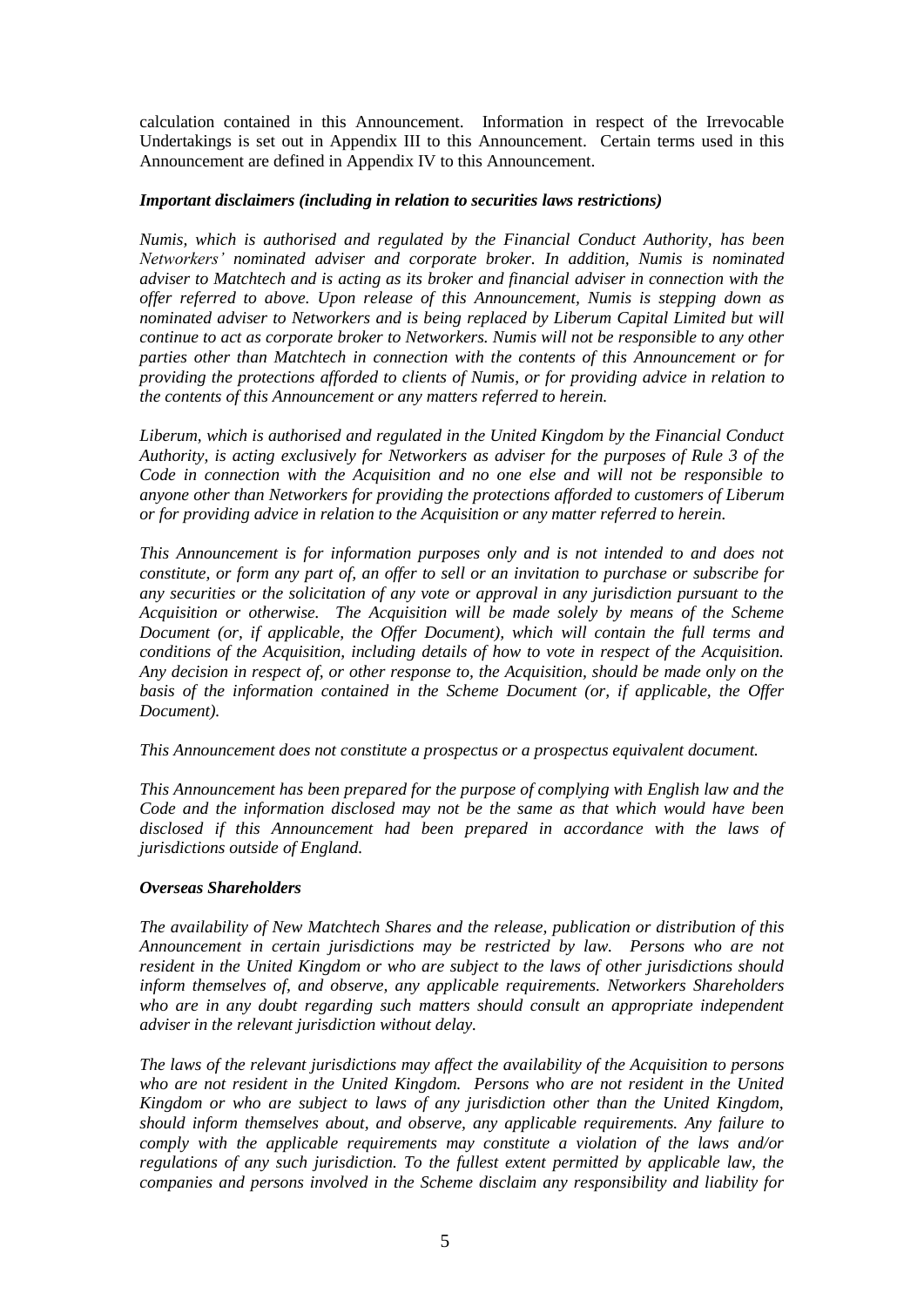*the violation of such restrictions by any person.*

*The Acquisition will not be made available, directly or indirectly, in a Restricted Jurisdiction, and the Acquisition will not be capable of acceptance from within a Restricted Jurisdiction. Accordingly, copies of this Announcement and all other documentation relating to the Acquisition are not being, and must not be, directly or indirectly, mailed or otherwise forwarded or distributed in, into or from a Restricted Jurisdiction and persons receiving this Announcement (including custodians, nominees and trustees) must not distribute or send it into or from a Restricted Jurisdiction. Further details in relation to overseas Networkers Shareholders will be contained in the Scheme Document.* 

*The Acquisition relates the shares in an English company and it is proposed to be made by means of a scheme of arrangement provided for under English company law. The scheme of arrangement will relate to the shares of an English company that is a "foreign private issuer" as defined under Rule 3b-4 under the US Securities Exchange Act of 1934, as amended (the "Exchange Act"). A transaction effected by means of a scheme of arrangement is not subject to the shareholder vote, proxy and tender offer rules under the Exchange Act. Accordingly, the Acquisition is subject to the disclosure requirements and practices applicable in the UK to scheme of arrangement, which differ from the disclosure requirements and practices of US shareholder vote, proxy and tender offer rules. Financial information included in the relevant documentation will have been prepared in accordance with accounting standard applicable in the UK and may not be comparable to the financial statement of US companies.*

*This Announcement is not an offer of securities for sale in the United States. The New Matchtech Shares which will be issued in connection with the Acquisition have not been, will not be and are not required to be registered with the US Securities and Exchange Commission (the "SEC") under the Securities Act of 1933, as amended (the "US Securities Act") or under the securities laws of any state, district or other jurisdiction of the United States, and may not be offered, sold, delivered or transferred except pursuant to an available exemption from or in a transaction not subject to the registration requirements of the US Securities Act and applicable US state securities laws.* 

*Neither the SEC nor any other US federal or state securities commission or regulatory authority has approved or disapproved the New Matchtech Shares or passed an opinion upon the fairness or merits of such securities or upon the accuracy or adequacy of the disclosures contained in this document. Any representation to the contrary is a criminal offence in the United States.*

*In the event that Matchtech extends the Acquisition into the U.S. at some future time, it will do so in satisfaction of the procedural and filing requirements of the U.S. securities laws at that time, to the extent applicable thereto.*

# *Forward Looking Statements*

*This Announcement contains certain forward-looking statements with respect to Matchtech and Networkers. These forward-looking statements can be identified by the fact that they do not relate only to historical or current facts. Forward-looking statements often use words such as "anticipate", "target", "expect", "estimate", "intend", "plan", "goal", "believe", "aim", "will", "may", "would", "could" or "should" or other words of similar meaning or the negative thereof. Forward-looking statements include, without limitation, statements relating to the following: (i) future capital expenditures, expenses, revenues, economic performance, financial conditions, dividend policy, losses and future prospects; (ii) business and management strategies and the expansion and growth of the operations of the Matchtech Group or the Networkers Group; and (iii) the effects of government regulation on the business of the Matchtech Group or the Networkers Group.*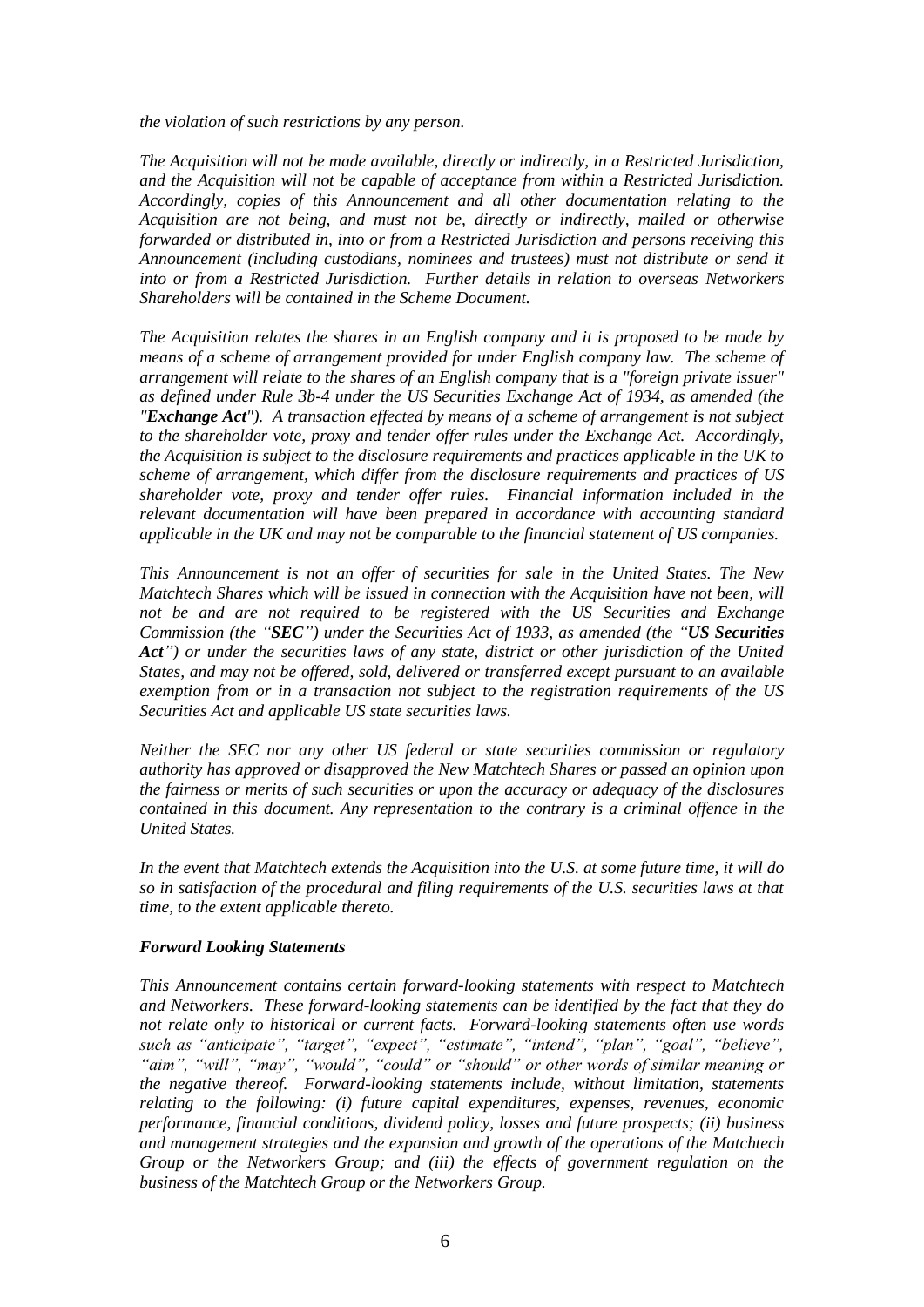*These forward-looking statements involve known and unknown risks, uncertainties and other factors which may cause the actual results, performance or achievements of any such person, or industry results, to be materially different from any results, performance or achievements expressed or implied by such forward-looking statements. These forward-looking statements are based on numerous assumptions regarding the present and future business strategies of such persons and the environment in which each will operate in the future. Given these risks and uncertainties, potential investors should not place any reliance on forward-looking statements which refer only to the position as at the date of this Announcement. All subsequent oral or written forward-looking statements attributable to Matchtech or Networkers or any persons acting on their behalf are expressly qualified in their entirety by the cautionary statement above. None of Matchtech or Networkers undertakes any obligation to update publicly or revise forward-looking statements, whether as a result of new information, future events or otherwise, except to the extent legally required.*

## *Disclosure Requirements of the Code*

*Under Rule 8.3(a) of the Code, any person who is interested in one per cent. or more of any class of relevant securities of an offeree company or of any securities exchange offeror (being any offeror other than an offeror in respect of which it has been announced that its offer is, or is likely to be, solely in cash) must make an Opening Position Disclosure following the commencement of the offer period and, if later, following the announcement in which any securities exchange offeror is first identified. An Opening Position Disclosure must contain details of the person's interests and short positions in, and rights to subscribe for, any relevant securities of each of (i) the offeree company and (ii) any securities exchange offeror(s). An Opening Position Disclosure by a person to whom Rule 8.3(a) applies must be made by no later than 3.30 pm (London time) on the 10th business day following the commencement of the offer period and, if appropriate, by no later than 3.30 pm (London time) on the 10th business day following the announcement in which any securities exchange offeror is first identified. Relevant persons who deal in the relevant securities of the offeree company or of a securities exchange offeror prior to the deadline for making an Opening Position Disclosure must instead make a Dealing Disclosure.*

*Under Rule 8.3(b) of the Code, any person who is, or becomes, interested in 1% or more of any class of relevant securities of the offeree company or of any securities exchange offeror must make a Dealing Disclosure if the person deals in any relevant securities of the offeree company or of any securities exchange offeror. A Dealing Disclosure must contain details of the dealing concerned and of the person's interests and short positions in, and rights to subscribe for, any relevant securities of each of (i) the offeree company and (ii) any securities exchange offeror, save to the extent that these details have previously been disclosed under Rule 8. A Dealing Disclosure by a person to whom Rule 8.3(b) applies must be made by no later than 3.30 pm (London time) on the business day following the date of the relevant dealing.*

*If two or more persons act together pursuant to an agreement or understanding, whether formal or informal, to acquire or control an interest in relevant securities of an offeree company or a securities exchange offeror, they will be deemed to be a single person for the purpose of Rule 8.3.*

*Opening Position Disclosures must also be made by the offeree company and by any offeror and Dealing Disclosures must also be made by the offeree company, by any offeror and by any persons acting in concert with any of them (see Rules 8.1, 8.2 and 8.4).*

*Details of the offeree and offeror companies in respect of whose relevant securities Opening Position Disclosures and Dealing Disclosures must be made can be found in the Disclosure*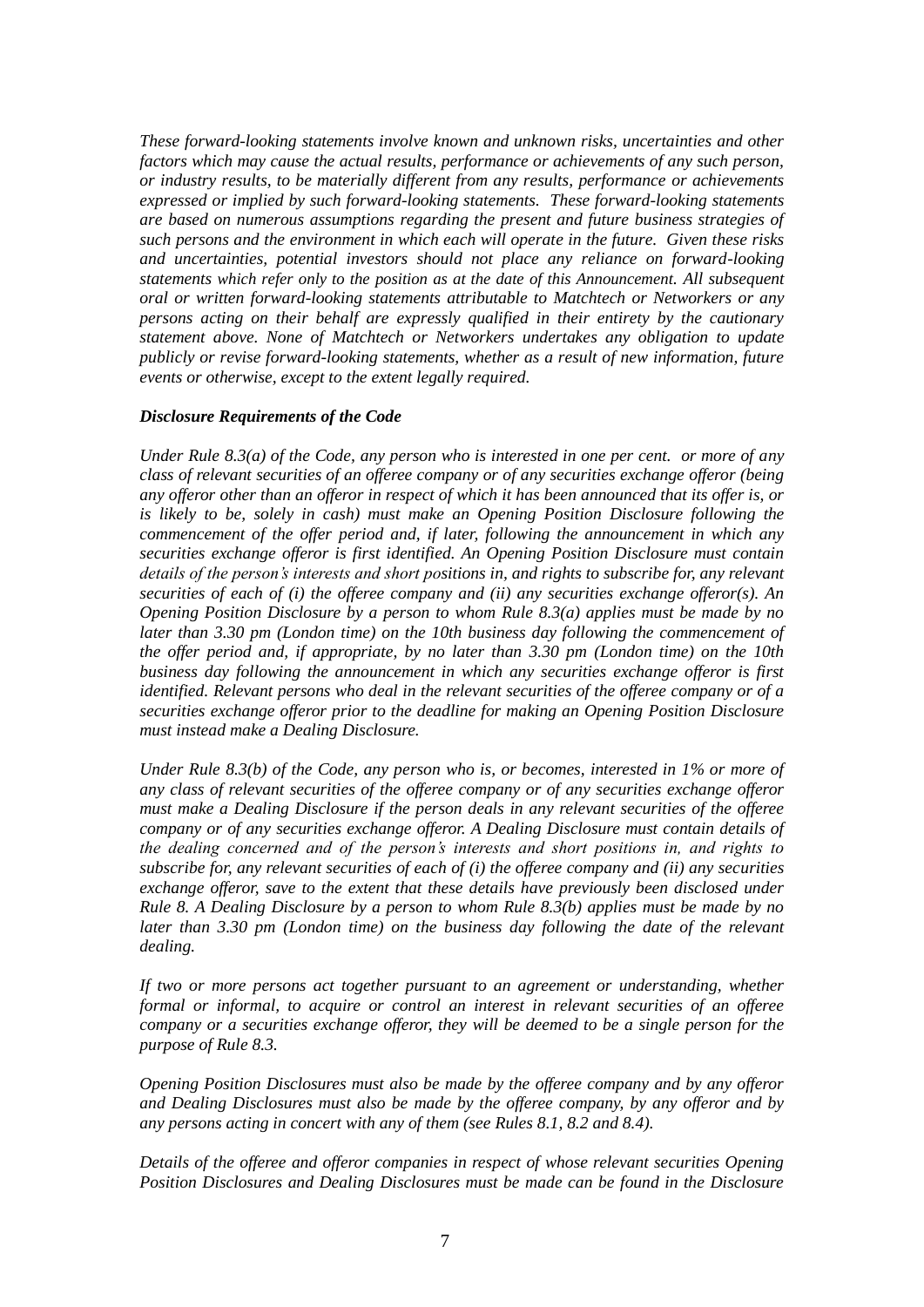*Table on the Takeover Panel's website at www.thetakeoverpanel.org.uk, including details of the number of relevant securities in issue, when the offer period commenced and when any offeror was first identified. You should contact the Panel's Market Surveillance Unit on +44 (0)20 7638 0129 if you are in any doubt as to whether you are required to make an Opening Position Disclosure or a Dealing Disclosure.*

# *No profit forecasts or estimates*

*No statement in this Announcement is intended as a profit forecast or estimate for any period and no statement in this Announcement should be interpreted to mean that earnings or earnings per ordinary share, for Matchtech or Networkers, respectively for the current or future financial years would necessarily match or exceed the historical published earnings or earnings per ordinary share for Matchtech or Networkers, respectively.*

# *Right to switch to an Offer*

*Matchtech reserves the right to elect (with the consent of the Takeover Panel) to implement the Acquisition by way of an Offer for the entire issued and to be issued share capital of Networkers as an alternative to the Scheme. In such an event, the Offer will be implemented on the same terms (subject to appropriate amendments), so far as applicable, as those which would apply to the Scheme and subject to the amendment referred to in Appendix I to this Announcement.*

# *Publication on website*

In accordance with Rule 26.1 of the Code, a copy of this Announcement will be made *available (subject to certain restrictions relating to persons resident in Restricted Jurisdictions), free of charge, at www.matchtechgroupplc.com and http://info.networkersplc.com by no later than 12 noon on 29 January 2015.*

*Neither the contents of the websites nor the content of any other website accessible from hyperlinks on such websites is incorporated into, or forms part of, this Announcement.*

*You will not be sent a hard copy of this announcement unless you request one. You may request a hard copy of this announcement, free of charge, by contacting Freddie Naylor-Leyland of Numis at f.naylor-leyland@numis.com or by submitting a request in writing to Freddie Naylor-Leyland at Numis Securities Limited, 10 Paternoster Square, London, EC4M 7LT. Networkers Shareholders may also request that all future documents, announcements and information to be sent to them in relation to the Acquisition should be in hard copy form.*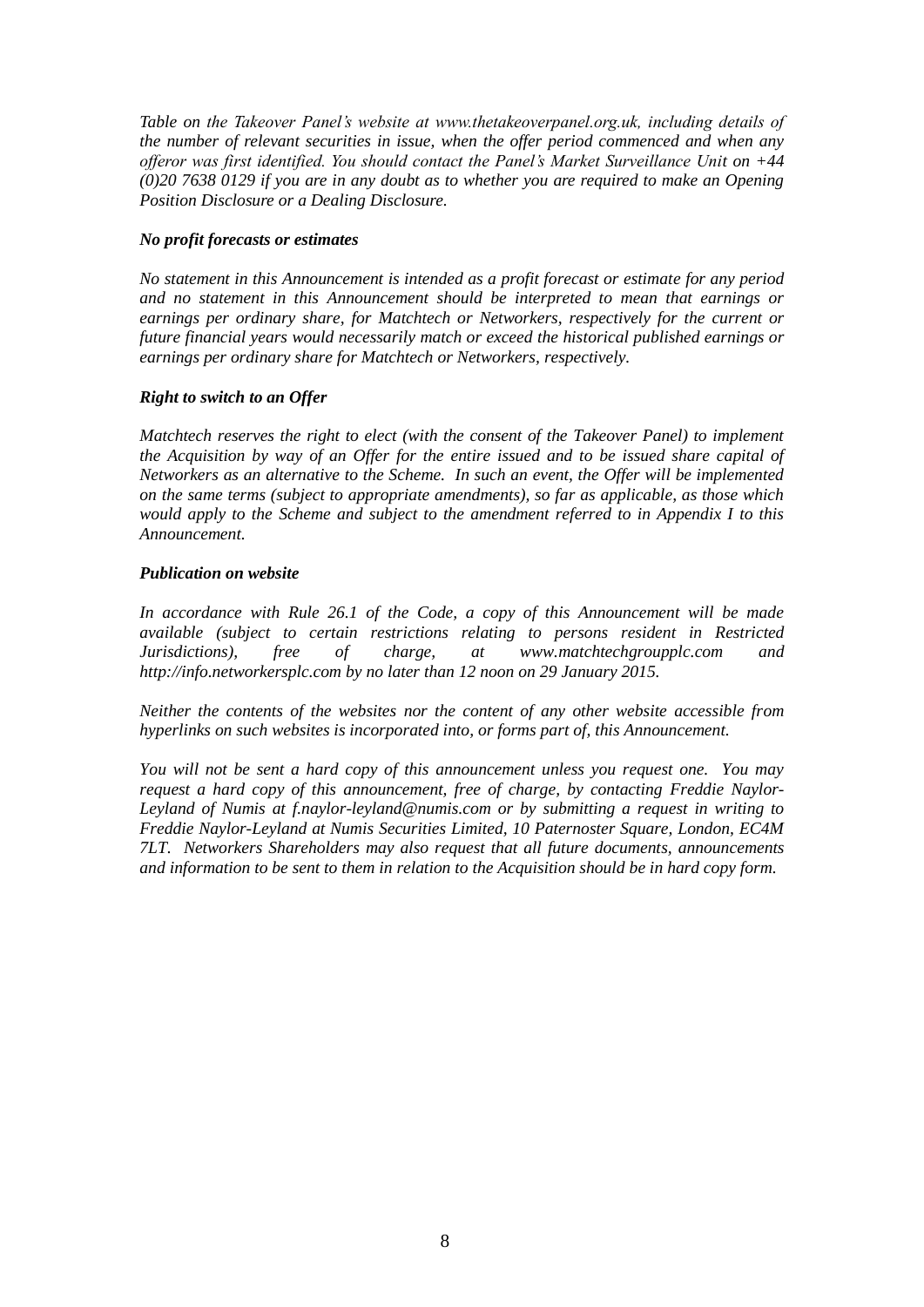# **NOT FOR RELEASE, PUBLICATION OR DISTRIBUTION IN WHOLE OR IN PART, DIRECTLY OR INDIRECTLY IN, INTO OR FROM ANY JURISDICTION WHERE TO DO SO WOULD CONSTITUTE A VIOLATION OF THE RELEVANT LAWS OF SUCH JURISDICTION**

#### **For immediate release**

28 January 2015

# **Recommended Acquisition of NETWORKERS INTERNATIONAL PLC by MATCHTECH GROUP PLC**

# **(to be implemented by way of a scheme of arrangement under Part 26 of the Companies Act)**

#### **1. Introduction**

The Matchtech Board and the Networkers Board are pleased to announce that they have reached agreement on the terms of a recommended acquisition under which Matchtech will acquire the entire issued and to be issued share capital of Networkers. It is intended that the Acquisition be implemented by means of a Court-sanctioned scheme of arrangement under Part 26 of the Companies Act.

#### **2. Summary of the terms of the Acquisition**

The Acquisition will be on the terms and subject to the Conditions set out in Appendix I to this Announcement and to be set out in the Scheme Document.

Under the terms of the Acquisition, if the Scheme becomes Effective, Scheme Shareholders will be entitled to receive:

#### **for each Networkers Share 34 pence in cash; and**

#### **0.063256 New Matchtech Shares**

Based on the Closing Price of the Matchtech Shares on 27 January 2015 (being the latest practicable date prior to this Announcement), the Acquisition represents an indicative value of 67.4 pence per Networkers Share and values the entire issued and to be issued share capital of Networkers on a fully diluted basis at approximately £57.9 million.

The indicative value of 67.4 pence per Networkers Share represents a premium of approximately:

- 22.5 per cent. over the Closing Price of 55.0 pence per Networkers Share on 27 January 2015 (being the latest practicable date prior to this Announcement);
- 28.6 per cent. to the average Closing Price per Networkers Share for the one month period up to and including 27 January 2015 (being the latest practicable date prior to this Announcement); and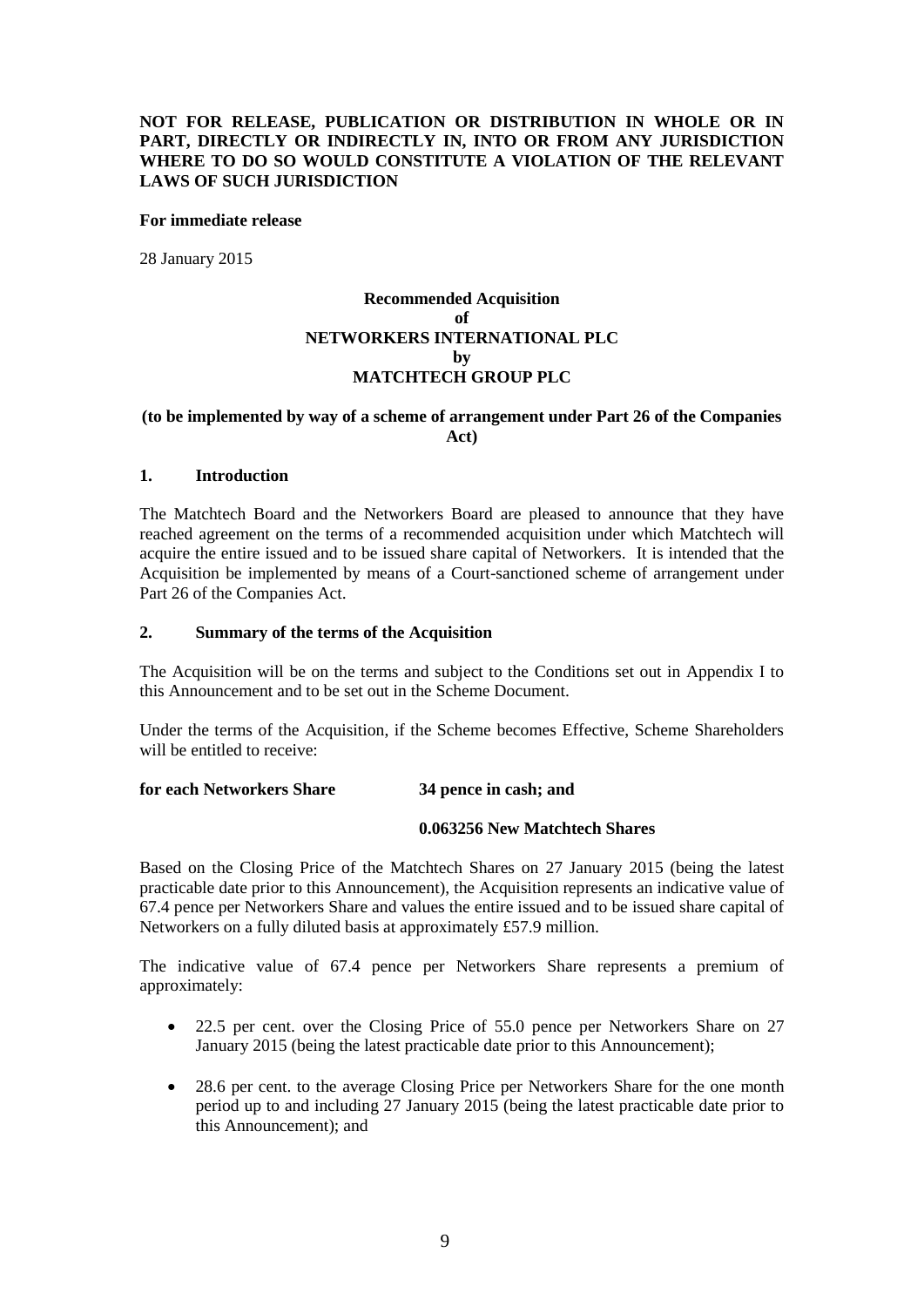• 20.4 per cent. to the average Closing Price per Networkers Share for the 12 month period up to and including 27 January 2015 (being the latest practicable date prior to this Announcement).

If the Scheme becomes Effective, it will result in the allotment and issue of approximately 5.4 million New Matchtech Shares to Scheme Shareholders, which would result in former Networkers Shareholders holding approximately 17.9 per cent. of the enlarged issued share capital of Matchtech and Matchtech's issued share capital increasing by approximately 21.8 per cent. If the Scheme becomes Effective and New Matchtech Shares are issued to Networkers Shareholders, the holdings of existing Matchtech Shareholders will be diluted such that they will hold approximately 82.1 per cent. of the enlarged issued share capital of Matchtech.

Following completion of the Acquisition, Matchtech Shares will continue to be admitted to trading on AIM.

The Networkers Shares will be acquired by Matchtech (or its nominee) with full title guarantee, fully paid and free from all liens, equitable interests, charges, encumbrances, rights of pre-emption and any other third party rights or interests whatsoever and together with all rights existing at the date of this Announcement or thereafter attaching thereto, including (without limitation) the right to receive and retain, in full, all dividends and other distributions (if any) declared, made or paid or any other return of capital (whether by way of reduction of share capital or share premium account or otherwise) made on or after the date of this Announcement in respect of the Networkers Shares.

If any dividend or other distribution in respect of the Networkers Shares is declared, paid or made on or after the date of this Announcement, Matchtech reserves the right to reduce the consideration payable for each Networkers Share under the terms of the Acquisition by the amount per Networkers Share of such dividend or distribution.

# **3. Background to and reasons for the Acquisition**

The Acquisition will enable Matchtech to accelerate the 2017 Vision referenced in the Chairman's Statement in Matchtech's 2014 Annual Report. This sets out Matchtech's ambition to become the market leading specialist recruiter in engineering and technology; the employer of choice in the recruitment industry; and the best partner to its clients and candidates; whilst developing a strong international business and delivering increased value for investors.

The Matchtech Directors believe that the Acquisition is strategically compelling, addressing all aspects of Matchtech's stated strategy:

*Sharpening focus* – both Matchtech and Networkers follow market segmentation principles, with recruitment teams aligned to clearly defined industry sectors/segments and skill sets. The Acquisition consolidates Matchtech's position as the UK's largest white collar engineering recruitment firm and through the proposed combination it would become the fifth largest UK technology recruitment business.

*Sector convergence* – Engineering, Technology and Telecoms skill sets are converging rapidly and the Combined Group is well placed to capitalise on the opportunities this presents.

*Moving up the value chain* – Matchtech has achieved organic improvement in gross profit margin in recent years, to 10.0% in the year to 31 July 2014 (2013: 9.4%), and expects this trend to continue. Networkers operates at higher price points than Matchtech, achieving a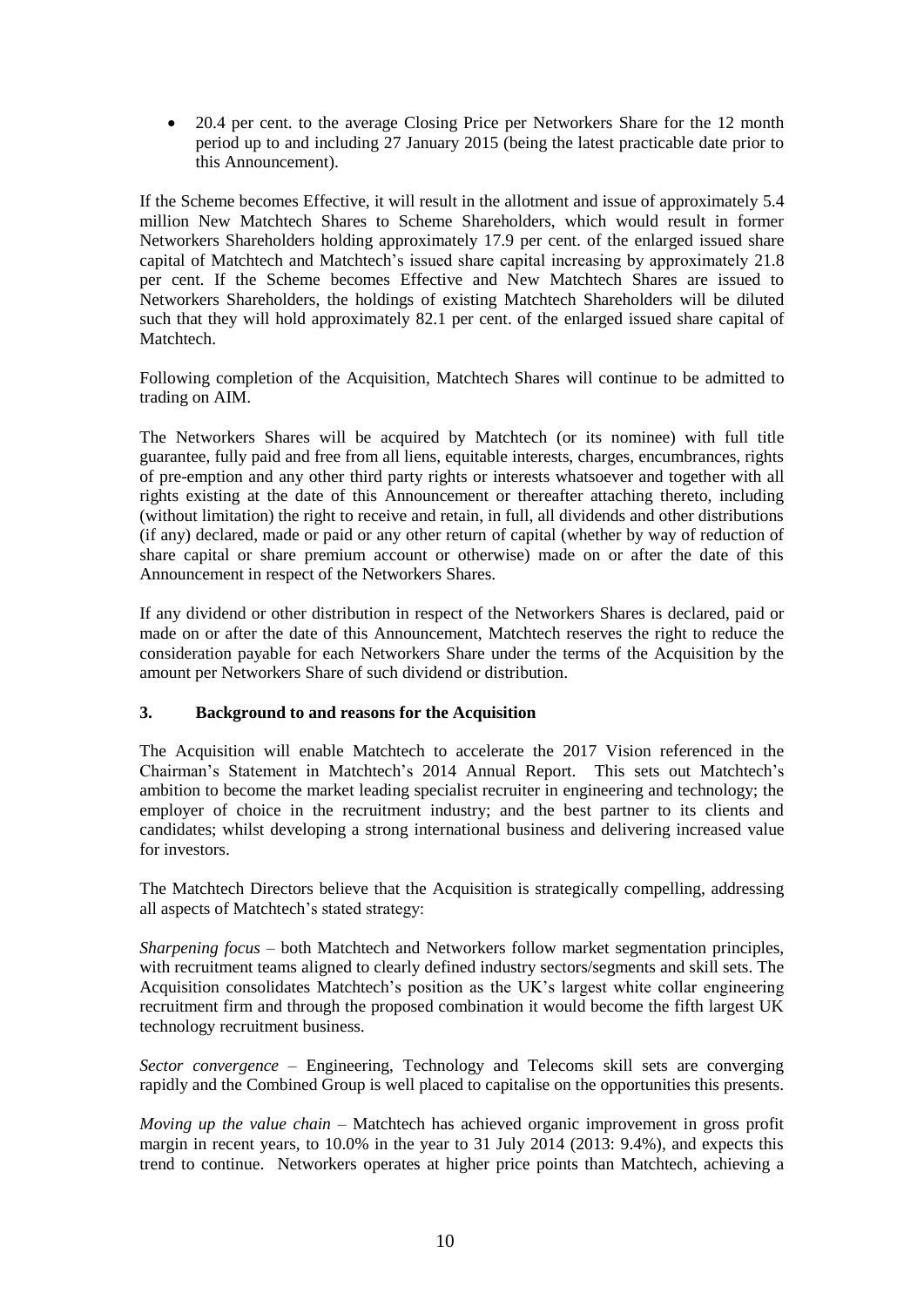gross profit margin of 17.0% in the interim period to 30 June 2014, and Matchtech believes that the business combination will allow for the sharing of best practice in this area.

*Going global* – the Acquisition will enable Matchtech to further internationalise the service it currently provides to its clients by leveraging Networkers' existing international infrastructure. This global footprint will lower both the costs and risks of Matchtech's planned geographical expansion and will enable faster implementation of Matchtech's existing plans. The Acquisition will bring a previously missing competence in multi-site, multi-jurisdiction management to Matchtech. In addition, the combination of Networkers' international candidate database with Matchtech's largely UK contractor base will allow the Matchtech Group to better address the skill shortage issues reported by its clients worldwide.

*Improved opportunities for candidates* – by enhancing Matchtech's international capability Matchtech will increase its attractiveness to UK qualified engineers, who are highly valued throughout the world and are increasingly seeking to gain experience on the largest and most prestigious global projects.

Overall the Acquisition creates a more geographically balanced business with scale in fast growing international markets whilst maintaining a healthy contract: permanent NFI split. Based on an illustrative combination of Matchtech's results for the year to 31 July 2014 and Networkers' performance in the 12 month period to 30 June 2014 (based on its interim results to 30 June 2014 plus H2 results for the year ending 31 December 2013), the combined NFI of the businesses would be split 73% Contract, 27% Permanent (in line with the existing Matchtech business) and 72% UK, 28% Rest of World (compared to 98% UK, 2% Rest of World for Matchtech in the year to 31 July 2014).

In summary, the Matchtech Board believes that the Acquisition will generate enhanced value for Matchtech Shareholders.

# **4. Recommendation**

The Networkers Directors, who have been so advised by Liberum, consider the terms of the Acquisition to be fair and reasonable. In providing its advice to the Networkers Directors, Liberum has taken into account the commercial assessments of the Networkers Directors.

Accordingly, the Networkers Directors unanimously recommend that Networkers Shareholders vote in favour of the Scheme at the Court Meeting and the Resolutions at the General Meeting (or in the event that the Acquisition is implemented by way of an Offer, to accept or procure acceptance of such Offer), as they have each irrevocably committed to do in respect of the 41,597,703 Networkers Shares which they control, representing approximately 49.5 per cent. of Networkers' issued share capital.

# **5. Background to and reasons for the recommendation**

Networkers was admitted to trading on AIM in May 2006 via the reverse takeover of Streetnames PLC by Networkers, with the acquisition shares being issued at a price of 26 pence per share.

Since its admission to trading on AIM, Networkers has successfully executed its strategy of supplying clients locally, regionally and internationally with highly skilled staff on a permanent and temporary basis, in the Telecoms, IT and Energy and Engineering sectors. Networkers has increased its international footprint with offices in Canada, Malaysia and Singapore. In addition it has acquired and successfully integrated three companies into its three core sectors - MSB in 2006 (IT), Comms Group in 2009 (Telecom) and Cappo in 2014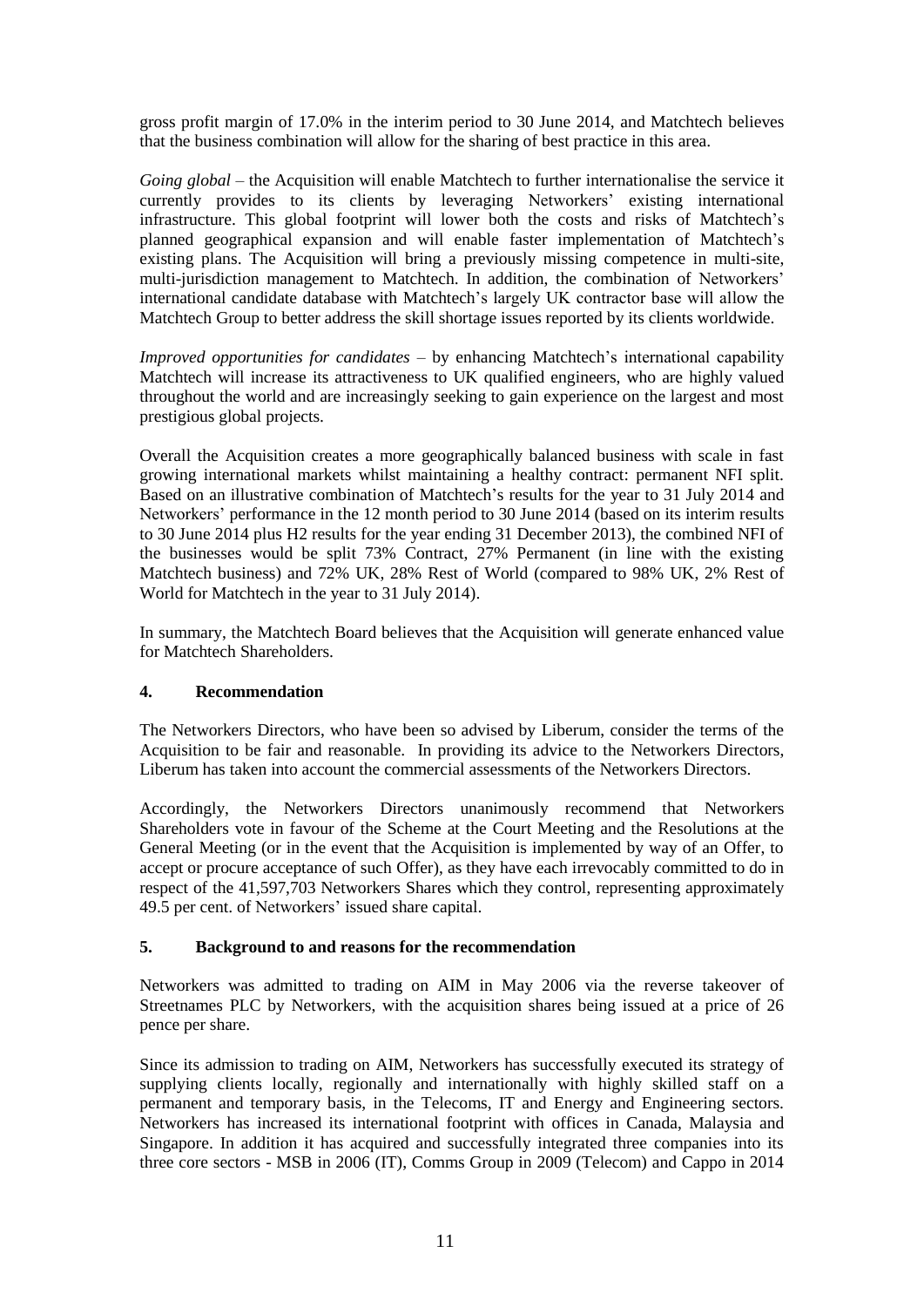(Oil & Gas). The acquisition of Cappo increased the international footprint further with an office into Qatar.

Profits before tax have grown from £3.6 million for the 13 month period ended 31 December 2006 to £7.1 million in the year ended 31 December 2013. This has been achieved without the need by Networkers to raise any significant additional equity finance since its admission to trading on AIM in 2006.

While Networkers Shareholders have enjoyed significant value accretion since its admission to trading on AIM as a result of Networkers pursuing this strategy, the market for Networkers Shares has remained relatively illiquid. Matchtech made a proposal to the Networkers Directors in December 2014 of offer terms which represented a compelling strategic combination of the two businesses and an exit for Networkers Shareholders at a premium. Whilst the Networkers Directors anticipate a period of continuing organic growth, and the markets in which Networkers operates present acquisition opportunities, the Networkers Directors are conscious of the potential risks and timescales involved with achieving material strategic scale from which Networkers Shareholders could derive the associated benefits.

After due consideration, the Networkers Directors have concluded that Matchtech's proposal substantially recognises Networkers' growth prospects and provides a degree of certainty in the form of a partial cash exit to Networkers Shareholders today. In addition, the element of consideration in the form of Matchtech shares gives Networkers Shareholders exposure to the future growth prospects of the enlarged Matchtech entity which, the Networkers Directors believe, is capable of deriving the benefits of strategic scale and improved stock market liquidity from which Networkers Shareholders do not currently benefit.

Accordingly, the Networkers Directors have concluded that the Acquisition is fair and reasonable and intend to recommend unanimously that Networkers Shareholders vote in favour of the resolutions at the Court Meeting and the General Meeting to approve and implement the Scheme as the Networkers Directors have irrevocably undertaken to do in respect of the Networkers Shares they control, amounting to, in aggregate, 41,597,703 Networkers Shares, representing approximately 49.5 per cent. of the Networkers issued share capital.

# **6. Financial effects of the Acquisition**

The Matchtech Directors have carefully reviewed the business and prospects of the Combined Group following the Acquisition and expect the Acquisition to be earnings enhancing in the first full financial year<sup>2</sup>.

# **7. Irrevocable undertakings**

—<br>—

Matchtech has received irrevocable undertakings to vote in favour of the Scheme at the Court Meeting and the Resolutions at the General Meeting (or in the event that the Acquisition is implemented by way of an Offer, to accept the Offer) from the following Networkers Shareholders:

(a) Networkers Directors, in respect of the 41,597,703 Networkers Shares, in aggregate, which they control, representing approximately 49.5 per cent, of the issued share capital of Networkers; and

<sup>2</sup> This statement should not be construed as a profit forecast or interpreted to mean that the future earnings per share, profits, margins or cash-flows of the Combined Group will necessarily be greater than the historic published figures.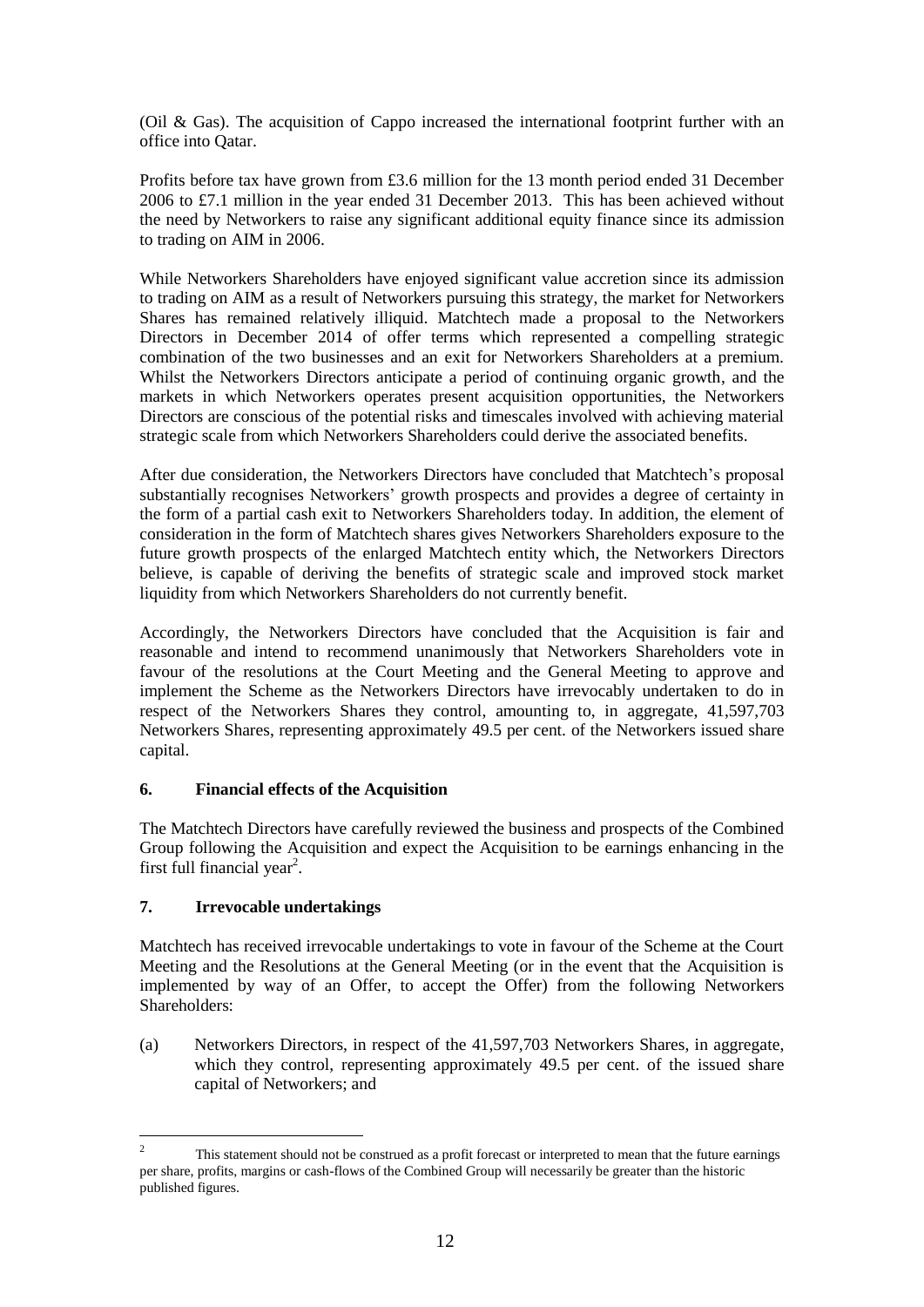(b) Jon Moulton, Hargreave Hale and Dowgate Capital in respect of 19,688,328 Networkers Shares, in aggregate, representing approximately 23.4 per cent. of the issued share capital of Networkers.

In aggregate, therefore, Matchtech has received irrevocable undertakings to vote in favour of the Scheme at the Court Meeting and the Resolutions at the General Meeting (or in the event that the Acquisition is implemented by way of an Offer, to accept the Offer) in respect of a total of 61,286,031 Networkers Shares, representing approximately 72.9 per cent. of the entire issued share capital of Networkers.

Further details of these irrevocable undertakings are set out in Appendix III of this Announcement.

# **8. Information on Matchtech**

## *Matchtech*

Matchtech was established in 1984 and admitted to trading on AIM in 2006. Matchtech has become one of the UK's top specialist recruitment companies and generated annual revenue in excess of £450m in the year to 31 July 2014.

Matchtech offers permanent and contracting recruitment solutions and is expanding its international offering in line with its strategic vision to 2017. Matchtech is split into two business units, Engineering and Professional Services.

The Engineering business unit operates under the Matchtech brand in six key markets, Aerospace, Automotive, Energy, Infrastructure, Maritime and General Engineering.

Engineering is predominantly a contract focused brand with 80% of its NFI in the interim period to 31 January 2015 generated from contract recruitment and 20% from permanent placements.

The Professional Services business unit operates under four brands in the Technology and Professional Staffing markets.

Professional Services generated 58% of its NFI in the interim period to 31 January 2015 from contract recruitment and 42% from permanent placements.

In the year to 31 July 2014, Matchtech generated 98% of NFI in the UK.

### *Current trading, trends and prospects*

For the year ended 31 July 2014, Matchtech reported revenue of £451.6m, NFI of £45.0m (including a £1.8m contribution from the Provanis acquisition made during the year), EBITA of £13.6m, adjusted profit before tax of £12.6m and adjusted EPS of 39.1 pence. As at 31 July 2014, Matchtech had net debt of £3.1m.

Matchtech has also today released its Pre-close Trading Update for the six months ending 31 January 2015.

Since Matchtech's last update on 14 November 2014, Matchtech has continued to see strong demand in the UK and worldwide for skilled engineers. The Matchtech Board believes that the Matchtech Group is well placed to continue to benefit from this demand due to its market leading position, balanced business model of contract and permanent recruitment and Matchtech's niche focus within the engineering and technology sectors.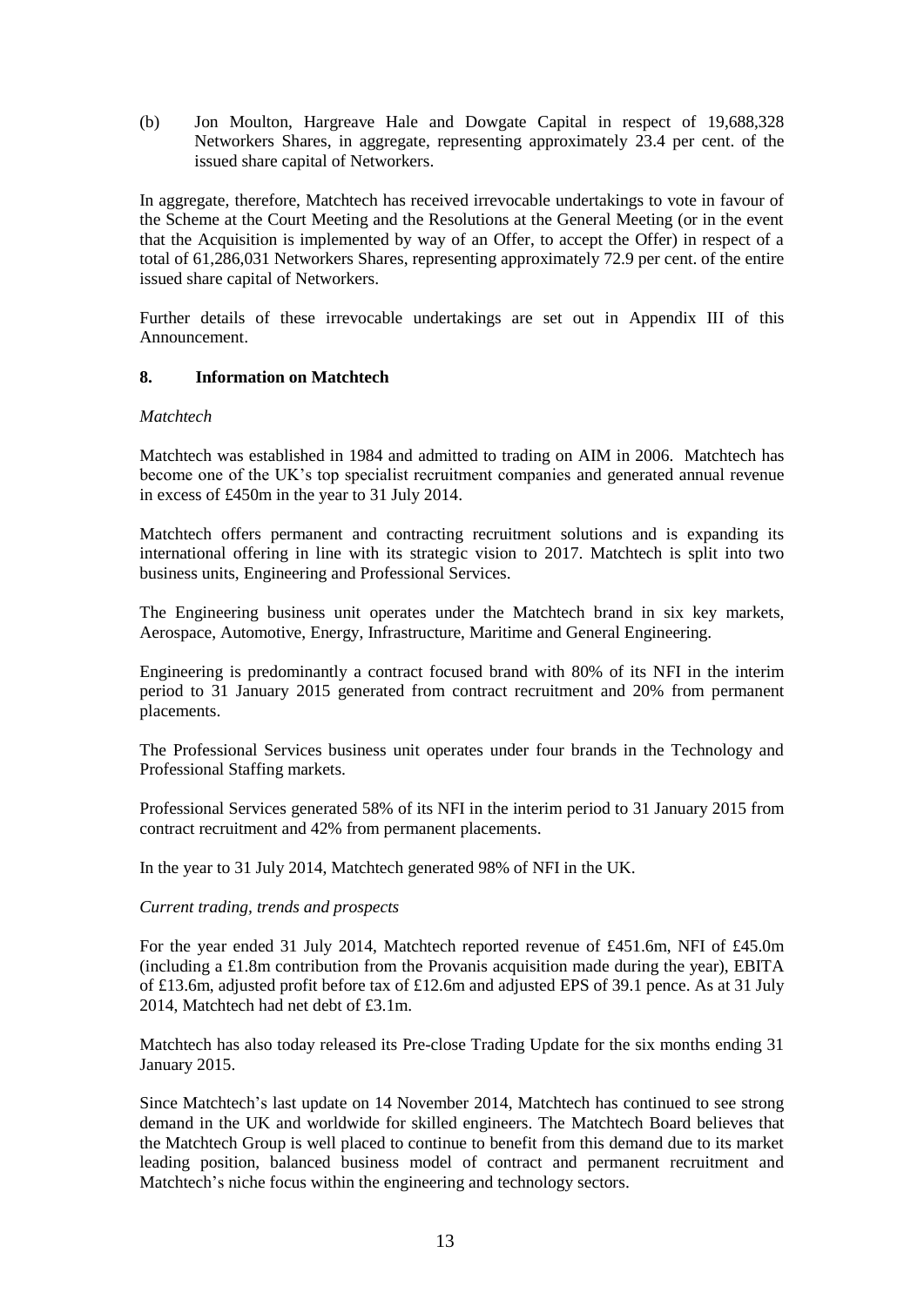The Matchtech Board expects the results for the full year to be in line with its expectations.

# **9. Information on Networkers**

Networkers was established in 2000 before being admitted to trading on AIM in 2006 via a reverse takeover. It is a global recruitment company specialised in delivering bespoke recruitment services to some of the world's leading organisations. Working within specialist market sectors, Networkers' focus is on supplying clients with high skilled staff on a permanent and temporary basis locally, regionally and internationally.

Networkers specialises in the Telecoms, IT and Energy and Engineering sectors, with NFI for the six month period ended 30 June 2014 split as to 46% Telco, 38% IT and 16% Energy and Engineering. The Energy and Engineering division is the newest division within the group having been established five years ago.

Networkers has operations in the UK and internationally, with its last interim results statement announced in September 2014 showing Networkers as having 387 employees as at 30 June 2014, of which 173 were based outside of the UK. In the same period, NFI was split between contract and permanent placements as to 72% contract and 28% permanent.

# *Current trading, trends and prospects*

For the six months ending 30 June 2014, Networkers reported revenue of £81m, NFI of £13.8m, adjusted profit before tax of £2.7m and adjusted EPS of 2.13 pence. As at 30 June 2014, Networkers had net debt of £5.7m.

Networkers has also today released its Pre-close Statement and Trading Update covering the year ended 31 December 2014.

Trading activity during the second half of the year was much improved compared with H1. This was driven by improved market conditions in the Networkers Group's Telecoms division as well as continued strong growth in the Energy and Engineering division. The second half of the year's trading also showed an improvement compared to H2 last year.

On a full year basis, the Networkers Group expects NFI and underlying business performance to be in line with Networkers management's expectations.

# **10. Networkers Share Schemes**

Appropriate proposals will be made in due course to participants in the Networkers Share Schemes. The Acquisition will extend to any Networkers Shares (including any Treasury Shares) which are unconditionally allotted, issued or transferred, on or prior to the Scheme Record Time to satisfy the exercise of existing options under the Networkers Share Schemes on or prior to the Scheme Record Time. The Acquisition will not extend to any Networkers Shares allotted, issued or transferred from Treasury to satisfy such options exercised at any time after the Scheme Record Time. In the event that the Scheme is sanctioned by the Court, the Networkers Shares held in Treasury by Networkers will be cancelled prior to the Scheme Record Time. Any Networkers Shares allotted, issued or transferred after the Scheme Record Time to satisfy such options will, subject to the Scheme becoming effective, be immediately transferred to Matchtech (or its nominee) in exchange for the same consideration as Networkers Shareholders will be entitled to receive under the terms of the Acquisition. The terms of this exchange are to be set out in the proposed amendments to the Networkers' articles of association which will be considered at the General Meeting.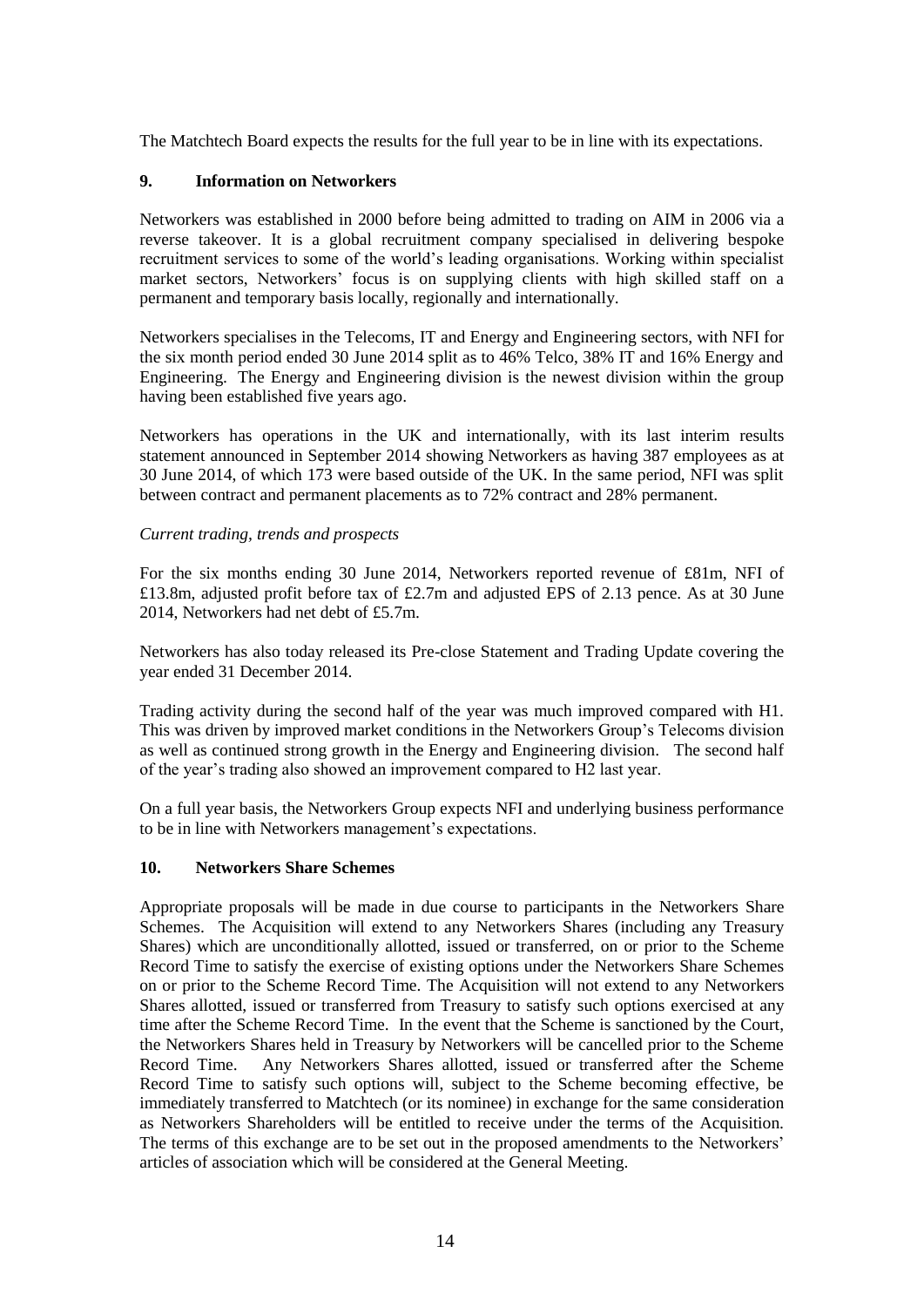Participants in the Networkers Share Schemes will be contacted separately regarding the effect of the Acquisition on their options under the Networkers Share Schemes and the actions they may take in respect of those options.

# **11. Financing of the Acquisition**

The cash consideration payable under the terms of the Acquisition (together with part of the costs and expenses payable in connection with the Acquisition) will be funded by the proceeds of a facility agreement (the "**HSBC Facility Agreement**") which Matchtech has entered into with HSBC Bank plc ("**HSBC**"). The HSBC Facility Agreement is comprised of a term loan facility of £30 million.

Under the HSBC Facility Agreement, Matchtech has agreed, among other things:

- (a) except as required by law or regulation (including the Code), the Panel, an order of the Court, or with the consent of HSBC, not to waive, amend, declare or treat as satisfied any condition of the Announcement where to do so would be materially prejudicial to the interests of HSBC;
- (b) (if Matchtech elects to make the Acquisition by way of an Offer), not declare the Offer unconditional as to acceptances until Matchtech has received valid acceptances (which have not been withdrawn) in respect of not less than 90 per cent. of the shares in Networkers to which the Offer relates.

Numis, financial adviser to Matchtech, is satisfied that resources are available to Matchtech to enable it to satisfy in full the cash consideration payable under the terms of the Acquisition.

# **12. Management, employees and location of the business**

The Matchtech Board has separately announced this morning that Adrian Gunn, the current Chief Executive Officer of Matchtech believes that this is the appropriate time to bring forward his retirement from the business (which he originally planned for 2016) and is stepping down with immediate effect. In consequence, Brian Wilkinson will move from being Executive Chairman to being Chief Executive Officer; and Ric Piper, currently Senior Independent Non-Executive Director of Matchtech, will assume the role of Interim Non-Executive Chairman until a permanent replacement is identified.

It is intended that, following completion of the Acquisition, a new management board will be formed to develop the strategy for the Combined Group going forward led by Brian Wilkinson in his new role as Group Chief Executive, Tony Dyer as Group Chief Financial Officer and Keith Lewis as Chief Operating Officer of the existing Matchtech businesses, along with the current Networkers Chief Executive, Spencer Manuel, and Networkers Chief Financial Officer, Jon Plassard.

It is also intended that Roger Goodman, currently Non-Executive Chairman of Networkers, will join the Matchtech Board as a Non-Executive Director.

Matchtech attaches great importance to the skills, knowledge and expertise of Networkers' existing management and employees and believes that they will be well placed to benefit from enhanced career and business opportunities as part of the Combined Group. Matchtech also recognises the strength of the Networkers brand and intends to retain it at an operating level.

The Matchtech Board recognises that in order to achieve some of the expected benefits of the Acquisition, it will be necessary to perform a detailed review of how best to integrate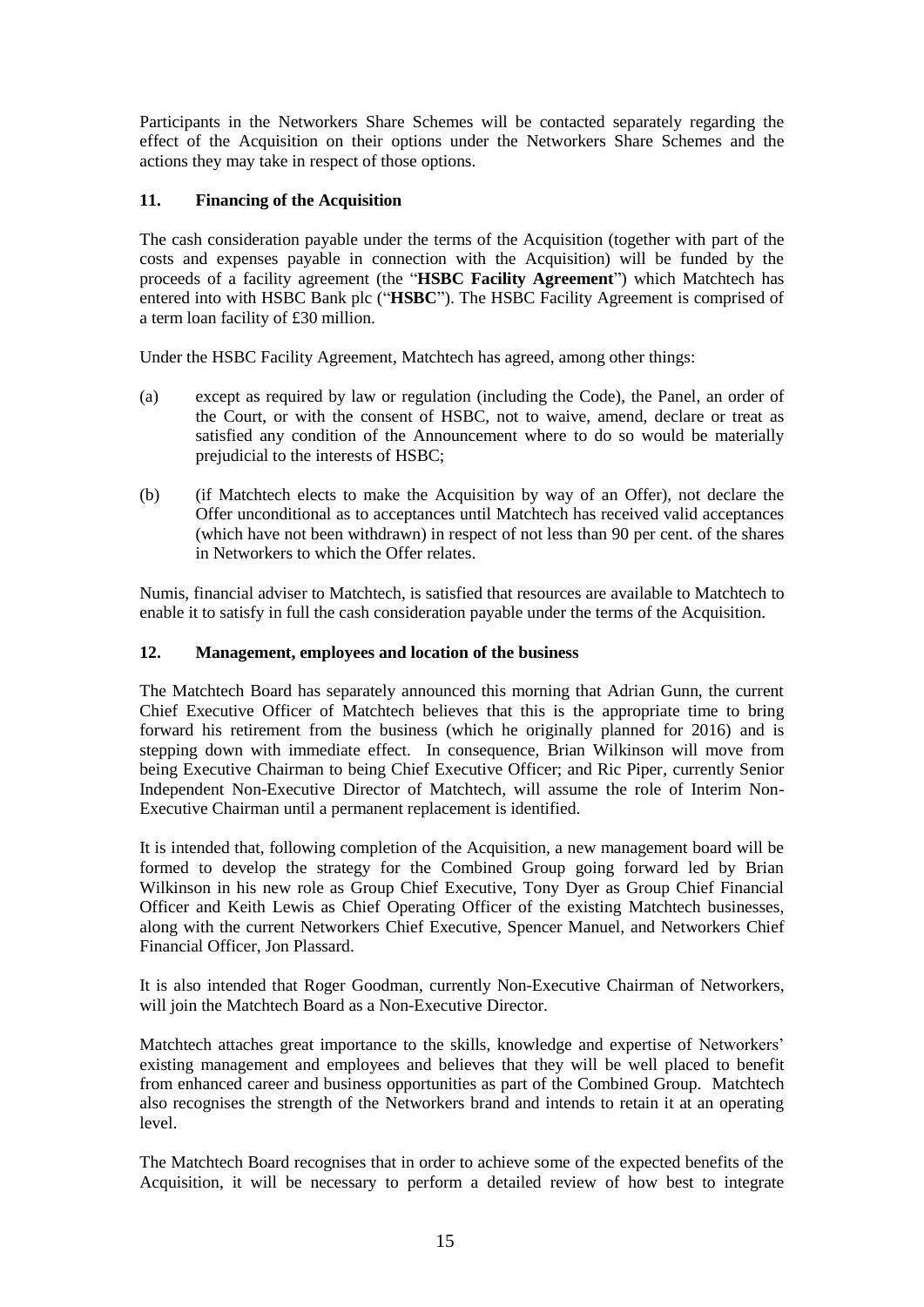Networkers into the Combined Group. This review will be carried out by the new management board to identify integration and market opportunities. The analysis carried out to date has indicated the potential to generate cost-savings for the Combined Group in areas where there is an overlap of functions, which could involve some headcount reductions, although Matchtech has not yet developed proposals as to how such headcount reductions will be implemented. Following completion of the Acquisition, Matchtech will seek to reduce costs where appropriate which have historically been related to Networkers' status as a publicly traded company and otherwise.

The review will also consider the Combined Group's operations and resources in order to ensure that they are optimal for the Combined Group's business. The number of employees and locations actually affected by the Acquisition will depend on the outcome of the detailed review.

Matchtech has given assurances to the Networkers Directors and confirms that the existing contractual and statutory employment rights of all Networkers employees – including rights to participate in applicable pension and retirement plans, or comparable plans – will be fully respected following completion of the Acquisition. In addition, Matchtech intends to put in place appropriate retention plans for those individuals who are identified as key to the ongoing success of the Combined Group.

The Combined Group's headquarters and registered office will be located at Matchtech's office at 1450 Parkway, Solent Business Park, Whiteley, Fareham, Hampshire PO15 7AF.

# **13. Accounting considerations**

The Combined Group will adopt Matchtech's accounting policies. Matchtech's financial year ends on 31 July and Networkers' financial year ends on 31 December. It is currently intended that the Combined Group will have a 31 July financial year end. For accounting purposes, it is expected that Networkers will be consolidated into Matchtech's balance sheet. It is intended that Networkers' assets and liabilities will be fair valued following completion of the Acquisition resulting in the fair valuation of Networkers' net assets being included on the Combined Group's balance sheet.

# **14. Dividends and dividend policy**

The Matchtech Board intends to continue Matchtech's current progressive dividend policy and will decide the absolute level of any future dividends taking into account the Combined Group's underlying earnings, cash flows, capital investment plans and the prevailing market outlook.

# **15. Acquisition related arrangements**

# *Confidentiality Agreement*

Matchtech and Networkers entered into a confidentiality agreement dated 12 December 2014 pursuant to which each of Matchtech and Networkers have agreed to keep confidential information about the other party and not to disclose to third parties (other than permitted recipients) confidential information exchanged by them unless required by law or regulation (the "**Confidentiality Agreement**"). The Confidentiality Agreement also contains customary provisions relating to non-solicitation of the other party's senior employees, customers and suppliers. The Confidentiality Agreement will remain in force until completion of the Acquisition, or for a period of two years from the date of the Confidentiality Agreement.

*Lock-Up Agreements*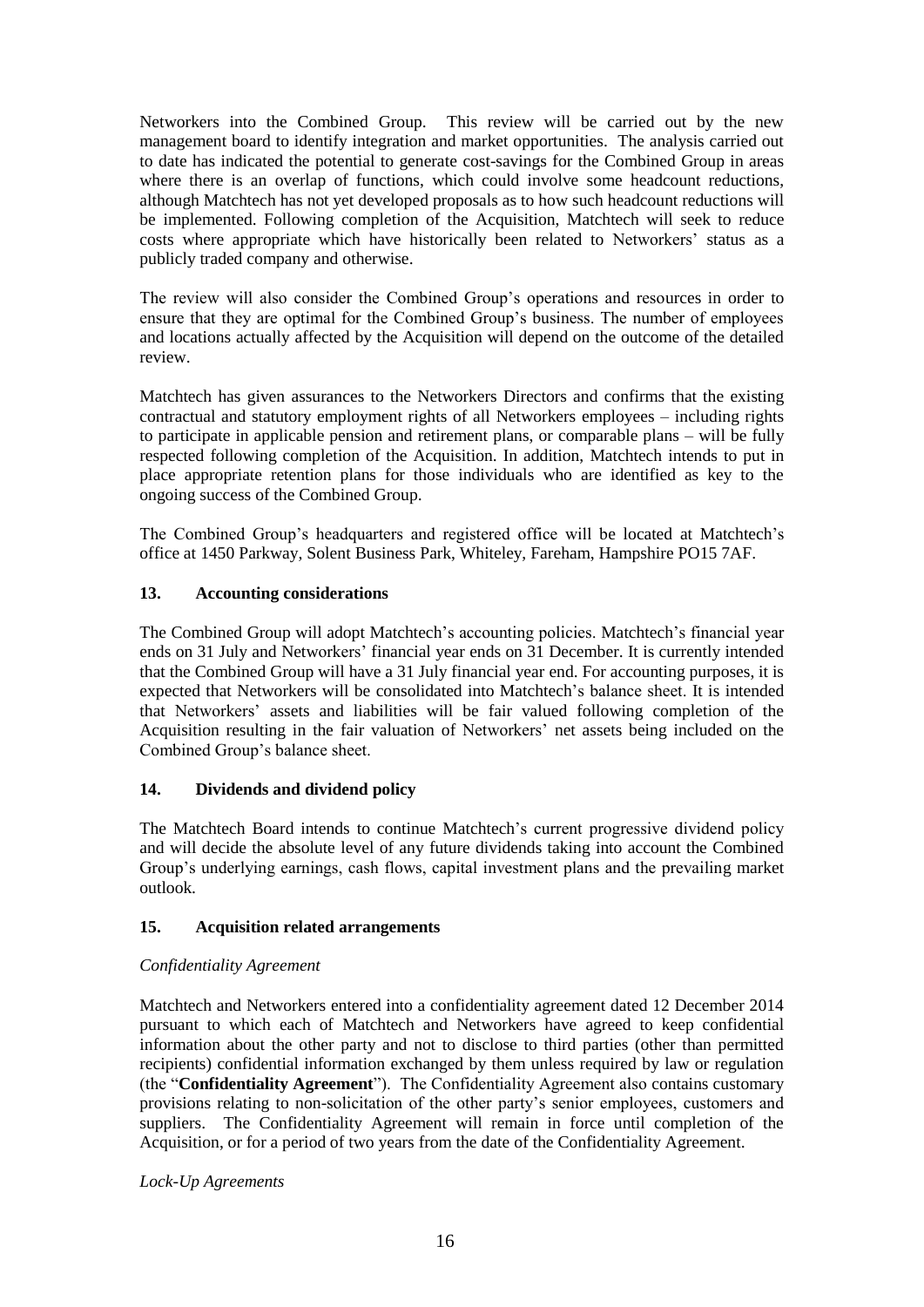Jon Plassard, Spencer Manuel, Scott Simons and Saul Penhallow have entered into lock-up agreements dated 27 January 2015 with Matchtech pursuant to which they have each agreed, subject to certain customary exceptions, not to dispose of any of their respective interests in all or any of the New Matchtech Shares which they are to receive pursuant to the Acquisition for a period of two (2) years from the Effective Date or, if earlier, until the date such relevant individual has his position as a director or employee of Matchtech or Networkers terminated by the Company or Networkers other than for misconduct, misfeasance, gross negligence or serious breach of any material condition of employment (the "**Lock-Up Agreements**").

# **16. Structure of the Acquisition**

# *Scheme*

It is intended that the Acquisition will be effected by a Court-sanctioned scheme of arrangement between Networkers and the Scheme Shareholders under Part 26 of the Companies Act, and will involve, among other things, a reduction of capital under section 641 of the Companies Act. The purpose of the Scheme is to provide for Matchtech to become the owner of the whole of the issued and to be issued share capital of Networkers. Under the Scheme, the Acquisition is to be principally achieved by:

- (a) the cancellation of the Scheme Shares held by Scheme Shareholders in consideration for which the Scheme Shareholders will receive consideration on the basis set out in paragraph 2 of this Announcement;
- (b) amendments to Networkers' articles of association to ensure that any Networkers Shares issued or transferred from Treasury (other than the New Networkers Shares to be issued to Matchtech or any subsidiaries or nominees of Matchtech) (for example as a result of the exercise of options granted under the Networkers Share Schemes) between the approval of the Scheme at the Court Meeting and the Scheme Record Time will be subject to the Scheme or after the Scheme Record Time will automatically be acquired by Matchtech (or its nominee); and
- (c) the issue of New Networkers Shares to Matchtech (or its nominee) provided for in the Scheme.

# *Approval by Court Meeting and General Meeting*

In order to become Effective, the Scheme requires:

- (a) the satisfaction (or, where applicable, waiver) of the Conditions (see below);
- (b) the approval of a majority in number of the Scheme Shareholders present and voting at the Court Meeting either in person or by proxy, representing not less than 75 per cent. in value of the Scheme Shares voted by those Scheme Shareholders. At the Court Meeting, voting will be by poll and not on a show of hands and each Scheme Shareholder present in person or by proxy will be entitled to one vote for each Scheme Share held; and
- (c) the approval of the Resolutions by not less than 75 per cent. of the votes cast, either in person or by proxy, at the General Meeting.

# *Application to Court to sanction the Scheme and confirmation of the Capital Reduction*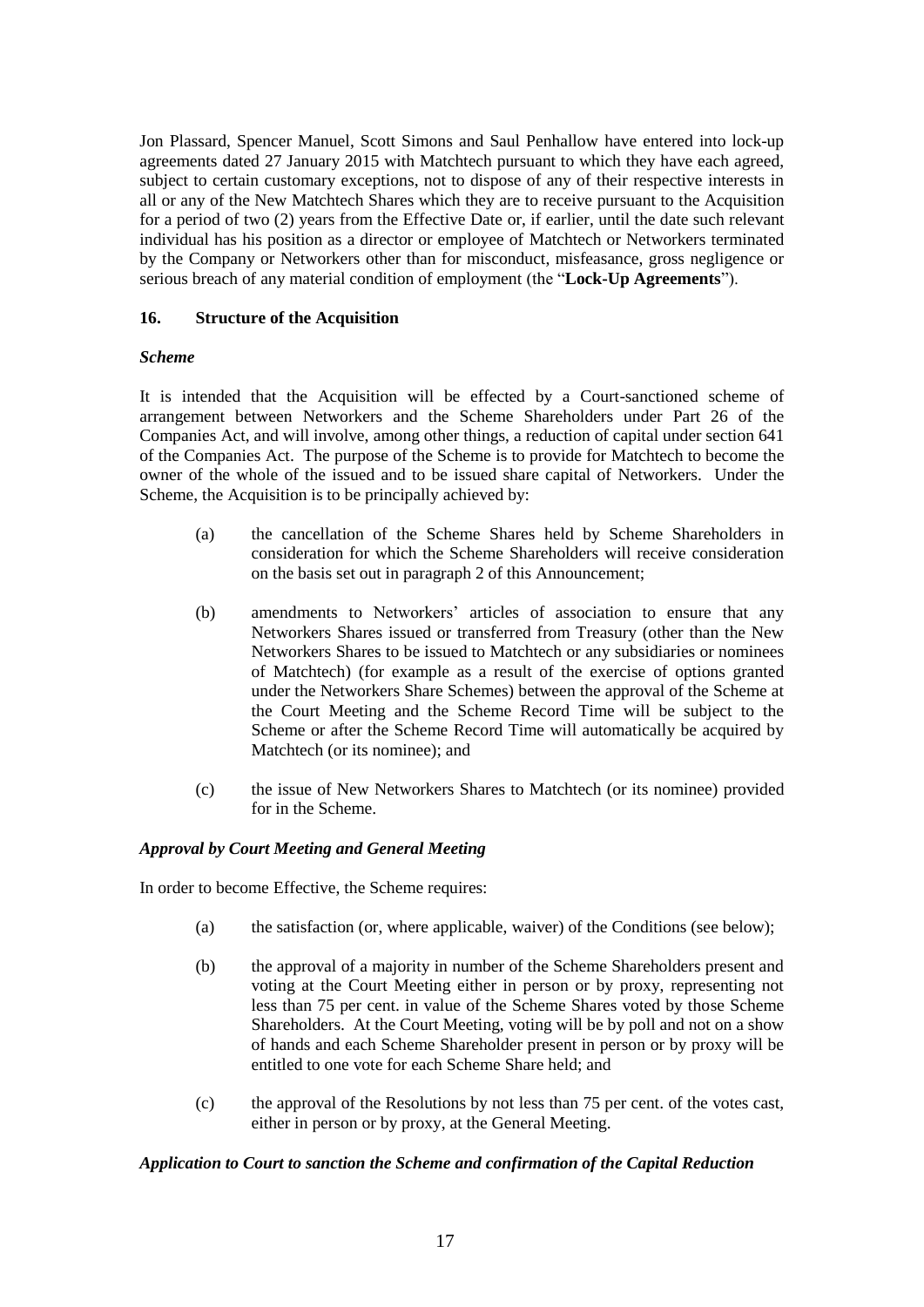Once the approval of the Scheme Shareholders to the Scheme has been obtained at the Court Meeting and the approval of the Networkers Shareholders to the Resolutions relating to the Acquisition at the General Meeting, the Scheme (including, confirmation of the Capital Reduction) must be sanctioned by the Court at the Court Hearings.

In the event that the Scheme is sanctioned by the Court, the Networkers Shares still held in Treasury by Networkers will be cancelled prior to the Scheme Record Time.

The Scheme will become Effective in accordance with its terms on delivery of the Scheme Court Order, the Reduction Court Order and the Statement of Capital giving details of Networkers' share capital, as altered by the Capital Reduction, attached thereto to the Registrar of Companies, and, in relation to the Capital Reduction, the Reduction Court Order and attached minutes being filed with and registered by the Registrar of Companies. Upon the Scheme becoming Effective, it will be binding on all Scheme Shareholders, irrespective of whether or not they attended or voted at the Court Meeting or General Meeting, or whether they voted in favour of or against the Scheme and the consideration due under the Acquisition will be dispatched by Matchtech to Scheme Shareholders no later than 14 days after the Effective Date.

# *Full details of the Scheme to be set out in the Scheme Document*

The Scheme is subject to the satisfaction (or, where applicable, waiver) of the Conditions and the full terms and conditions to be set out in the Scheme Document. The Scheme Document will include full details of the Scheme, together with notices of the Court Meeting and the General Meeting and the expected timetable, and will specify the action to be taken by Scheme Shareholders.

The Scheme will be governed by English law. The Scheme will be subject to the applicable requirements of the Code, the Takeover Panel, the London Stock Exchange, the FCA and the AIM Rules.

The Scheme will contain a provision for Networkers and Matchtech jointly to consent, on behalf of all persons concerned, to any modification of or addition to the Scheme or to any condition that the Court may approve or impose. Networkers has been advised that the Court would be unlikely to approve any modification of, or addition to, or impose a condition to the Scheme which might be material to the interests of the Scheme Shareholders unless the Scheme Shareholders were informed of such modification, addition or condition. It would be a matter for the Court to decide, in its discretion, whether or not a further meeting of the Scheme Shareholders should be held in these circumstances.

It is expected that the Scheme Document will be dispatched to Networkers Shareholders and, for information only, to participants in the Networkers Share Schemes as soon as practicable and, in any event, within the next 28 days (or such later date as may be agreed with the Panel).

# *Conditions to the Acquisition*

The Conditions to the Acquisition are set out in full in Appendix I to this Announcement.

The Scheme is conditional, among other things, upon:

(a) the Scheme becoming Effective by the Long Stop Date or such later date as Networkers and Matchtech may, with the consent of the Takeover Panel, agree and (if required) the Court may approve, failing which the Scheme will lapse;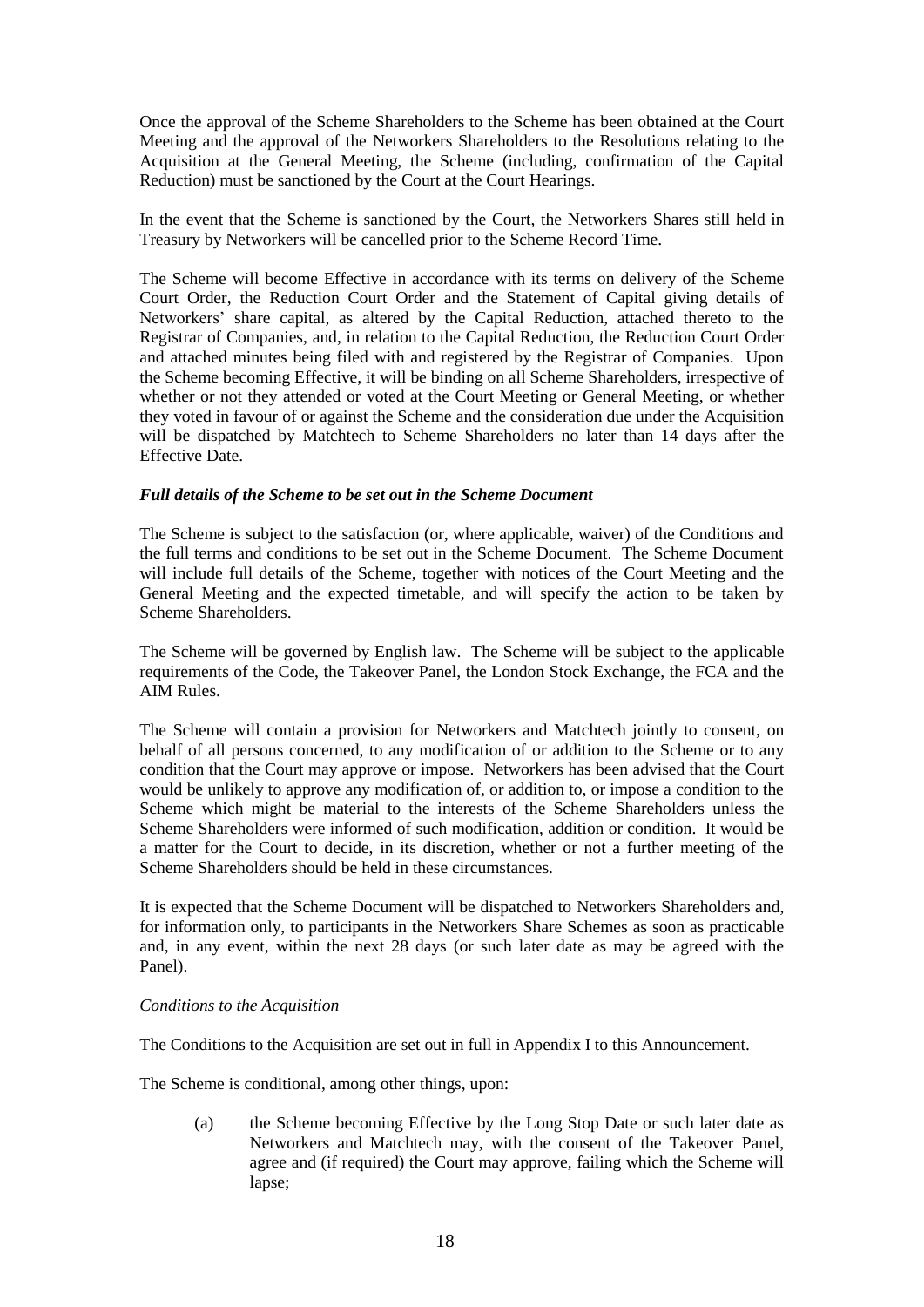- (b) the approval of the Scheme by a majority in number of the Scheme Shareholders voting, either in person or by proxy, at the Court Meeting, representing not less than 75 per cent. in value of the Scheme Shares voting, either in person or by proxy, at the Court Meeting;
- (c) the passing of all Resolutions by the requisite majority at the General Meeting; and
- (d) the sanction of the Scheme and subsequent confirmation of the Capital Reduction by the Court (in either case, with or without modification on terms agreed by Networkers and Matchtech) and the delivery of office copies of the Court Orders and the Statement of Capital to the Registrar of Companies and, if the Court so orders for the Scheme to become Effective, registration of the Reduction Court Order confirming the Capital Reduction and Statement of Capital with the Registrar of Companies.

#### *Scheme timetable/further information*

A full anticipated timetable will be set out in the Scheme Document. At this stage, subject to the approval and availability of the Court (which is subject to change), Matchtech's expected timetable for the implementation of the Acquisition is as follows:

| Dispatch of Scheme Document,<br>together with the Forms of Proxy | 12 February 2015 (or as soon as reasonably<br>practicable thereafter)       |
|------------------------------------------------------------------|-----------------------------------------------------------------------------|
| <b>Court Meeting to approve Scheme</b>                           | 9 March 2015 (or as soon as reasonably<br>practicable thereafter)           |
| <b>General</b> Meeting<br>approve<br>to<br><b>Resolutions</b>    | 9 March 2015 (or as soon as reasonably<br>practicable thereafter)           |
| <b>Scheme Court Hearing to approve</b><br><b>Scheme</b>          | 30 March 2015 (or as soon as reasonably<br>practicable thereafter)          |
| Reduction Court Hearing to<br>approve the Reduction of Capital   | 1 April 2015 (or as soon as reasonably<br>practicable thereafter)           |
| <b>Effective Date</b>                                            | 2 April 2015 (or the Business Day<br>following the Reduction Court Hearing) |
| Dispatch of cash consideration                                   | Within 14 days after the Effective Date                                     |

If the Acquisition does not become Effective by the Long Stop Date, the Acquisition will lapse except where the approval of Scheme Shareholders at the Court Meeting and the Networkers Shareholders at the General Meeting is obtained before this date, in which case the Long Stop Date for the Acquisition may be extended to such later date as Networkers and Matchtech may agree and, if appropriate, the Court and the Takeover Panel may approve.

### *Right to switch to an Offer*

Matchtech reserves the right to elect (with the consent of the Takeover Panel) to implement the Acquisition by way of an Offer for the entire issued and to be issued share capital of Networkers as an alternative to the Scheme. In such an event, the Offer will be implemented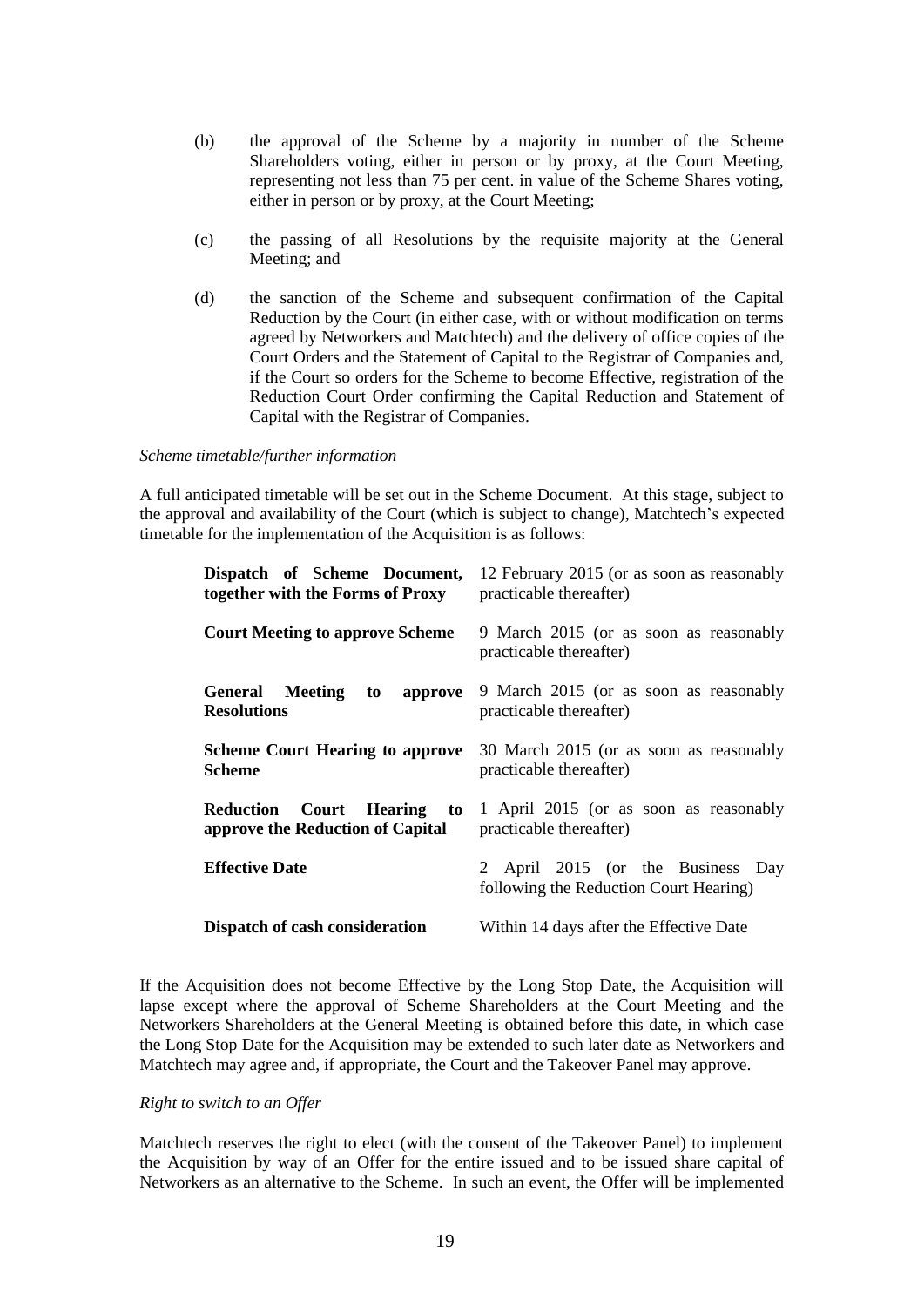on the same terms (subject to appropriate amendments), so far as applicable, as those which would apply to the Scheme and subject to the amendment referred to in paragraph 4 of Part 2 of Appendix I to this Announcement.

# **17. De-listing and re-registration as a private limited company**

# *De-listing*

It is intended that Matchtech will procure that Networkers cancels the admission of the Networkers Shares to trading on AIM on or shortly after the Effective Date.

It is intended that dealings in Networkers Shares shall be cancelled at close of business in London on 2 April 2015 and that no transfers of Networkers Shares (other than to Matchtech and/or its nominee(s)) will be registered after that time.

# *Re-registration as a private limited company*

It is also intended that Networkers be re-registered as a private limited company as soon as practicable after the Effective Date.

# **18. New Matchtech Shares**

The New Matchtech Shares will, when issued, be ordinary shares in the capital of Matchtech with a nominal value of £0.01 each, will be fully paid and rank *pari passu* in all respects with the Matchtech Shares then in issue.

The aggregate number of New Matchtech Shares to which a Scheme Shareholder will be entitled shall, in each case, be rounded down to the nearest whole number of New Matchtech Shares. Fractions of New Matchtech Shares will not be allotted or issued to Scheme Shareholders. Fractional entitlements will be aggregated and sold in the market after the Effective Date and the net proceeds (after dealing costs) of sale will be paid in cash to the Scheme Shareholders entitled thereto as nearly as practicable in accordance with what would otherwise have been their respective fractional entitlements.

Once the Scheme becomes Effective, New Matchtech Shares will be allotted to Scheme Shareholders. Application will be made for the New Matchtech Shares to be admitted to trading on AIM. It is expected that admission to trading on AIM will become effective, and that dealings in the New Matchtech Shares will commence, on the date on which the Scheme becomes Effective.

The existing Matchtech Shares are already admitted to CREST. It is expected that all of the New Matchtech Shares, when issued and fully paid, will be capable of being held and transferred by means of CREST. It is expected that the New Matchtech Shares will trade under ISIN GB001B1FMDQ43.

Further details on admission to trading, dealing and settlement will be included in the Scheme Document.

# **19. Disclosure of interests in Networkers**

Matchtech confirms that it is making on the date of this Announcement an Opening Position Disclosure, setting out the details required to be disclosed by it under Rule 8.1(a) of the Code.

As at the close of business on 27 January 2015, being the latest practicable date prior to this Announcement, save for the irrevocable undertakings referred to in paragraph 7 above, none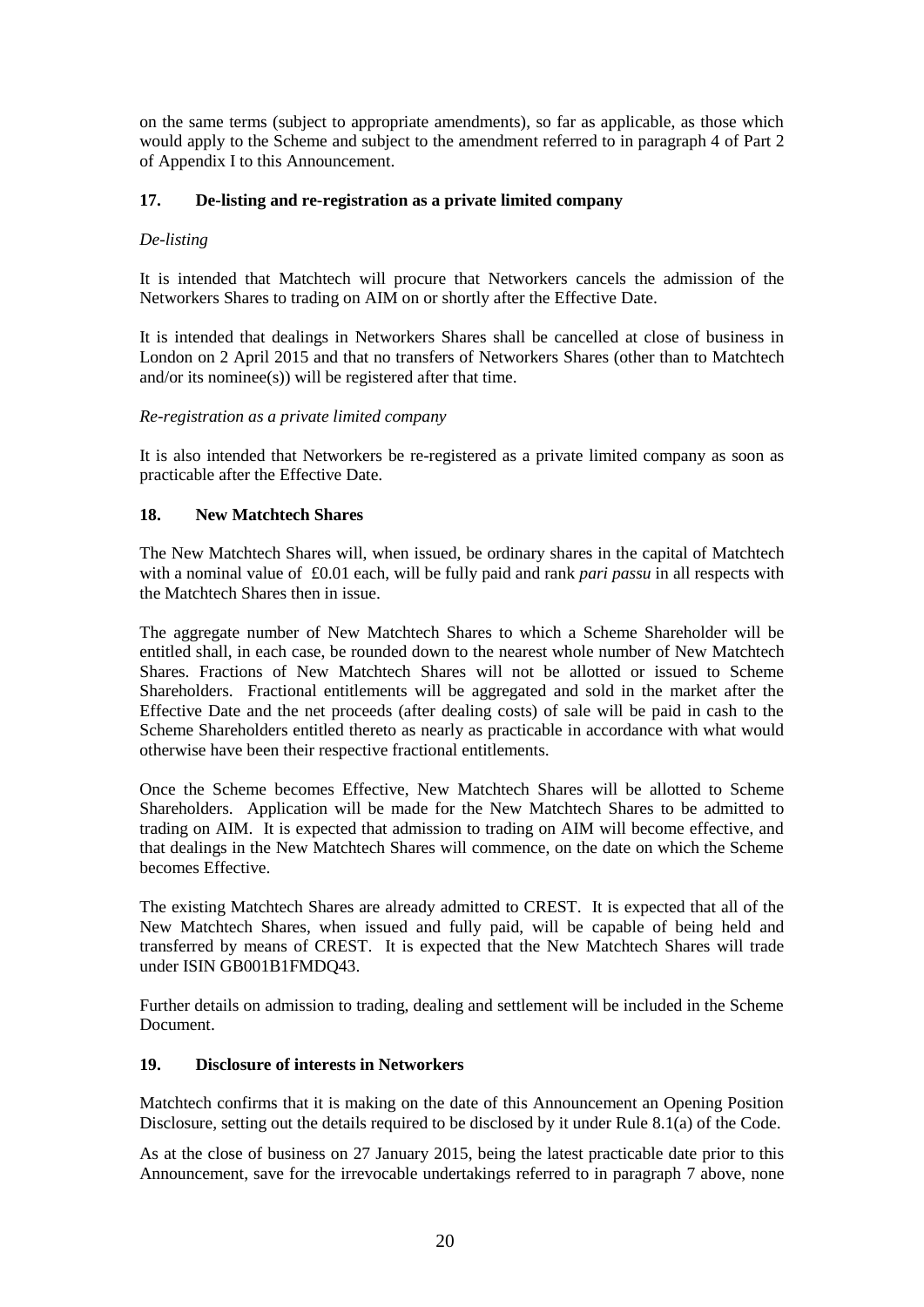of Matchtech or any Matchtech Directors or, so far as Matchtech is aware, any person acting, or deemed to be acting, in concert with Matchtech:

- (a) had an interest in, or right to subscribe for, relevant securities of Networkers;
- (b) had any short position in (whether conditional or absolute and whether in the money or otherwise), including any short position under a derivative, any agreement to sell or any delivery obligation or right to require another person to purchase or take delivery of, relevant securities of Networkers;
- (c) had procured an irrevocable commitment or letter of intent to accept the terms of the Acquisition in respect of relevant securities of Networkers; or
- (d) had borrowed or lent any Networkers Shares.

Furthermore, save for the irrevocable undertakings described in paragraph 7 above, no arrangement exists between Matchtech or Networkers or a person acting in concert with Matchtech or Networkers in relation to Networkers Shares. For these purposes, an arrangement includes any indemnity or option arrangement, any agreement or any understanding, formal or informal, of whatever nature, relating to Networkers Shares which may be an inducement to deal or refrain from dealing in such securities.

# **20. Rule 2.10 disclosure**

In accordance with Rule 2.10 of the Code:

- (a) Networkers confirms that as at the close of business on 27 January 2015, being the last Business Day before this Announcement, it had 84,056,832 Networkers Shares in issue with voting rights. This number excludes 8,446,155 Networkers Shares held in Treasury. The ISIN for the Networkers Shares is GB00B1319W10; and
- (b) Matchtech confirms that as at the close of business on 27 January 2015, being the last Business Day before this Announcement, it had 24,966,817 Matchtech Shares in issue with voting rights. The ISIN for the Matchtech Shares is GB001B1FMDQ43.

# **21. General**

The Acquisition will be subject to the Conditions and other terms set out in this Announcement and to the full terms and conditions which will be set out in the Scheme Document. The Conditions to, and certain further terms of, the Acquisition, are set out in Appendix I. Appendix II to this Announcement contains certain sources of information and bases of calculation contained in this Announcement. Information in respect of the Irrevocable Undertakings is set out in Appendix III to this Announcement. Certain terms used in this Announcement are defined in Appendix IV to this Announcement.

Numis and Liberum have each given and not withdrawn their consent to the publication of this Announcement with the inclusion herein of the references to their names in the form and context in which they appear.

# **22. Documents on display**

Copies of the following documents required to be published pursuant to Rules 26.1 and 26.2 of the Code will be published, subject to certain restrictions relating to persons resident in any Restricted Jurisdiction, on Matchtech's website at www.matchtechgroupplc.com and on Networkers' website at http://info.networkersplc.com by no later than noon on the Business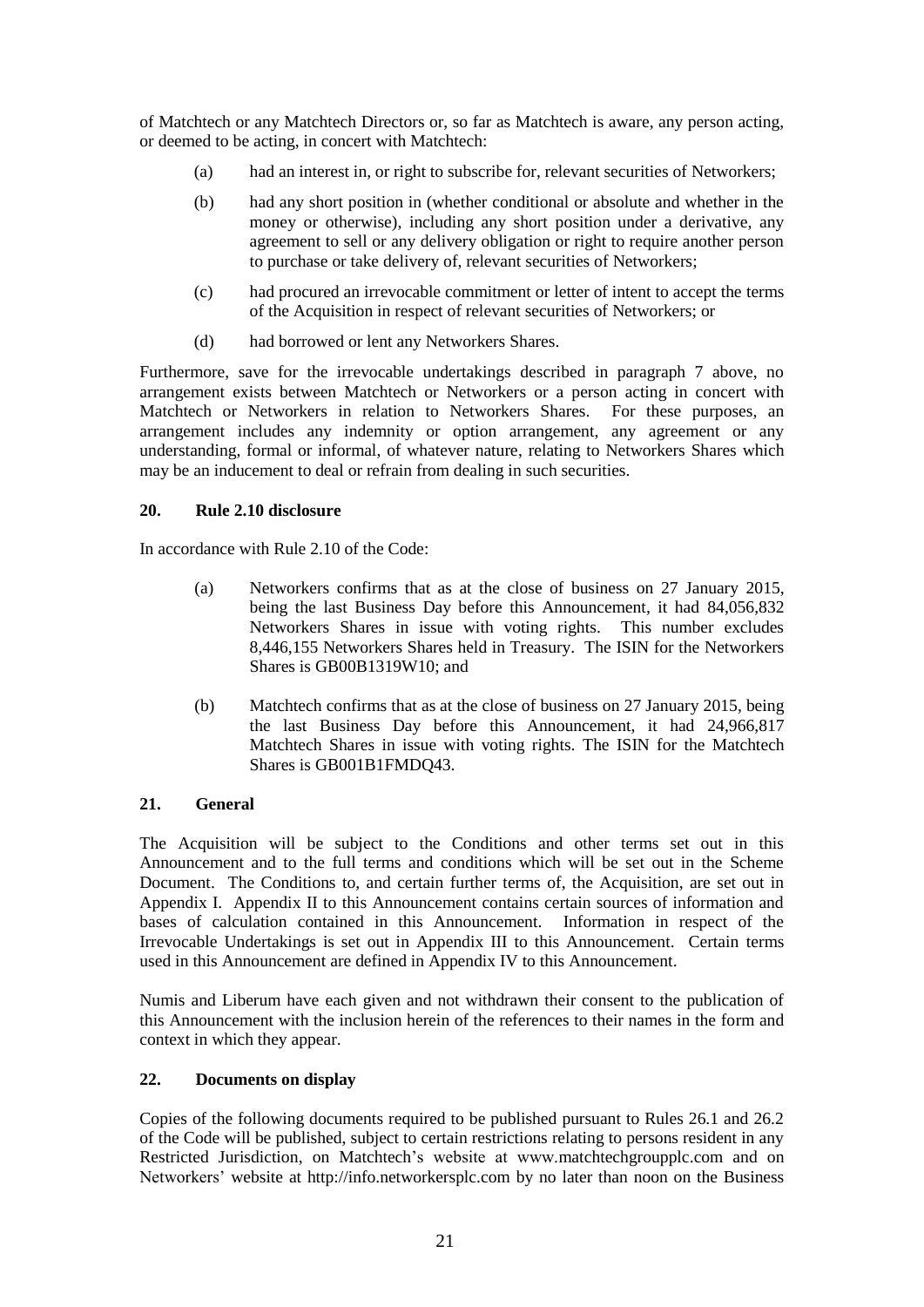Day following this Announcement:

- (a) a copy of this Announcement;
- (b) the Confidentiality Agreement;
- (c) the Lock-Up Agreements;
- (d) the irrevocable undertakings listed in Appendix III; and
- (e) the Finance Documents.

Neither the contents of Networkers' website or the contents of Matchtech's website, nor the content of any other website accessible from hyperlinks on either such website, is incorporated into or forms part of, this Announcement.

You will not be sent a hard copy of this Announcement unless you request one. You may request a hard copy of this announcement, free of charge, by contacting Freddie Naylor-Leyland of Numis at f.naylor-leyland@numis.com or by submitting a request in writing to Freddie Naylor-Leyland at Numis Securities Limited, 10 Paternoster Square, London, EC4M 7LT. Networkers Shareholders may also request that all future documents, announcements and information to be sent to them in relation to the Acquisition should be in hard copy form.

## **Enquiries**

| <b>Matchtech Group plc</b><br>Brian Wilkinson<br>Tony Dyer                                                                                                  | Tel: +44 (0) 1489 898989   |
|-------------------------------------------------------------------------------------------------------------------------------------------------------------|----------------------------|
| <b>Numis</b><br>(Financial Adviser, NOMAD and Broker to<br>Matchtech)<br>Michael Meade<br>James Serjeant<br>Kevin Cruickshank                               | Tel: +44(0)20 7260 1000    |
| <b>Newgate Threadneedle</b><br>(PR adviser to Matchtech)<br>Andrew Jones<br>Rob Newman                                                                      | Tel: $+44(0)$ 20 7680 6524 |
| <b>Networkers International plc</b><br><b>Spencer Manuel</b><br><b>Jon Plassard</b>                                                                         | Tel: $+442083159000$       |
| Liberum<br>(Financial<br>Adviser and<br><i>NOMAD</i><br>to<br>Networkers)<br><b>Steve Pearce</b><br>Tom Fyson<br><b>Robert Morton</b><br><b>Josh Hughes</b> | Tel: +44 (0)20 3100 2000   |
| <b>Numis</b><br><i>(Broker to Networkers)</i>                                                                                                               | Tel: +44 (0) 20 7260 1000  |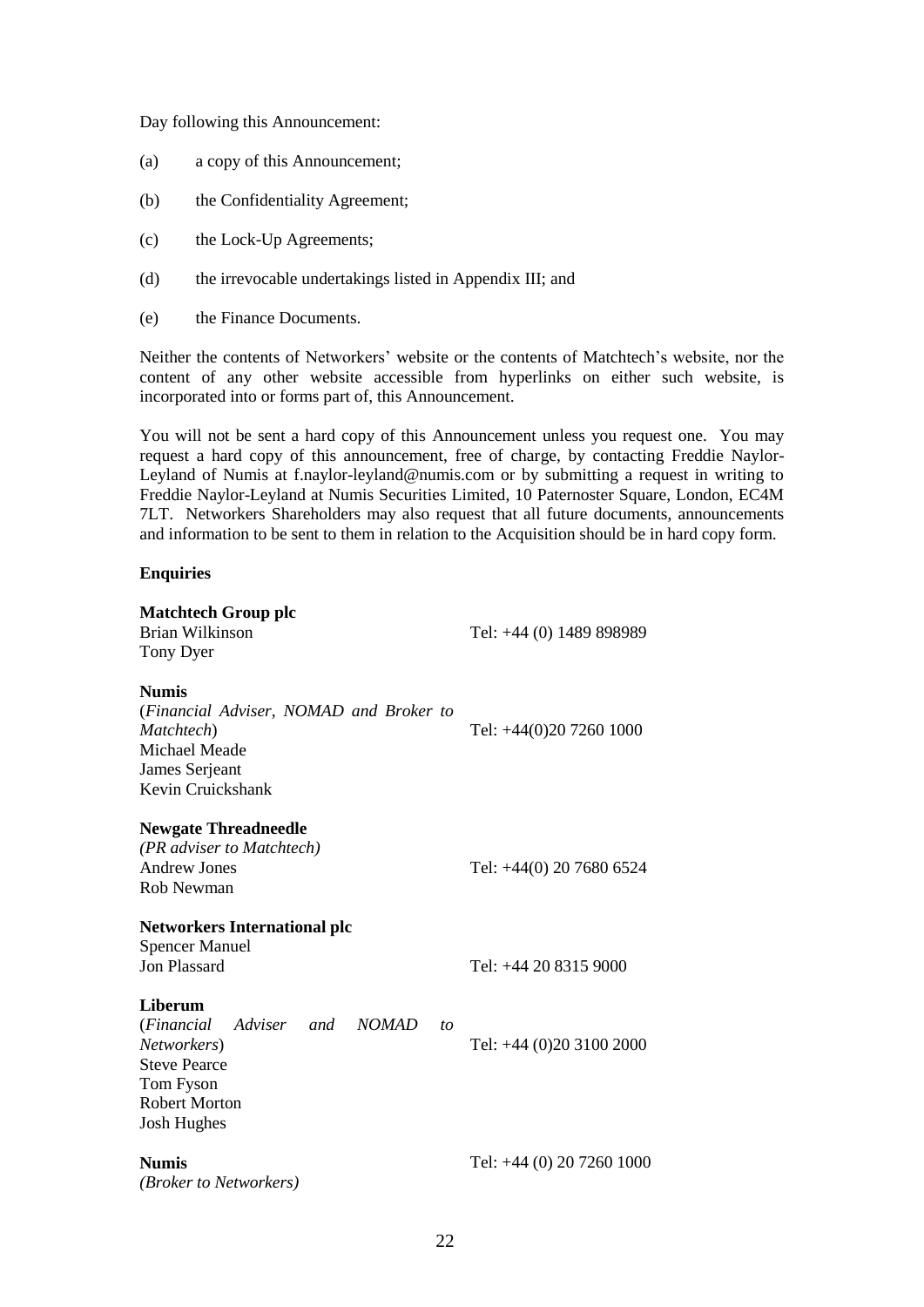# David Poutney

## *Important disclaimers (including in relation to securities laws restrictions)*

*Numis, which is authorised and regulated by the Financial Conduct Authority, has been Networkers' nominated adviser and corporate broker. In addition, Numis is nominated adviser to Matchtech and is acting as its broker and financial adviser in connection with the offer referred to above. Upon release of this Announcement, Numis is stepping down as nominated adviser to Networkers and is being replaced by Liberum Capital Limited but will continue to act as corporate broker to Networkers. Numis will not be responsible to any other parties other than Matchtech in connection with the contents of this Announcement or for providing the protections afforded to clients of Numis, or for providing advice in relation to the contents of this Announcement or any matters referred to herein.*

*Liberum, which is authorised and regulated in the United Kingdom by the Financial Conduct Authority, is acting exclusively for Networkers as adviser for the purposes of Rule 3 of the Code in connection with the Acquisition and no one else and will not be responsible to anyone other than Networkers for providing the protections afforded to customers of Liberum or for providing advice in relation to the Acquisition or any matter referred to herein.*

*This Announcement is for information purposes only and is not intended to and does not constitute, or form any part of, an offer to sell or an invitation to purchase or subscribe for any securities or the solicitation of any vote or approval in any jurisdiction pursuant to the Acquisition or otherwise. The Acquisition will be made solely by means of the Scheme Document (or, if applicable, the Offer Document), which will contain the full terms and conditions of the Acquisition, including details of how to vote in respect of the Acquisition. Any decision in respect of, or other response to, the Acquisition, should be made only on the basis of the information contained in the Scheme Document (or, if applicable, the Offer Document).*

*This Announcement does not constitute a prospectus or a prospectus equivalent document.*

*This Announcement has been prepared for the purpose of complying with English law and the Code and the information disclosed may not be the same as that which would have been disclosed if this Announcement had been prepared in accordance with the laws of jurisdictions outside England.*

# *Overseas Shareholders*

*The availability of New Matchtech Shares in and the release, publication or distribution of this Announcement in certain jurisdictions may be restricted by law. Persons who are not resident in the United Kingdom or who are subject to the laws of other jurisdictions should inform themselves of, and observe, any applicable requirements. Networkers Shareholders who are in any doubt regarding such matters should consult an appropriate independent adviser in the relevant jurisdiction without delay.*

*The laws of the relevant jurisdictions may affect the availability of the Acquisition to persons who are not resident in the United Kingdom. Persons who are not resident in the United Kingdom or who are subject to laws of any jurisdiction other than the United Kingdom, should inform themselves about, and observe, any applicable requirements. Any failure to comply with the applicable requirements may constitute a violation of the laws and/or regulations of any such jurisdiction. To the fullest extent permitted by applicable law, the companies and persons involved in the Scheme disclaim any responsibility and liability for the violation of such restrictions by any person.*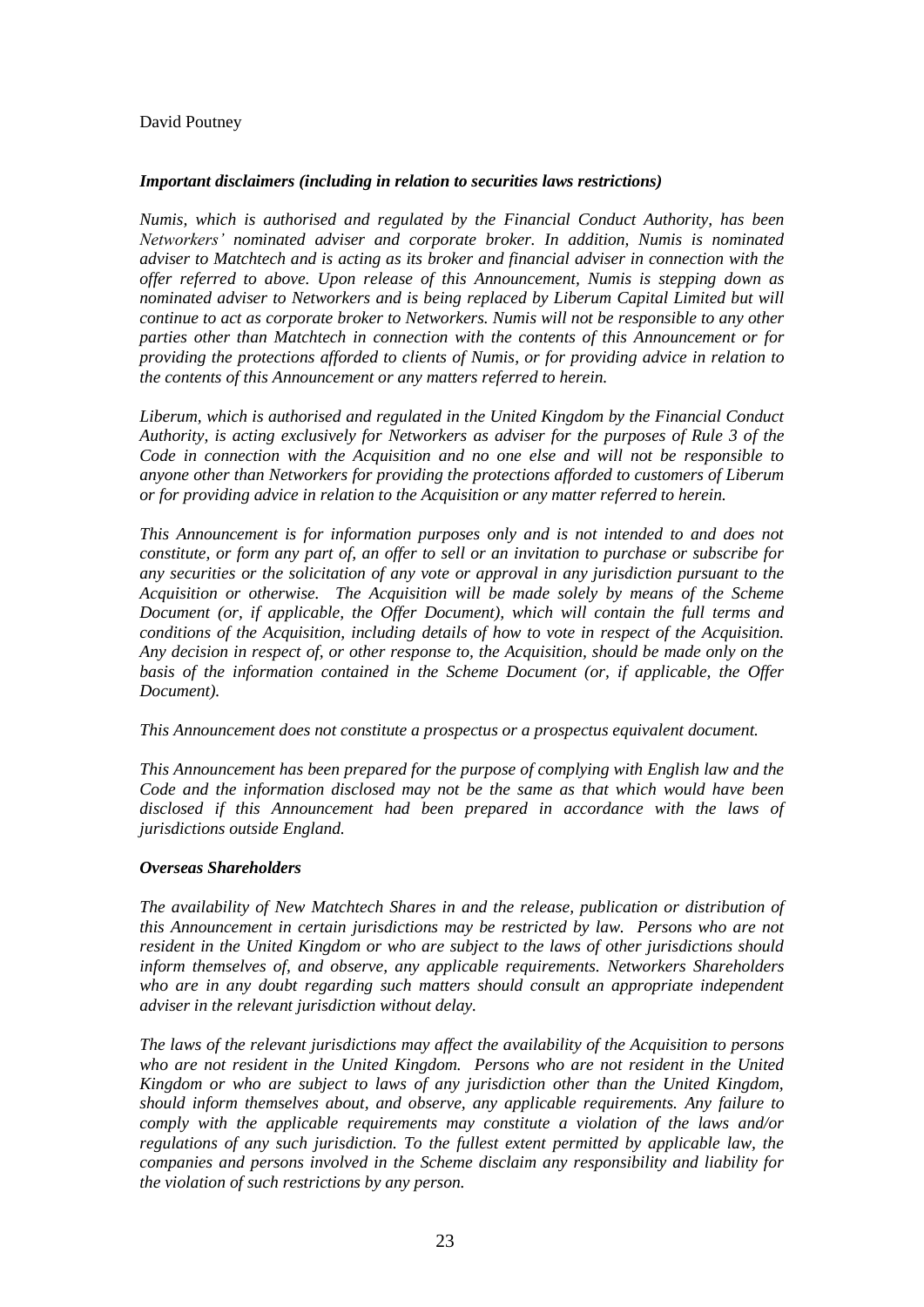*The Acquisition will not be made available, directly or indirectly, in a Restricted Jurisdiction, and the Acquisition will not be capable of acceptance from within a Restricted Jurisdiction. Accordingly, copies of this Announcement and all other documentation relating to the Acquisition are not being, and must not be, directly or indirectly, mailed or otherwise forwarded or distributed in, into or from a Restricted Jurisdiction and persons receiving this Announcement (including custodians, nominees and trustees) must not distribute or send it into or from a Restricted Jurisdiction. Further details in relation to overseas Networkers Shareholders will be contained in the Scheme Document.* 

*The Acquisition relates the shares in an English company and it is proposed to be made by means of a scheme of arrangement provided for under English company law. The scheme of arrangement will relate to the shares of an English company that is a "foreign private issuer" as defined under Rule 3b-4 under the US Securities Exchange Act of 1934, as amended (the "Exchange Act"). A transaction effected by means of a scheme of arrangement is not subject to the shareholder vote, proxy and tender offer rules under the Exchange Act. Accordingly, the Acquisition is subject to the disclosure requirements and practices applicable in the UK to scheme of arrangement, which differ from the disclosure requirements and practices of US shareholder vote, proxy and tender offer rules. Financial information included in the relevant documentation will have been prepared in accordance with accounting standard applicable in the UK and may not be comparable to the financial statement of US companies.*

*This Announcement is not an offer of securities for sale in the United States. The New Matchtech Shares which will be issued in connection with the Acquisition have not been, will not be and are not required to be registered with the US Securities and Exchange Commission (the "SEC") under the Securities Act of 1933, as amended (the "US Securities Act") or under the securities laws of any state, district or other jurisdiction of the United States, and may not be offered, sold, delivered or transferred except pursuant to an available exemption from or in a transaction not subject to the registration requirements of the US Securities Act and applicable US state securities laws.* 

*Neither the SEC nor any other US federal or state securities commission or regulatory authority has approved or disapproved the New Matchtech Shares or passed an opinion upon the fairness or merits of such securities or upon the accuracy or adequacy of the disclosures contained in this document. Any representation to the contrary is a criminal offence in the United States.*

*In the event that Matchtech extends the Acquisition into the U.S. at some future time, it will do so in satisfaction of the procedural and filing requirements of the U.S. securities laws at that time, to the extent applicable thereto.*

# *Forward Looking Statements*

*This Announcement contains certain forward-looking statements with respect to Matchtech and Networkers. These forward-looking statements can be identified by the fact that they do not relate only to historical or current facts. Forward-looking statements often use words such as "anticipate", "target", "expect", "estimate", "intend", "plan", "goal", "believe", "aim", "will", "may", "would", "could" or "should" or other words of similar meaning or the negative thereof. Forward-looking statements include, without limitation, statements relating to the following: (i) future capital expenditures, expenses, revenues, economic performance, financial conditions, dividend policy, losses and future prospects; (ii) business and management strategies and the expansion and growth of the operations of the Matchtech Group or the Networkers Group; and (iii) the effects of government regulation on the business of the Matchtech Group or the Networkers Group.*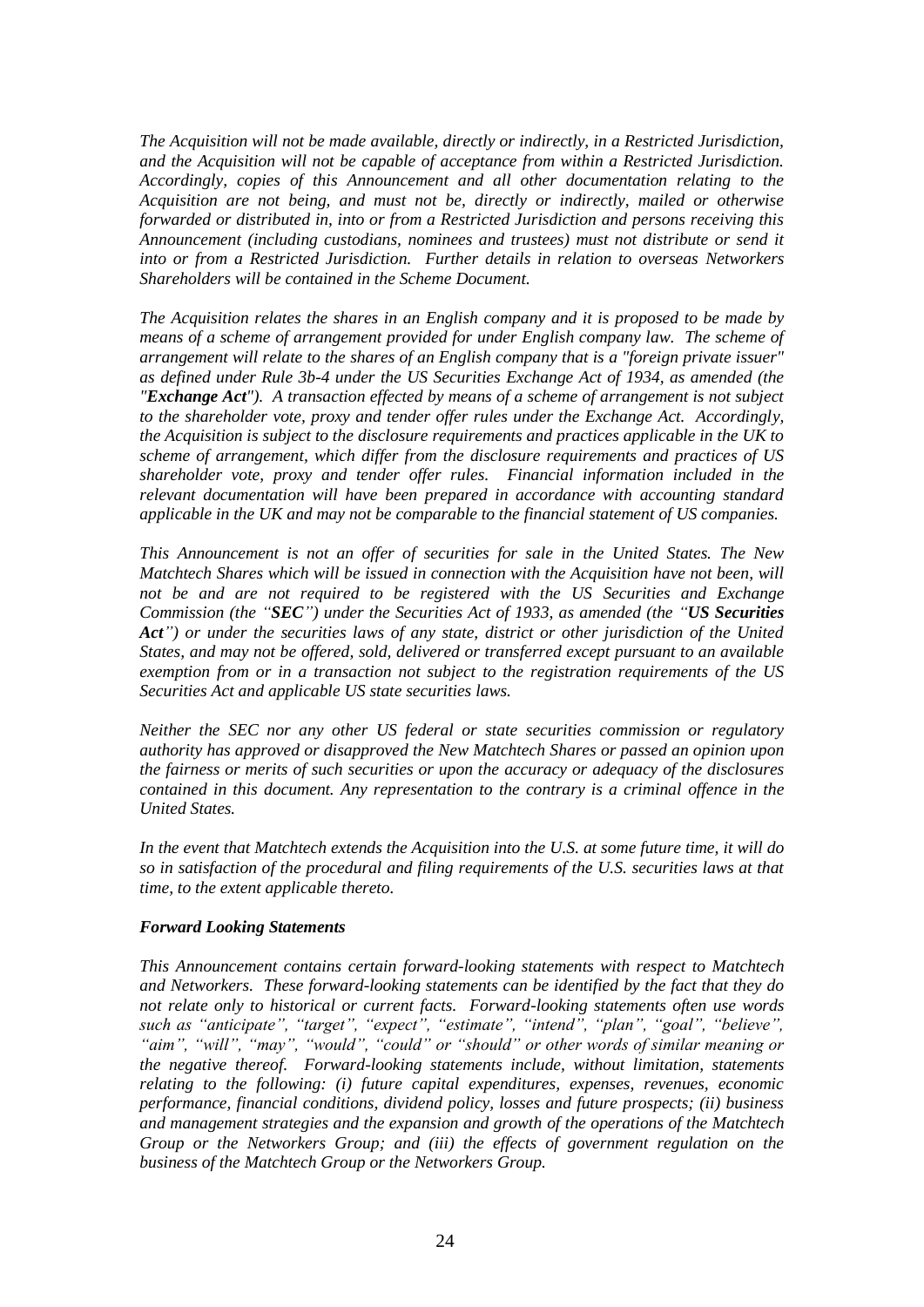*These forward-looking statements involve known and unknown risks, uncertainties and other factors which may cause the actual results, performance or achievements of any such person, or industry results, to be materially different from any results, performance or achievements expressed or implied by such forward-looking statements. These forward-looking statements are based on numerous assumptions regarding the present and future business strategies of such persons and the environment in which each will operate in the future. Given these risks and uncertainties, potential investors should not place any reliance on forward-looking statements which refer only to the position as at the date of this Announcement. All subsequent oral or written forward-looking statements attributable to Matchtech or Networkers or any persons acting on their behalf are expressly qualified in their entirety by the cautionary statement above. None of Matchtech or Networkers undertakes any obligation to update publicly or revise forward-looking statements, whether as a result of new information, future events or otherwise, except to the extent legally required.*

# *Disclosure Requirements of the Code*

*Under Rule 8.3(a) of the Code, any person who is interested in 1% or more of any class of relevant securities of an offeree company or of any securities exchange offeror (being any offeror other than an offeror in respect of which it has been announced that its offer is, or is likely to be, solely in cash) must make an Opening Position Disclosure following the commencement of the offer period and, if later, following the announcement in which any securities exchange offeror is first identified. An Opening Position Disclosure must contain details of the person's interests and short positions in, and rights to subscribe for, any relevant securities of each of (i) the offeree company and (ii) any securities exchange offeror(s). An Opening Position Disclosure by a person to whom Rule 8.3(a) applies must be made by no later than 3.30 pm (London time) on the 10th business day following the commencement of the offer period and, if appropriate, by no later than 3.30 pm (London time) on the 10th business day following the announcement in which any securities exchange offeror is first identified. Relevant persons who deal in the relevant securities of the offeree company or of a securities exchange offeror prior to the deadline for making an Opening Position Disclosure must instead make a Dealing Disclosure.*

*Under Rule 8.3(b) of the Code, any person who is, or becomes, interested in 1% or more of any class of relevant securities of the offeree company or of any securities exchange offeror must make a Dealing Disclosure if the person deals in any relevant securities of the offeree company or of any securities exchange offeror. A Dealing Disclosure must contain details of the dealing concerned and of the person's interests and short positions in, and rights to subscribe for, any relevant securities of each of (i) the offeree company and (ii) any securities exchange offeror, save to the extent that these details have previously been disclosed under Rule 8. A Dealing Disclosure by a person to whom Rule 8.3(b) applies must be made by no later than 3.30 pm (London time) on the business day following the date of the relevant dealing.*

*If two or more persons act together pursuant to an agreement or understanding, whether formal or informal, to acquire or control an interest in relevant securities of an offeree company or a securities exchange offeror, they will be deemed to be a single person for the purpose of Rule 8.3.*

*Opening Position Disclosures must also be made by the offeree company and by any offeror and Dealing Disclosures must also be made by the offeree company, by any offeror and by any persons acting in concert with any of them (see Rules 8.1, 8.2 and 8.4).*

*Details of the offeree and offeror companies in respect of whose relevant securities Opening Position Disclosures and Dealing Disclosures must be made can be found in the Disclosure Table on the Takeover Panel's website at www.thetakeoverpanel.org.uk, including details of*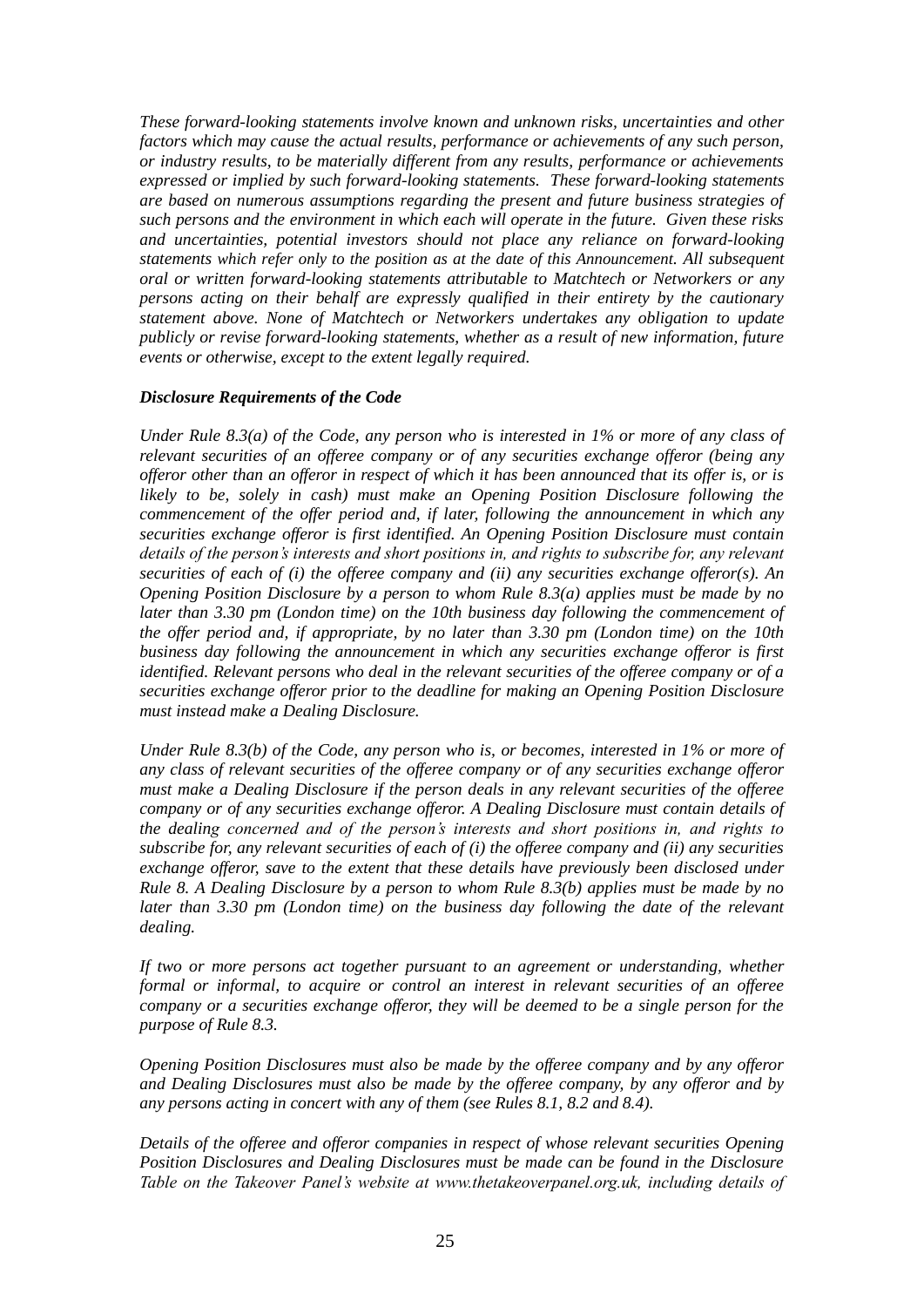*the number of relevant securities in issue, when the offer period commenced and when any offeror was first identified. You should contact the Panel's Market Surveillance Unit on +44 (0)20 7638 0129 if you are in any doubt as to whether you are required to make an Opening Position Disclosure or a Dealing Disclosure.*

# *No profit forecasts or estimates*

*No statement in this Announcement is intended as a profit forecast or estimate for any period and no statement in this Announcement should be interpreted to mean that earnings or earnings per ordinary share, for Matchtech or Networkers, respectively for the current or future financial years would necessarily match or exceed the historical published earnings or earnings per ordinary share for Matchtech or Networkers, respectively.*

# *Right to switch to an Offer*

*Matchtech reserves the right to elect (with the consent of the Takeover Panel) to implement the Acquisition by way of an Offer for the entire issued and to be issued share capital of Networkers as an alternative to the Scheme. In such an event, the Offer will be implemented on the same terms (subject to appropriate amendments), so far as applicable, as those which would apply to the Scheme and subject to the amendment referred to in Appendix I to this Announcement.*

# *Publication on website*

*In accordance with Rule 26.1 of the Code, a copy of this Announcement will be made available (subject to certain restrictions relating to persons resident in Restricted Jurisdictions), free of charge, at www.matchtechgroupplc.com and http://info.networkersplc.com by no later than 12 noon on 29 January 2015.*

*Neither the contents of the websites nor the content of any other website accessible from hyperlinks on such websites is incorporated into, or forms part of, this Announcement.*

*You will not be sent a hard copy of this announcement unless you request one. You may request a hard copy of this announcement, free of charge, by contacting Freddie Naylor-Leyland of Numis at f.naylor-leyland@numis.com or by submitting a request in writing to Freddie Naylor-Leyland at Numis Securities Limited, 10 Paternoster Square, London, EC4M 7LT. Networkers Shareholders may also request that all future documents, announcements and information to be sent to them in relation to the Acquisition should be in hard copy form.*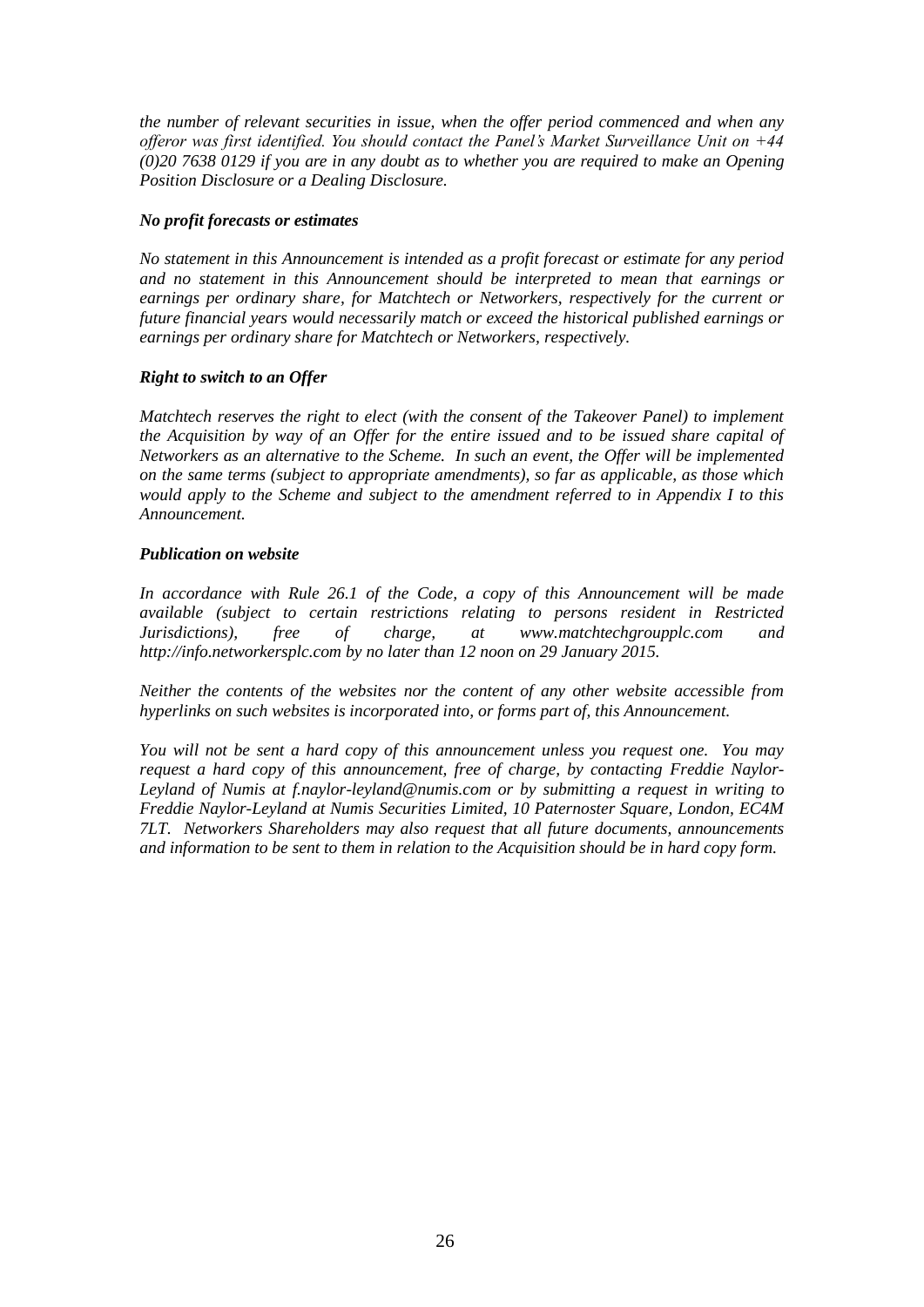# **APPENDIX I**

# **CONDITIONS AND FURTHER TERMS OF THE ACQUISITION**

The Acquisition will be subject to the applicable requirements of the Code, the Panel, the London Stock Exchange, the AIM Rules and the FCA.

The Scheme will be governed by English law and will be subject to the exclusive jurisdiction of the English courts. In addition, it will be subject to the terms and conditions set out below and to be set out in the Scheme Document.

Matchtech reserves the right to elect (with the consent of the Panel) to implement the Acquisition by way of an Offer.

Each of the Conditions shall be regarded as a separate Condition and shall not be limited by reference to any other Condition.

#### **PART 1: Conditions of the Acquisition**

The Acquisition will be subject to the satisfaction of the following Conditions:

#### **Scheme approval**

The Acquisition will be conditional upon the Scheme becoming unconditional and becoming Effective by no later than the Long Stop Date.

- (A) The Scheme will be conditional upon:
	- (i) its approval by a majority in number representing not less than 75% in value of the Scheme Shareholders who are on the register of members of Networkers at the Voting Record Time and who are present and voting, either in person or by proxy, at the Court Meeting and at any separate class meeting which may be required by the Court or at any adjournment of any such meeting on or before the 22<sup>nd</sup> day after the expected date of the Court Meeting to be set out in the Scheme Document (or such later date, if any, as Matchtech and Networkers may, subject to the Takeover Code or with the consent of the Panel, agree and, if required, the Court may approve);
	- (ii) all resolutions necessary to approve and implement the Scheme and Capital Reduction being duly passed by the requisite majority or majorities at the General Meeting or at any adjournment of that meeting on or before the 22<sup>nd</sup> day after the expected date of the General Meeting to be set out in the Scheme Document (or such later date, if any, as Matchtech and Networkers may, subject to the Takeover Code or with the consent of the Panel, agree and, if required, the Court may approve);
	- (iii) the sanction of the Scheme by the Court and the confirmation of the Capital Reduction by the Court, in each case without modification or with modification on terms acceptable to Matchtech and Networkers, on or before the  $22<sup>nd</sup>$  day after the expected date of the Court Hearing to be set out in the Scheme Document (or such later date, if any, as Matchtech and Networkers may, subject to the Takeover Code or with the consent of the Panel, agree and, if required, the Court may approve) and: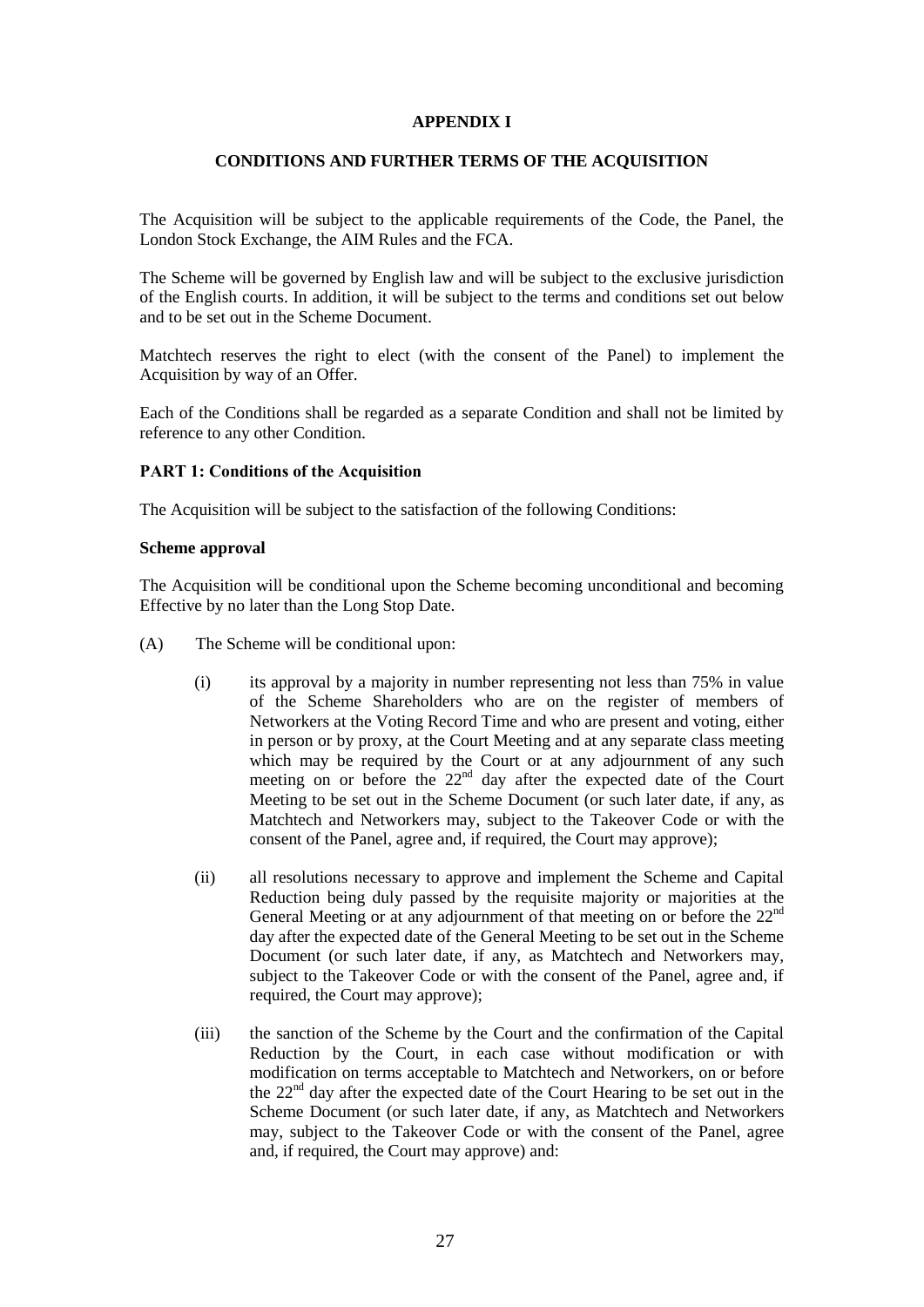- (a) the delivery of office copies of each of the Court Orders and of the Statement of Capital to the Registrar of Companies; and
- (b) if the Court so orders for it to become effective, the registration of the Reduction Court Order and the Statement of Capital by the Registrar of Companies;
- (iv) the London Stock Exchange having acknowledged to Matchtech or its agent (and such acknowledgement not having been withdrawn) that the application for the admission of the New Matchtech Shares to trading on AIM has been approved and (after satisfaction of any conditions to which such approval is expressed to be subject ("**admission conditions**")) will become effective as soon as a dealing notice has been issued by the London Stock Exchange and any admission conditions having been satisfied and (ii) the London Stock Exchange having acknowledged to Matchtech or its agent (and such acknowledgement not having been withdrawn) that the New Matchtech Shares will be admitted to trading on AIM; and
- (v) the Scheme becoming effective on or before 6.00 p.m. on the Long Stop Date.

In addition, subject as stated to Part 2 of this Appendix I and to the requirements of the Panel, the Acquisition will be conditional upon the following Conditions and, accordingly, the necessary actions to make the Scheme Effective will not be taken unless the following Conditions (as amended if appropriate) have been satisfied (and continue to be satisfied pending the commencement of the Scheme Court Hearing) or, where relevant, waived in writing prior to the Scheme being sanctioned by the Court:

# **General anti-trust and regulatory**

- (B) no Third Party having given notice of its decision or threatened to take, institute or implement any action, proceeding, suit, investigation, enquiry or reference, or having required any action or step to be taken or otherwise having done anything or having enacted, made or proposed any statute, regulation, decision, order or change to published practice (and in each case, not having withdrawn the same) and there not continuing to be outstanding any statute, regulation, decision or order that would or might reasonably be expected to (in any case to an extent or in a manner which is material in the context of the Wider Networkers Group or the Wider Matchtech Group, as the case may be, in each case, taken as a whole):
	- (i) make the Acquisition, its implementation or the acquisition or proposed acquisition of any shares or other securities in, or control or management of, Networkers by any member of the Wider Matchtech Group, void, illegal and/or unenforceable under the laws of any relevant jurisdiction, or otherwise directly or indirectly prevent, prohibit, or restrain, restrict, materially delay or otherwise to a material extent interfere with the implementation of, or impose material additional conditions or obligations with respect to, or otherwise impede, challenge, interfere, hinder the Acquisition or its implementation or require material amendment to the terms of the Acquisition or the acquisition or proposed acquisition of any Networkers Shares, or voting control of, Networkers by any member of the Wider Matchtech Group, or otherwise challenge or interfere therewith;
	- (ii) require, prevent or materially delay the divestiture or materially alter the terms envisaged for any proposed divestiture by any member of the Wider Matchtech Group or by any member of the Wider Networkers Group of all or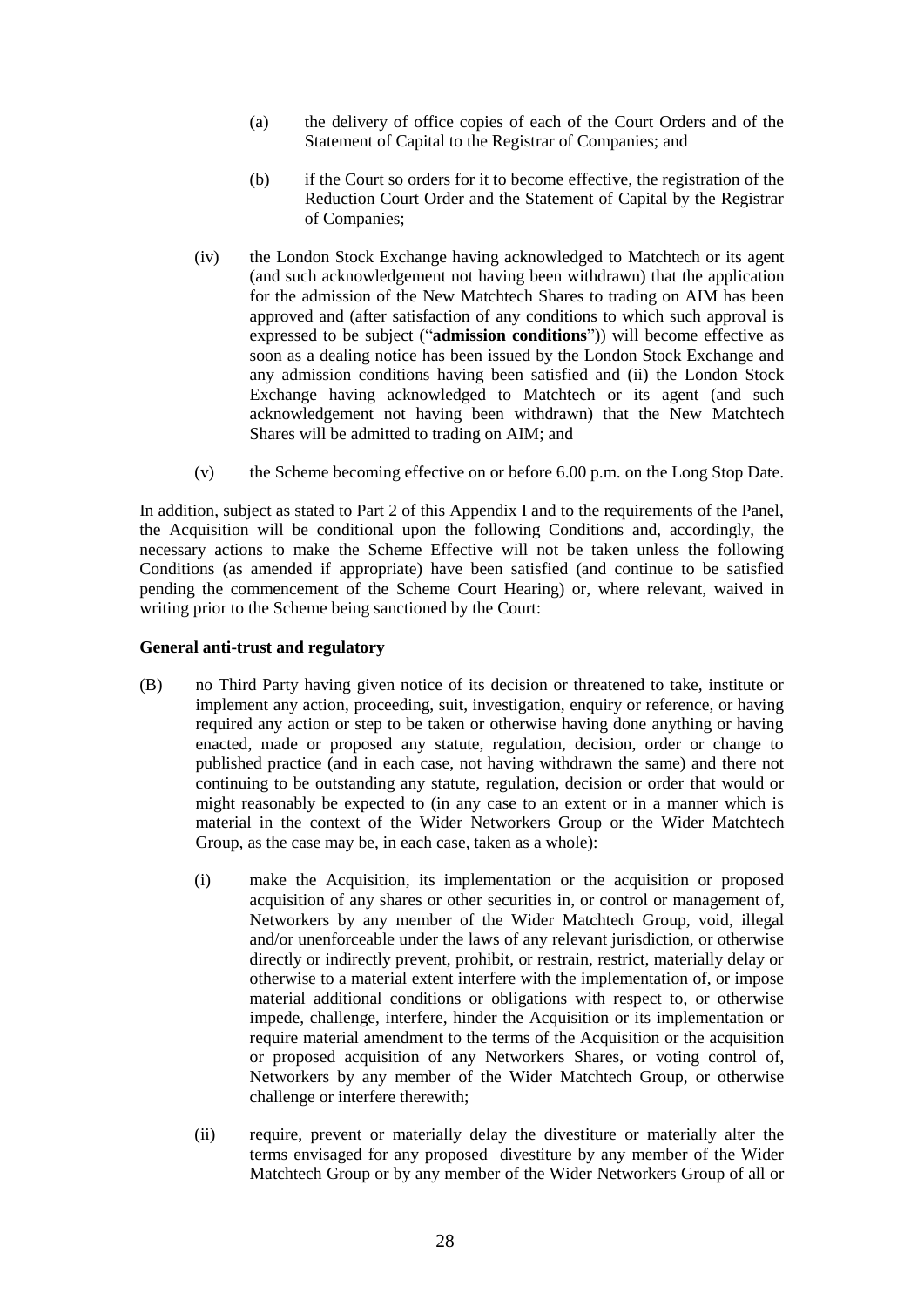any material part of their respective businesses, assets or property or impose any material limitation on the ability of all or any of them to conduct their respective businesses (or any part thereof) or to own or voting control any of their assets or properties (or any material part thereof);

- (iii) impose any material limitation on, or result in a material delay in, the ability of any member of the Wider Matchtech Group directly or indirectly to acquire, hold or to exercise effectively all or any rights of ownership in respect of shares or loans or securities convertible into shares or any other securities (or the equivalent) in Networkers or on the ability of any member of the Wider Networkers Group or any member of the Wider Matchtech Group directly or indirectly to hold or exercise effectively all or any rights of ownership in respect of shares or loans or securities convertible into shares or any other securities (or the equivalent) in, or to exercise voting or management control over, any member of the Wider Networkers Group;
- (iv) require, prevent or materially delay a divestiture, or materially alter the terms envisaged for any proposed divestiture by any member of the Wider Matchtech Group or the Wider Networkers Group of any shares or other securities (or the equivalent) in any member of the Wider Networkers Group or any member of the Wider Matchtech Group;
- (v) except pursuant to Chapter 3 of Part 28 of the Companies Act in the event that Matchtech elects to implement the Acquisition by way of an Offer, require any member of the Wider Matchtech Group or the Wider Networkers Group to acquire, or offer to acquire any shares or other securities (or the equivalent) or interest in any member of the Wider Networkers Group or any asset owned by any third party (other than in connection with the implementation of the Acquisition);
- (vi) impose any material limitation on, or result in a material delay in, the ability of any member of the Wider Matchtech Group or any member of the Wider Networkers Group to integrate all or any part of its business with all or any part of the business of any other member of the Wider Matchtech Group and/or the Wider Networkers Group;
- (vii) require any member of the Wider Networkers Group to relinquish, terminate or amend in any way that is material any contract to which any member of the Wider Networkers Group is a party;
- (viii) result in any member of the Wider Networkers Group or any member of the Wider Matchtech Group ceasing to be able to carry on business under any name under which it currently does so in any jurisdiction; or
- (ix) otherwise materially adversely affect all or any of the business, assets or liabilities, profits or prospects of any member of the Wider Networkers Group or any member of the Wider Matchtech Group;

and all applicable waiting and other time periods (including any extensions thereof) during which any such Third Party could decide to take, institute, implement or threaten any such action, proceeding, suit, investigation, enquiry or reference or take any other step under the laws of any jurisdiction in respect of the Acquisition or the acquisition or proposed acquisition of any Networkers Shares or voting control of, Networkers or otherwise intervene having expired, lapsed or been terminated;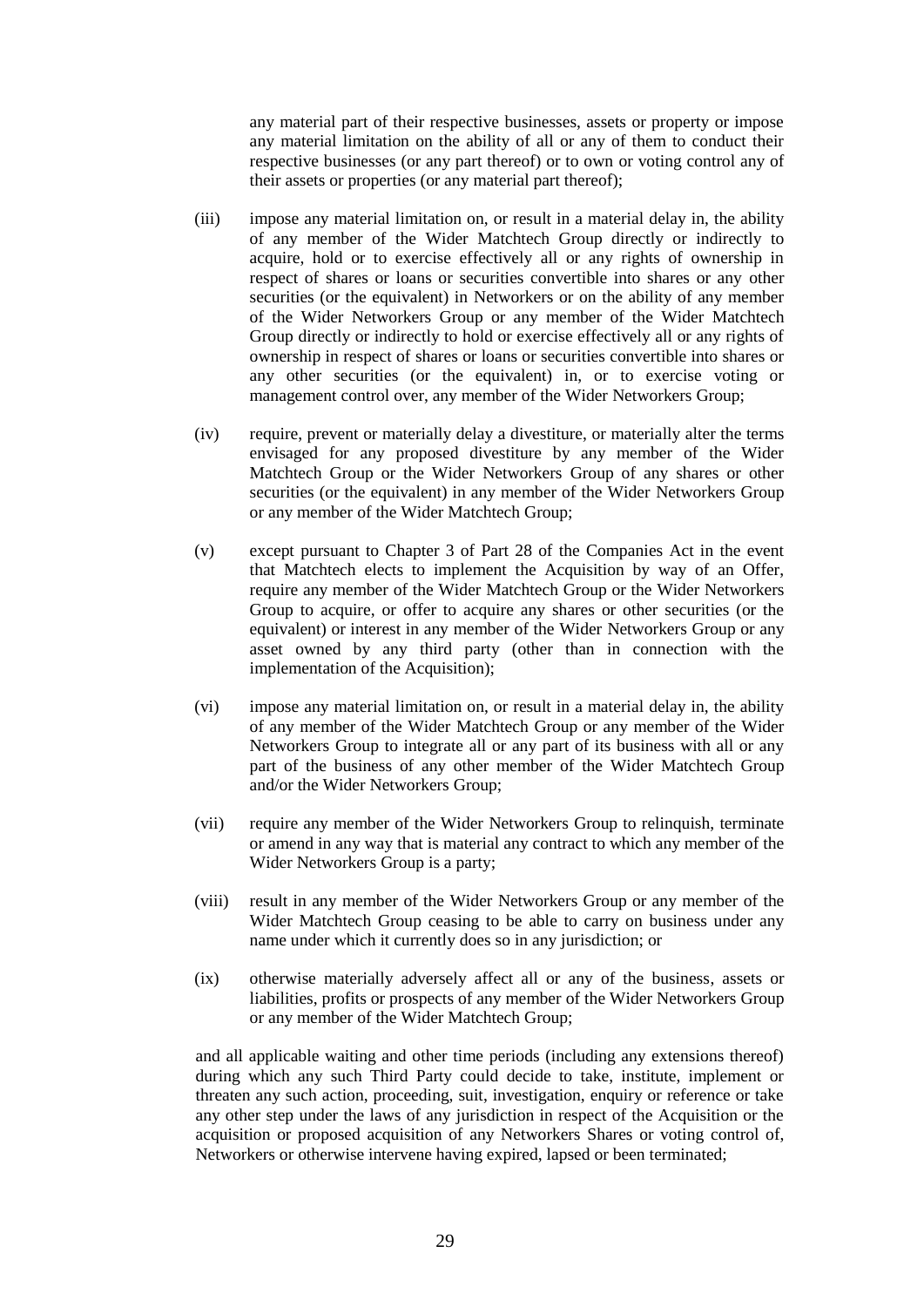#### **Notifications, waiting periods and Authorisations**

(C) all material notifications, filings or applications which are necessary having been made in connection with the Acquisition and all necessary waiting or other time periods (including any extensions thereof) under any applicable legislation or regulations of any relevant jurisdiction having expired, lapsed or been terminated (as appropriate) and all statutory and regulatory obligations in any jurisdiction having been complied with in each case in respect of the Acquisition in each case where the absence of such notification, filing or application would have a material adverse effect on the Wider Networkers Group or the Wider Matchtech Group, as the case may be, in each case, taken as a whole and all Authorisations which are necessary in any relevant jurisdiction for or in respect of the Acquisition or the acquisition or the proposed acquisition of any shares or other securities in, or control of, Networkers or any other member of the Wider Networkers Group by any member of the Wider Matchtech Group having been obtained in terms and in a form reasonably satisfactory to Matchtech from all relevant Third Parties or (without prejudice to the generality of the foregoing) from any persons or bodies with whom any member of the Wider Networkers Group has entered into contractual arrangements and all such Authorisations necessary to carry on the business of any member of the Wider Networkers Group in any jurisdiction having been obtained and all such Authorisations remaining in full force and effect and there being no written notice of any intention to revoke, suspend, restrict, impede, modify or not to renew such Authorisations, in each such case to an extent or in a manner which is material in the context of the Wider Networkers Group or the Wider Matchtech Group, as the case may be, in each case, taken as a whole;

#### **Certain matters arising as a result of any arrangement, agreement, etc.**

- (D) except as Fairly Disclosed, there being no provision of any agreement, arrangement, licence, permit or other instrument to which any member of the Wider Networkers Group is a party, or by or to which any such member or any of its assets is or are or may be bound, entitled or subject or any event or circumstance, which, in each case as a consequence of the Acquisition, or the acquisition or proposed acquisition of any Networkers Shares, or because of a change in the voting control of Networkers, would or would reasonably be expected to result in (in any case to an extent that is or would be material in the context of the Wider Networkers Group taken as a whole):
	- (i) any monies borrowed by, or any other indebtedness (actual or contingent) of, or any grant available to, any member of the Wider Networkers Group being or becoming repayable or being capable of being declared repayable, immediately or prior to its or their stated maturity date or repayment date, or the ability of any such member to borrow monies or incur any indebtedness being withdrawn or being capable of becoming withdrawn;
	- (ii) any such agreement, arrangement, licence, permit or other instrument being terminated or the rights, liabilities, obligations or interest of any member of the Wider Networkers Group thereunder, being terminated or adversely modified or affected or any onerous obligation or liability arising or any adverse action being taken or arising thereunder;
	- (iii) any member of the Wider Networkers Group ceasing to be able to carry on its business under any name under which it currently does so;
	- (iv) any assets or interests of or used by any member of the Wider Networkers Group being or being required to be disposed of or charged or ceasing to be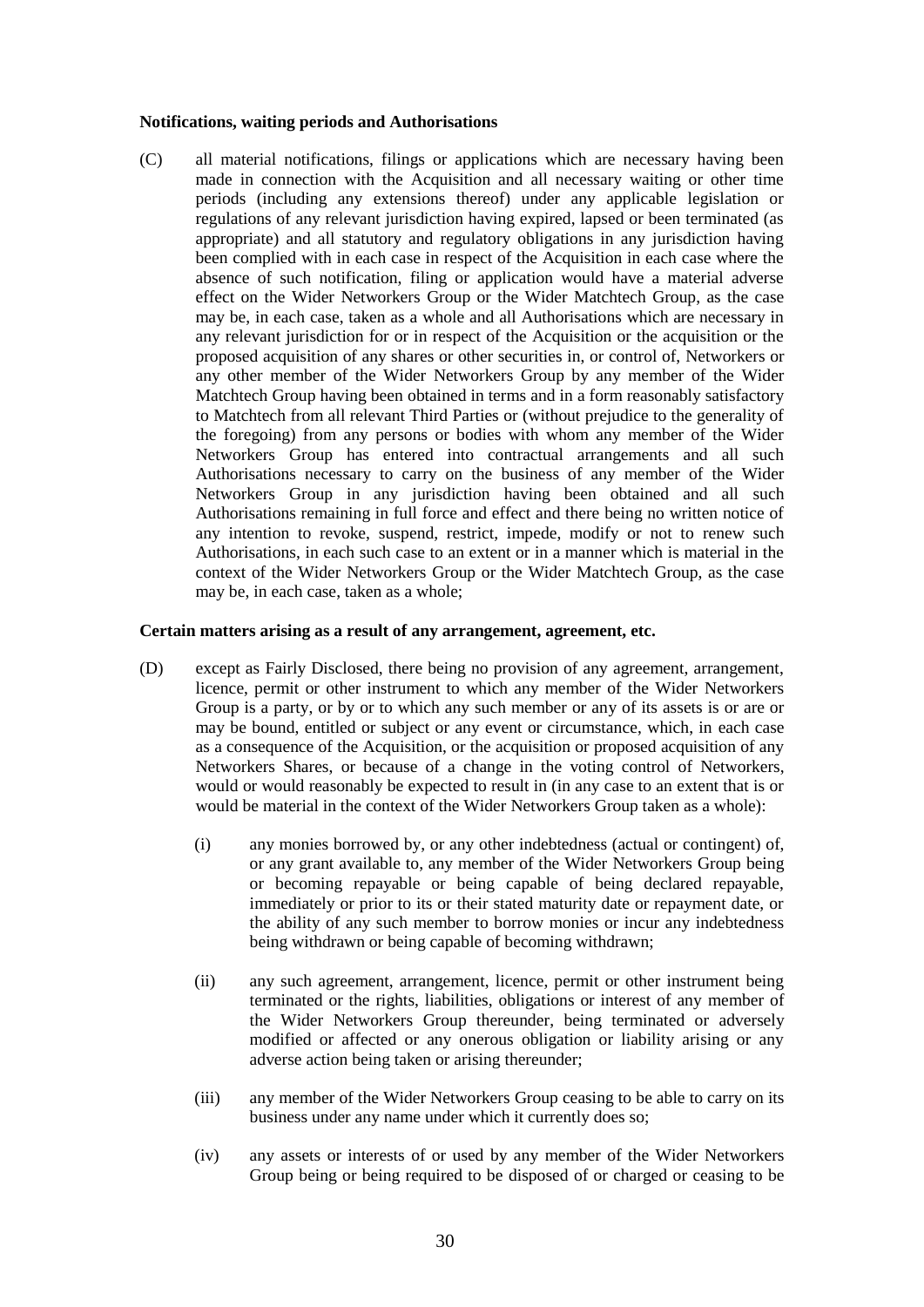available to any such member or any right arising under which any such asset or interest would be required to be disposed of or charged or cease to be available to such member, in each case otherwise than in the ordinary course of business;

- (v) the creation, save in the ordinary course of business, or enforcement of any mortgage, charge or other security interest over the whole or any part of the business, property or assets of any member of the Wider Networkers Group or any such security (whenever created, arising or having arisen) becoming enforceable;
- (vi) except as agreed by Networkers and Matchtech any liability of any member of the Wider Networkers Group to make any severance, termination, bonus or other payment to any of its directors or other officers;
- (vii) any requirement on any member of the Wider Networkers Group to acquire, subscribe, pay up or repay any shares or other securities;
- (viii) the rights, liabilities, obligations or interests of any member of the Wider Networkers Group in, or the business of any such member under any such agreement, arrangement, licence, permit or other instrument or the interests or business of any such member in or with, any person, firm, company or body (or any arrangement or arrangements relating to any such interest or business) being or becoming capable of being terminated, or adversely modified or affected or any onerous obligation or liability arising or any adverse action being taken thereunder; or
- (ix) the financial or trading position or prospects of any member of the Wider Networkers Group being prejudiced or adversely affected;

and no event having occurred which, under any provision of any agreement, arrangement, licence, permit or other instrument to which any member of the Wider Networkers Group is a party or under which any of its assets are or may be bound or subject, would result in any of the events or circumstances as are referred to in subparagraphs (i) to (ix) of this Condition;

#### **Certain events occurring since 31 December 2013**

- (E) since 31 December 2013, except as Fairly Disclosed, no member of the Wider Networkers Group having:
	- (i) save, where relevant, as between Networkers and any of its wholly-owned subsidiaries or between the wholly-owned subsidiaries of Networkers or upon the exercise of rights to subscribe for Networkers Shares pursuant to the exercise of options granted under any of the Networkers Share Schemes in the ordinary course of business and except for the issue or transfer out of treasury to the extent agreed between Matchtech and Networkers, issued or agreed to issue or authorised or announced its intention to authorise or propose the issue of additional shares (or other securities) of any class, or securities or securities convertible into or exchangeable for, or rights, warrants or options to subscribe for or acquire, any such shares, securities or convertible securities or transferred or sold, or agreed to transfer or sell or authorised the transfer or sale of any shares out of treasury or purchased, redeemed or reduced or repaid or announced any proposal to purchase,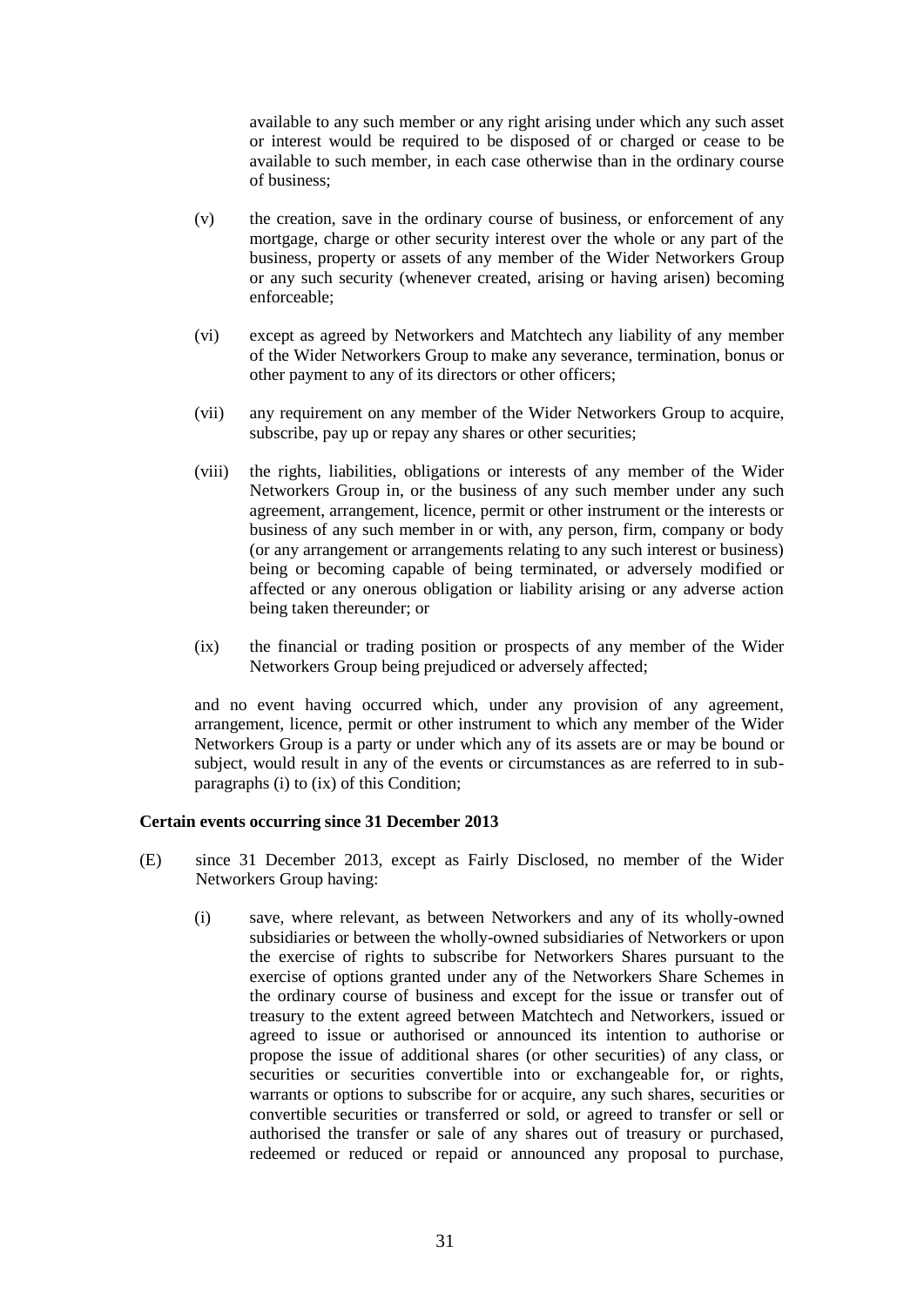redeem or repay any of its own shares or other securities or reduced or made any other change to any part of its share capital;

- (ii) other than dividends (or other distributions whether payable in cash or otherwise) lawfully paid or made by any wholly-owned subsidiary of Networkers to Networkers or any of its wholly-owned subsidiaries, recommended, declared, paid or made or proposed to recommend, declare, pay or make any bonus, dividend or other distribution whether payable in cash or otherwise;
- (iii) save for transactions between Networkers and any of its wholly-owned subsidiaries or between the wholly-owned subsidiaries of Networkers or pursuant to the Acquisition or otherwise in the ordinary course, disposed of or transferred, mortgaged or created any security interest over any material assets or any right, title or interest in any material asset (including shares or loan capital (or the equivalent thereof) in any undertaking or undertakings and further including trade investments) or implemented, effected, authorised or announced any intention to implement, effect or authorise any reconstruction, amalgamation, scheme, commitment, acquisition, disposal, transfer, mortgage, charge or security interest (which, in the case of any transfer, mortgage, charge or security interest, is other than in the ordinary course of business) and in any case to an extent that is or would be material in the context of the Wider Networkers Group taken as a whole;
- (iv) save for transactions between Networkers and any of its wholly-owned subsidiaries or between the wholly-owned subsidiaries of Networkers, made or authorised or announced an intention to propose any change in its loan capital or issued or authorised the issue of any debentures;
- (v) entered into, implemented or authorised the entry into of, any joint venture, asset or profit sharing arrangement, partnership or merger of business or corporate entities which in any case is material in the context of the Wider Networkers Group taken as a whole;
- (vi) save for transactions between Networkers and any of its wholly-owned subsidiaries or between the wholly-owned subsidiaries of Networkers or otherwise in the ordinary course, issued or agreed to issue or authorised or announced an intention to authorise the issue of, or made a material change in or to the terms of any debentures or (save for trade credit incurred in the ordinary course of business), incurred or increased, or agreed to incur or increase, any indebtedness or become, or agreed to become, subject to any liability (actual or contingent) to an extent which is material in the context of the Wider Networkers Group taken as a whole;
- (vii) entered into or varied, or made any offer to enter into or vary, the terms of any contract, agreement or arrangement with any director or senior executive of any member of the Wider Networkers Group which in any case is material in the context of the Wider Networkers Group taken as a whole;
- (viii) entered into or varied or announced its intention to enter into or vary any material agreement, contract, transaction, arrangement or commitment (whether in respect of capital expenditure or otherwise) other than in the ordinary course of business which is of a long-term, onerous or unusual nature or magnitude or which is or involves or could reasonably be expected to involve an obligation of a nature or magnitude which is or could be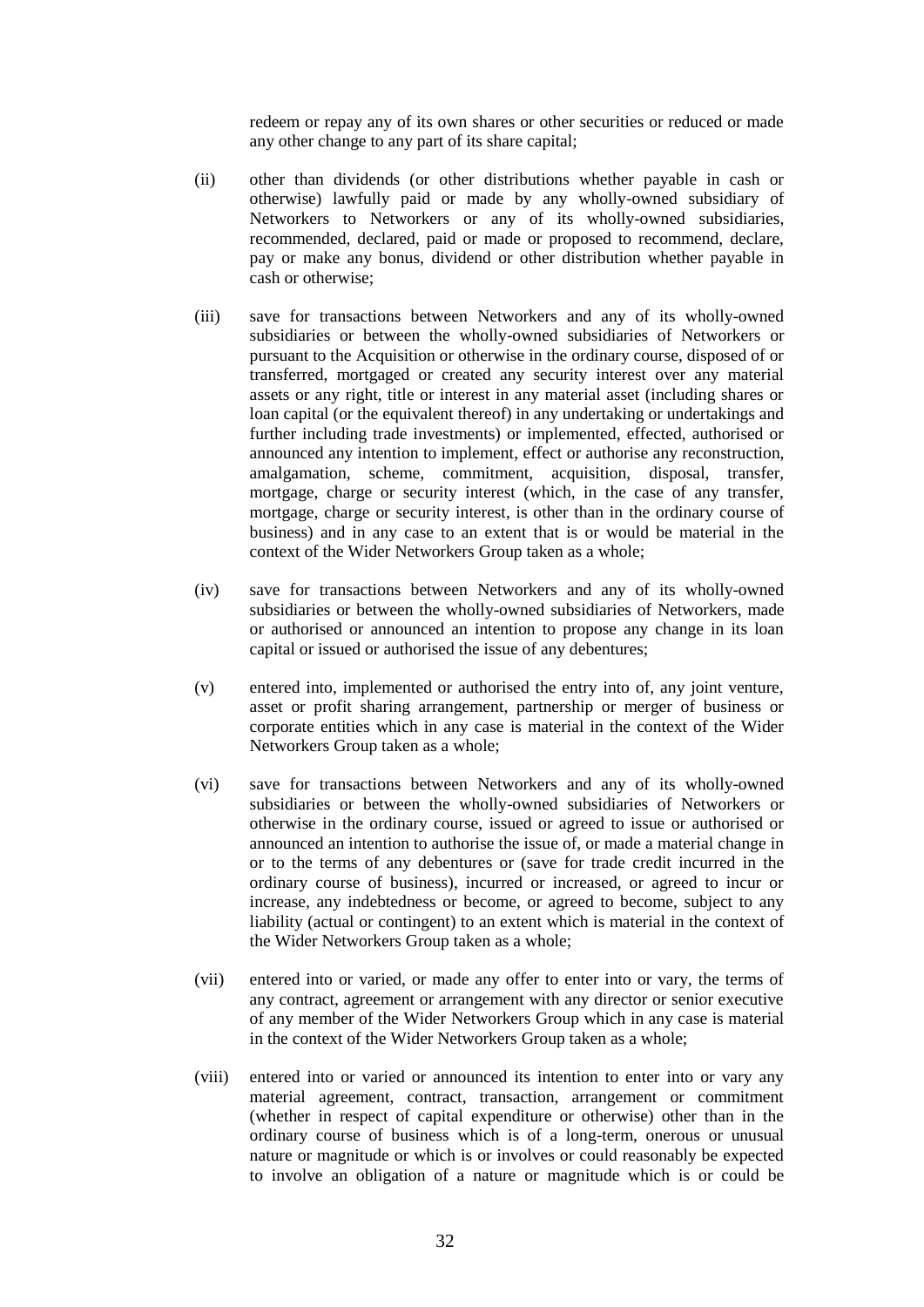reasonably likely to be materially restrictive or onerous on the business of any member of the Wider Networkers Group or the Wider Matchtech Group which taken together with any other such material agreement, contract, transaction, arrangement or commitment is reasonably likely to be material in the context of the Wider Networkers Group taken as a whole;

- (ix) other than in respect of a member which is dormant and was solvent at the relevant time, taken or proposed any step or corporate action, or had any legal proceedings instituted or threatened in writing against it, in relation to the suspension of payments, a moratorium of any indebtedness, its winding-up (voluntary or otherwise), dissolution or reorganisation or for the appointment of a receiver, administrative receiver, administrator, manager, trustee or similar officer of all or any material part of its assets or revenues or any analogous or equivalent steps or proceedings in any jurisdiction or appointed any analogous person in any jurisdiction or had any such person appointed and in any case to an extent that is or would be material in the context of the Wider Networkers Group taken as a whole;
- (x) been unable, or admitted in writing that it is unable, to pay its debts or commenced negotiations with one or more of its creditors with a view to rescheduling or restructuring any of its indebtedness, or having stopped or suspended (or threatened to stop or suspend) payment of its debts generally or ceased or threatened to cease carrying on all or a substantial part of its business;
- (xi) waived, compromised or settled any claim which is material in the context of the Wider Networkers Group taken as a whole otherwise than in the ordinary course of business;
- (xii) terminated or varied the terms of any agreement or arrangement between any member of the Wider Networkers Group and any other person in a manner which would or might reasonably be expected to have a material adverse effect on the financial position of the Wider Networkers Group taken as a whole;
- (xiii) made or agreed or consented to any change in any material respect to:
	- (a) the terms of the trust deeds constituting the pension scheme(s) established by any member of the Wider Networkers Group for its directors, employees or their dependants;
	- (b) the contributions payable to any such scheme(s) or to the benefits which accrue or to the pensions which are payable thereunder;
	- (c) the basis on which qualification for, or accrual or entitlement to, such benefits or pensions are calculated or determined;
	- (d) the basis upon which the liabilities (including pensions) of such pension schemes are funded or made, or agreed or consented to,

in a manner which, in any such case, is material in the context of the Wider Networkers Group taken as a whole;

(xiv) save as agreed in writing by Matchtech, proposed, agreed to provide or modified the terms of any share option scheme, pension scheme obligations,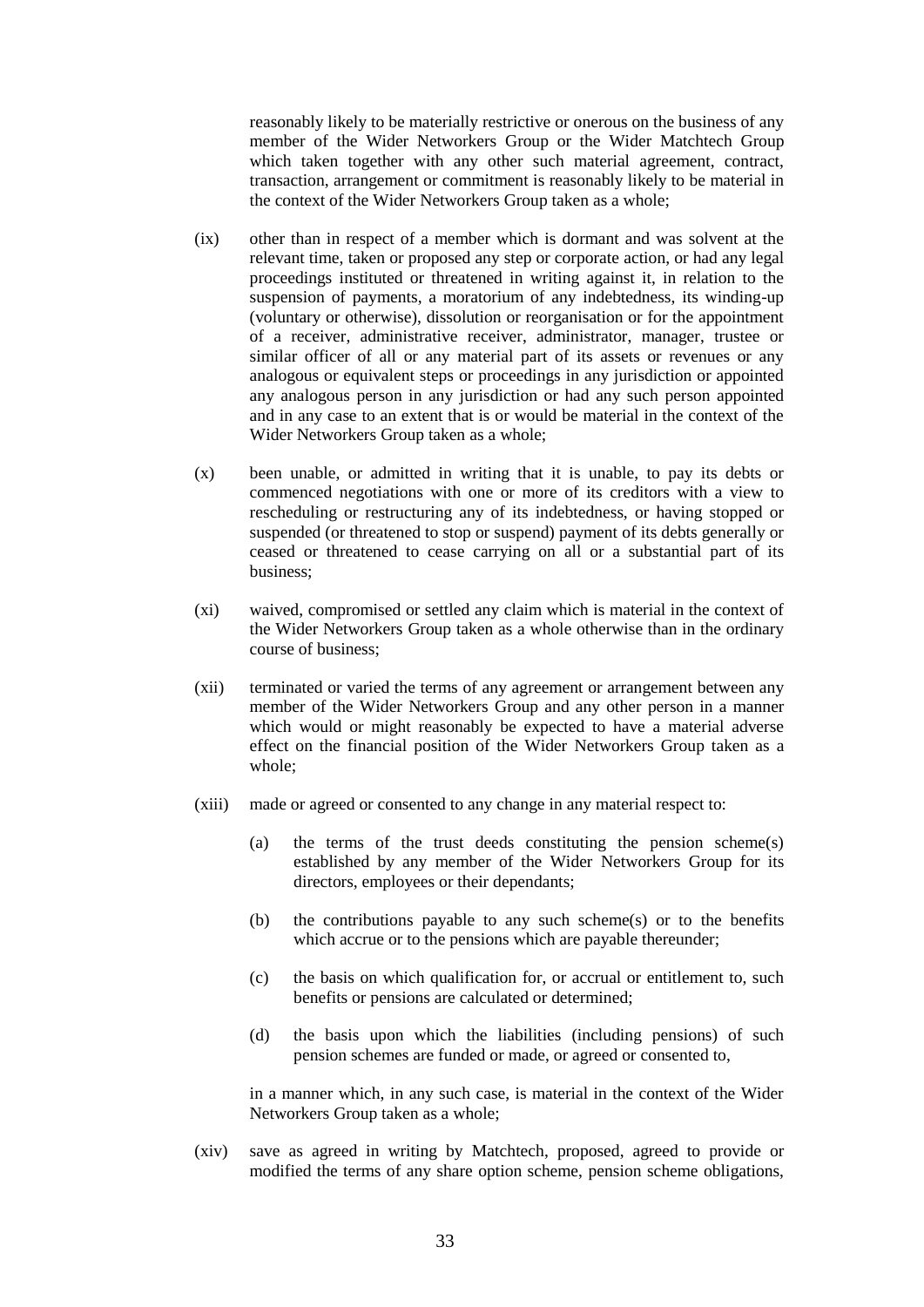incentive scheme or other benefit relating to the employment or termination of employment of any person employed by the Wider Networkers Group, which are material in the context of the Wider Networkers Group taken as a whole;

- (xv) made any alteration to the articles of association or other incorporation documents of Networkers or any material alteration to the memorandum or articles of association of any member of the Networkers Group (in each case, other than an alteration in connection with the Scheme) which in any such case is material in the context of the Acquisition as a whole; or
- (xvi) taken (or agreed or proposed to take) any action which requires, or would require, the consent of the Panel or the approval of Networkers Shareholders in general meeting in accordance with, or as contemplated by, Rule 21.1 of the Code;

## **No adverse change, litigation, regulatory enquiry or similar**

- (F) since 31 December 2013, except as Fairly Disclosed, there having been:
	- (i) no material adverse change in the business, assets, liabilities, financial or trading position or prospects of any member of the Wider Networkers Group which, in any such case, is material in the context of the Wider Networkers Group taken as a whole;
	- (ii) no litigation, arbitration proceedings, prosecution or other legal proceedings having been initiated, announced or threatened in writing by or against any member of the Wider Networkers Group and no enquiry, or investigation by, or complaint or reference to, any Third Party against or in respect of any member of the Wider Networkers Group (or any person in respect of which any such member has responsibility or liability) having been threatened in writing, announced, instituted by or against or remaining outstanding against or in respect of any member of the Wider Networkers Group which, in any such case, has had, or would reasonably be expected to have, a material adverse effect on the Wider Networkers Group taken as a whole;
	- (iii) no contingent or other material liability in respect of any member of the Wider Networkers Group having arisen or become apparent to Matchtech or increased which has had, or would reasonably be likely to have, a material adverse effect on the business, assets, financial or trading position or profits or prospects of any member of the Wider Networkers Group to an extent which is material in the context of the Wider Networkers Group taken as a whole; and
	- (iv) no amendment or termination of any material joint venture or material partnership to which any member of the Wider Networkers Group is a party having been agreed or permitted; and
	- (v) no action having been taken and no omissions having been made which are reasonably likely to lead to or result in the withdrawal, cancellation, termination, modification or variation of any Authorisation held by or on behalf of any member of the Wider Networkers Group which is necessary for the proper carrying on of its business and the withdrawal, cancellation, termination or modification of which has had, or would reasonably be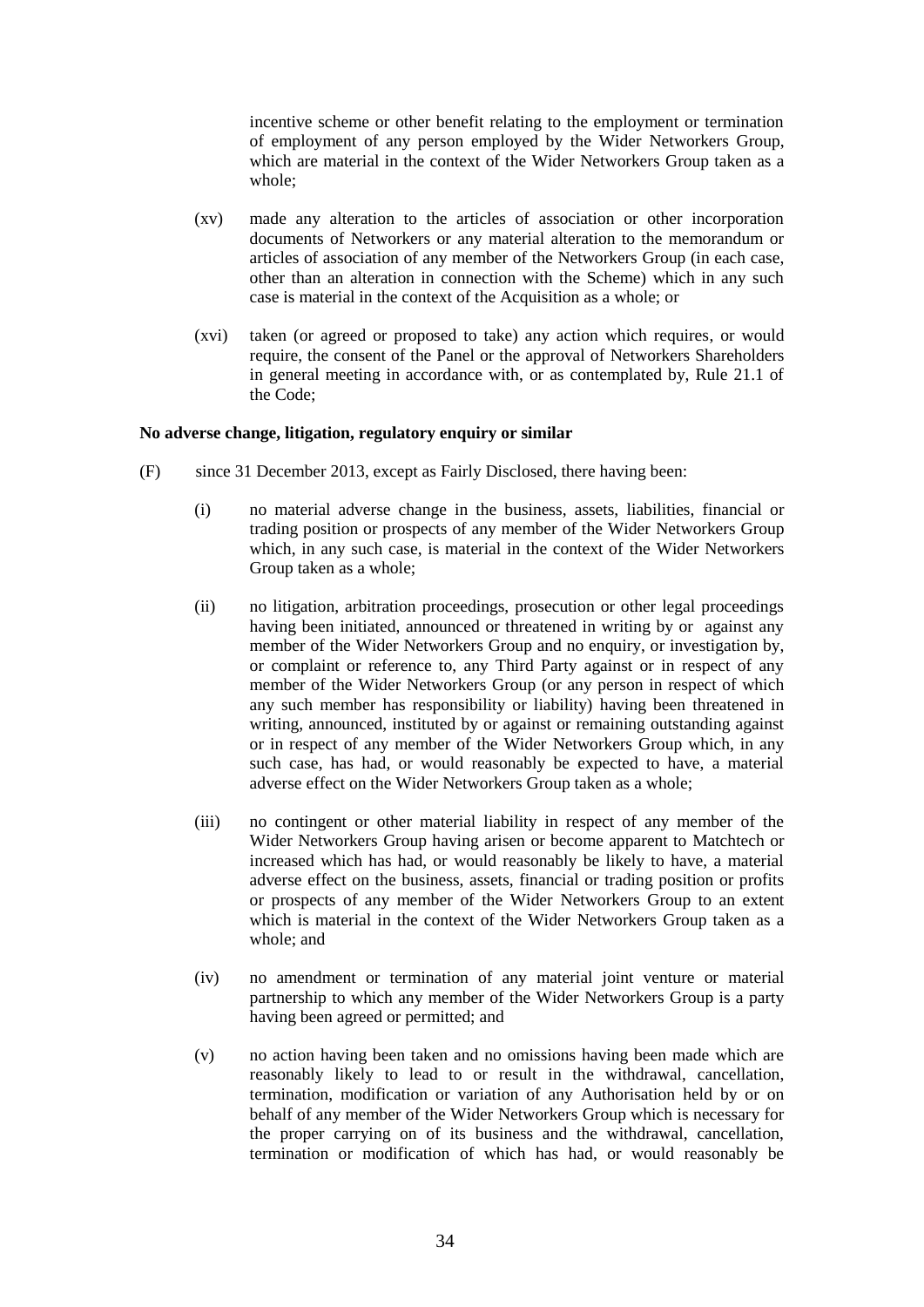expected to have, a material adverse effect on the Wider Networkers Group taken as a whole;

# **No discovery of certain matters regarding information and liabilities**

- (G) except as Fairly Disclosed, Matchtech not having discovered:
	- (i) that any financial, business or other information concerning the Wider Networkers Group as contained in the information publicly disclosed prior to the date of the Announcement at any time by or on behalf of any member of the Wider Networkers Group or disclosed at any time to any member of the Wider Matchtech Group by or on behalf of any member of the Wider Networkers Group in the context of the Acquisition is materially misleading, contains a misrepresentation of any material fact or omits to state a fact necessary to make that information not misleading in any material respect, in each case to an extent which is, in any case itself or together with other factors, material in the context of the Wider Networkers Group taken as a whole;
	- (ii) that any member of the Wider Networkers Group or any partnership, company or other entity in which any member of the Wider Networkers Group has a significant economic interest and which is not a subsidiary undertaking of Networkers is otherwise than in the ordinary course of business subject to any liability (contingent or otherwise) which, in any such case, is material in the context of the Wider Networkers Group taken as a whole;

## **Anti-corruption, sanctions and criminal property**

- (H) except as Fairly Disclosed, Matchtech not having discovered:
	- (i) any past or present member, director, officer or employee of the Wider Networkers Group, or any other person for whom any member of the Wider Networkers Group is liable or responsible, has not complied with the OECD Convention on Combating Bribery of Foreign Public Officials in International Business Transactions and any laws implementing the same, the U.K. Bribery Act 2010 and/or the U.S. Foreign Corrupt Practices Act of 1977;
	- (ii) any past or present member of the Wider Networkers Group has engaged in any business with or made any investments in, or made any payments to, (a) any government, entity or individual with which U.S. or E.U. persons are prohibited from engaging in activities or doing business by U.S. or E.U. laws or regulations, including the economic sanctions administered by the United States Office of Foreign Assets Control, or (b) any government, entity or individual targeted by any of the economic sanctions of the United Nations or the European Union or any of their respective member states; and
	- (iii) any asset of any member of the Wider Networkers Group constitutes criminal property as defined by Section 340(3) of the Proceeds of Crime Act 2002 in circumstances that are material.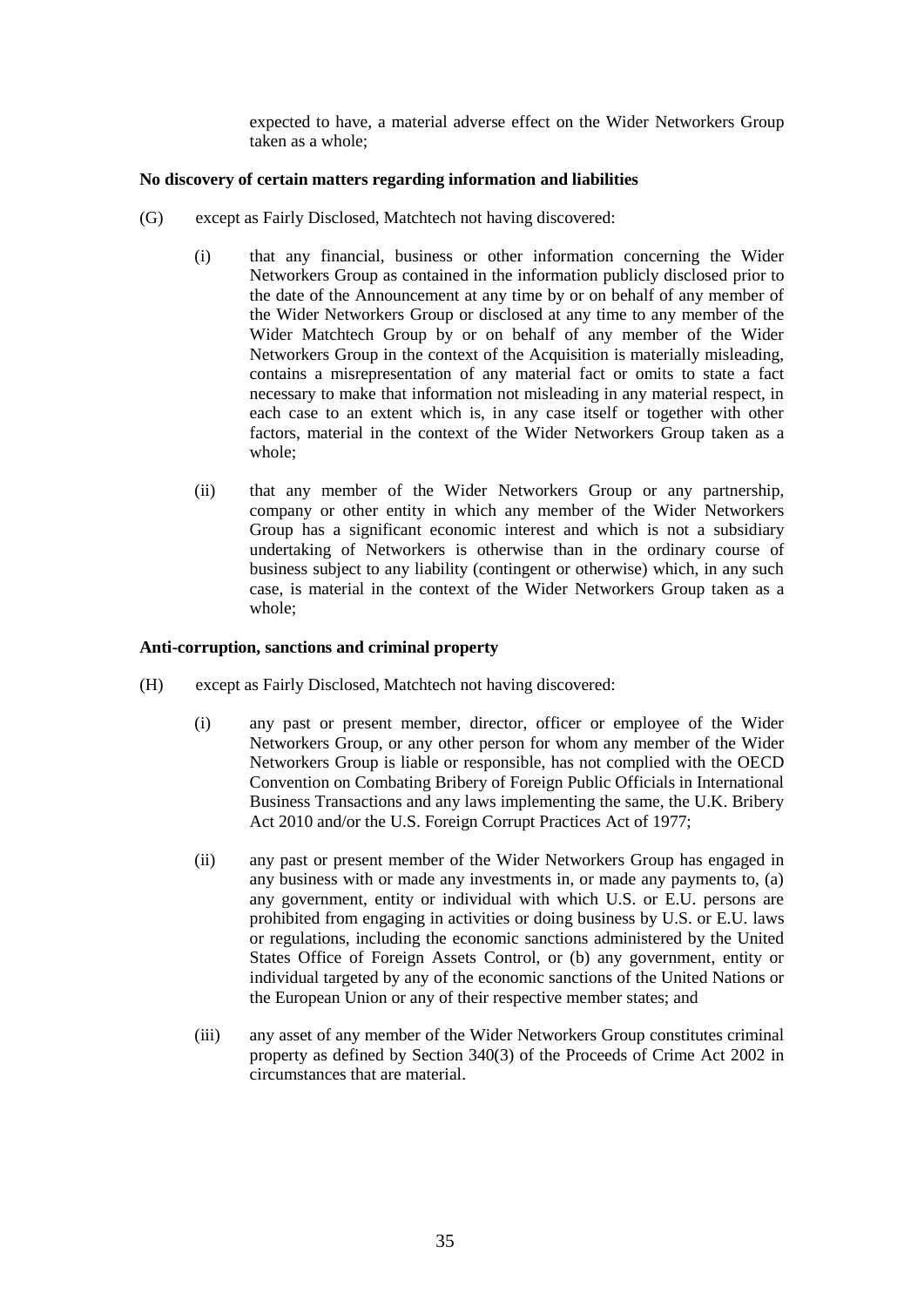# **PART 2: Certain further terms of the Acquisition**

- 1. Subject to the requirements of the Panel, Matchtech reserves the right in its sole discretion to waive (if capable of waiver) in whole or in part all or any of the above Conditions, except for Condition (A) *(Scheme approval)*, which cannot be waived.
- 2. Conditions (B) (*General anti-trust and regulatory*) to (H) (*Anti-corruption, sanctions and criminal property*) (inclusive) must be fulfilled, be determined by Matchtech to be or remain satisfied or waived by, no later than the commencement of the Scheme Court Hearing, failing which the Acquisition will lapse. Matchtech shall be under no obligation to waive or treat as satisfied any of Conditions (B) (*General anti-trust and regulatory*) to (H) (*Anti-corruption, sanctions and criminal property*) (inclusive) by a date earlier than the latest date specified above for the fulfilment, satisfaction or waiver thereof, notwithstanding that any such Condition or the other Conditions of the Scheme and the Acquisition may at such earlier date have been waived, satisfied or fulfilled and that there are at such earlier date no circumstances indicating that any of such Conditions may not be capable of fulfilment.
- 3. If Matchtech is required by the Panel to make an offer for any Networkers Shares under the provisions of Rule 9 of the Code, Matchtech may make such alterations to the Conditions and further terms of the Acquisition as are necessary to comply with the provisions of that Rule.
- 4. Matchtech reserves the right to elect with the consent of the Takeover Panel (where necessary), to elect to implement the Acquisition by way of an Offer. In such event, the Acquisition will be implemented on substantially the same terms, subject to appropriate amendments, as those which would apply to the Acquisition. The acceptance condition would be set at 90 per cent. of the shares to which such Offer relates (or such lesser percentage (being more than 50 per cent.) as Matchtech may decide with the consent of the Takeover Panel). Further, if sufficient acceptances of the Offer are received and/or sufficient Networkers Shares are otherwise acquired, it is the intention of Matchtech to apply the provisions of the Companies Act to compulsorily acquire any outstanding Networkers Shares to which such Offer relates.
- 5. The availability of the Acquisition to Networkers Shareholders who are not resident in the United Kingdom may be affected by the laws of relevant jurisdictions. Therefore any persons who are subject to the laws of any jurisdiction other than the United Kingdom and any Networkers Shareholders who are not resident in the United Kingdom will need to inform themselves about, and observe, any applicable requirements.
- 6. Unless otherwise determined by Matchtech or required by the Code and permitted by applicable law and regulation, the Acquisition is not being made, and will not be made, directly or indirectly, in or into any Restricted Jurisdiction or by the use of the mails of, or by any other means or instrumentality (including, without limitation, electronic mail, fax transmission, telex, telephone, internet or other forms of electronic communication) of interstate or foreign commerce of, or any facility of a national state or other securities exchange of any other Restricted Jurisdiction and will not be capable of acceptance by any such use, means, instrumentality or facility or from any Restricted Jurisdiction.
- 7. Networkers Shares which will be acquired under the Acquisition will be acquired with full title guarantee, fully paid and free from all liens, equities, charges,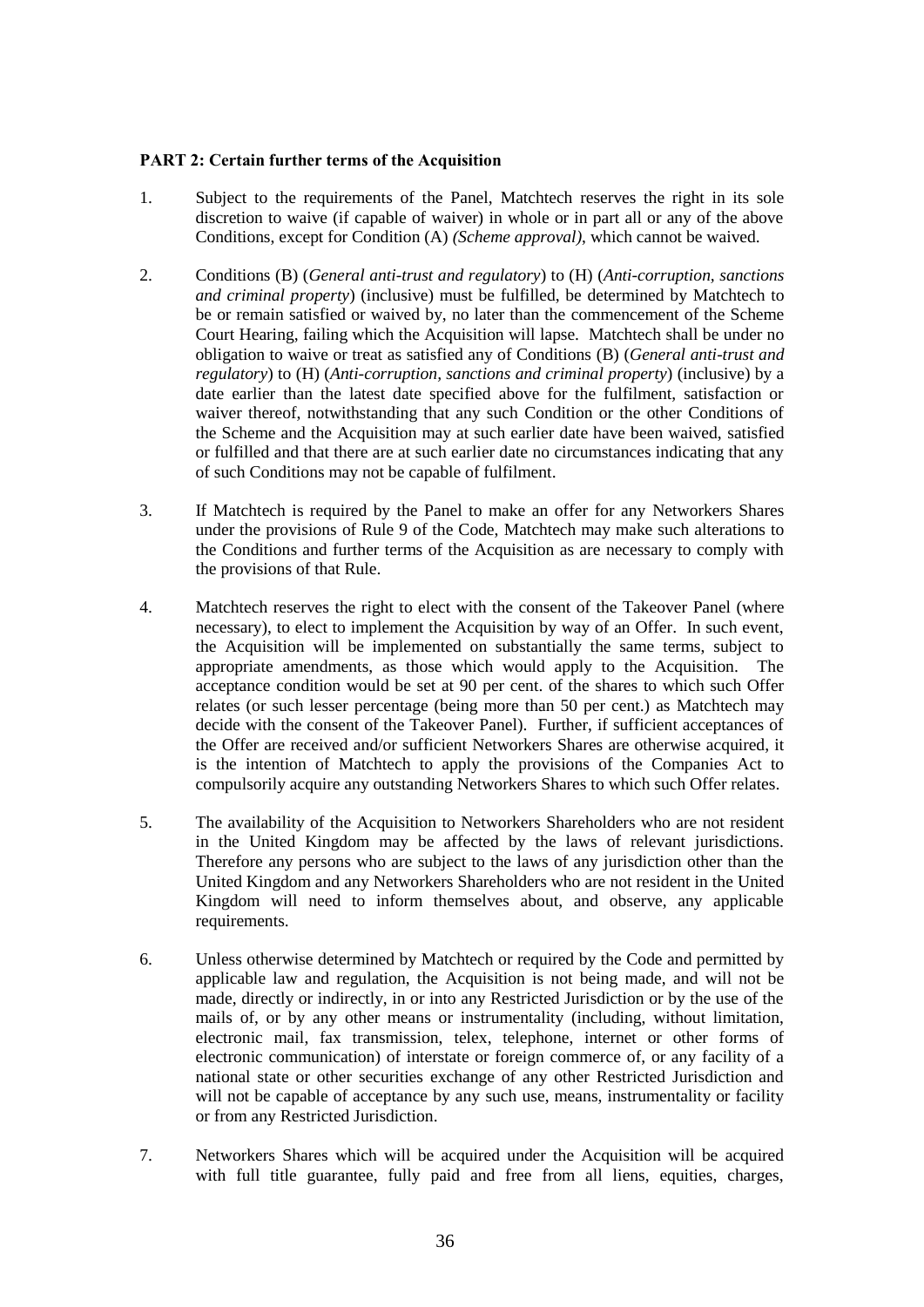encumbrances, options, rights of pre-emption and any other third party rights and interests of any nature and together with all rights now or hereafter attaching or accruing to them, including voting rights and the right to receive and retain in full all dividends and other distributions (if any), and any other return of capital (whether by way of reduction of share capital or share premium account or otherwise), declared, made or paid on or after the date of this Announcement.

- 8. Fractions of New Matchtech Shares will not be allotted or issued to Scheme Shareholders. Fractional entitlements will be aggregated and sold in the market and the net proceeds of sale distributed to the Scheme Shareholders entitled thereto.
- 9. The Acquisition shall lapse (unless otherwise agreed with the Takeover Panel) if:
	- (a) in so far as the Acquisition or any matter arising from the Scheme or Acquisition constitutes a concentration with a Community dimension within the scope of the Regulation, the European Commission either initiates proceedings under Article  $6(1)(c)$  of the Regulation or makes a referral to a competent authority of the United Kingdom under Article 9(1) of the Regulation and there is then a CMA Phase 2 Reference; or
	- (b) in so far as the Acquisition or any matter arising from the Scheme or Acquisition does not constitute a concentration with a Community dimension within the scope of the Regulation, the Scheme or Acquisition or any matter arising from or relating to the Acquisition becomes subject to a CMA Phase 2 Reference,

in each case, before the date of the Court Meeting. In such event, neither Networkers, Matchtech nor any Networkers Shareholder will be bound by any term of the Scheme.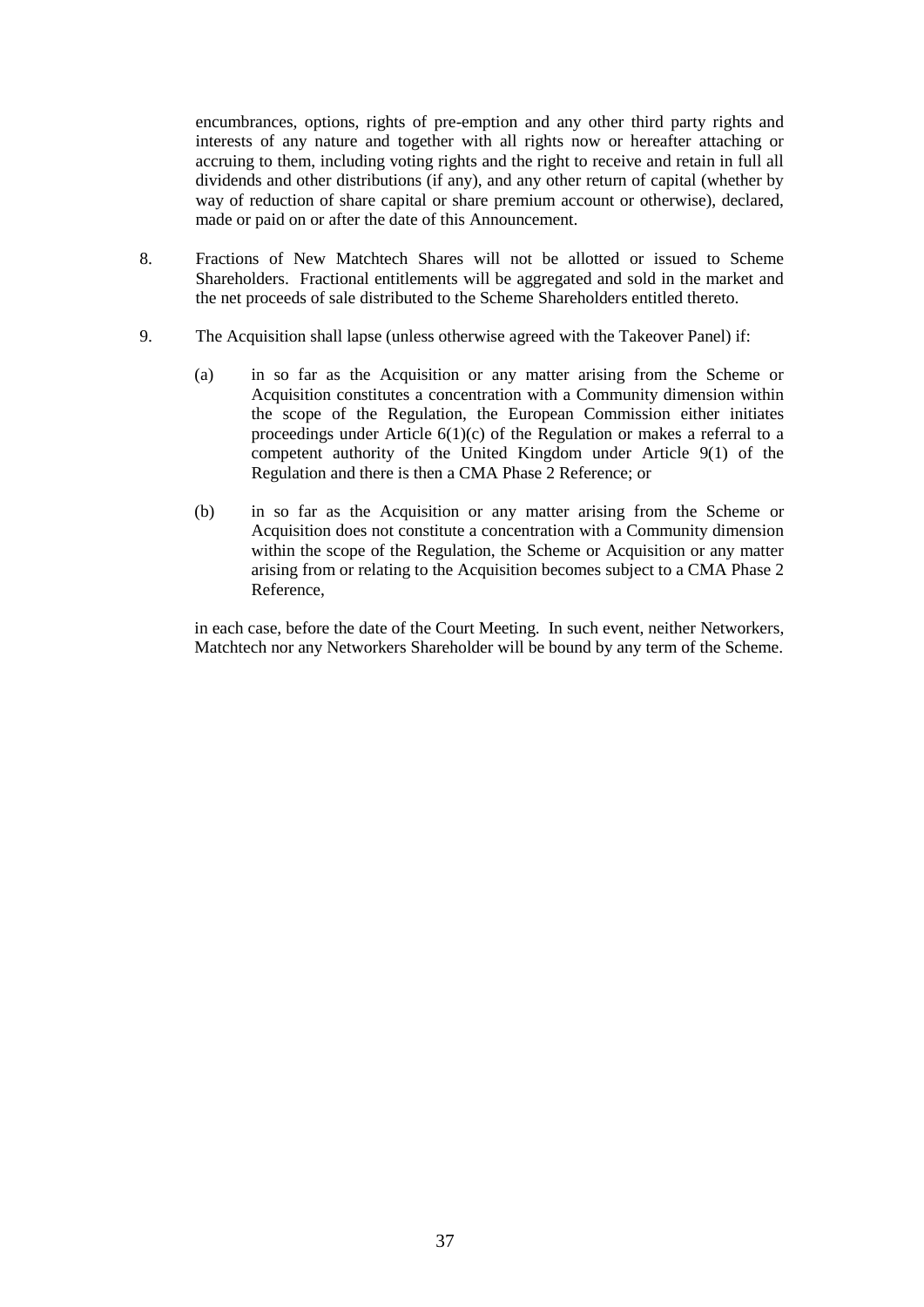# **APPENDIX II**

## **SOURCES OF INFORMATION AND BASES OF CALCULATION**

In this Announcement:

- (i) Unless otherwise stated, financial information concerning Networkers has been extracted (without material adjustment) from Networkers' 2013 Annual Report.
- (ii) Unless otherwise stated, financial information concerning Matchtech has been extracted (without material adjustment) from Matchtech's 2014 Annual Report.
- (iii) As at the close of business on 27 January 2015, being the latest practicable date before the date of this Announcement, Networkers had 84,056,832 Networkers Shares in issue and Matchtech had 24,966,817 Matchtech Shares in issue.
- (iv) The value of the Acquisition is based upon the cash consideration due under the terms of the Acquisition and on the basis of the issued and to be issued share capital of Networkers referred to in paragraph (vi) below and references to the fully diluted share capital of Networkers should be construed accordingly.
- (v) The maximum number of New Matchtech Shares to be issued pursuant to the Acquisition is 5,439,190 New Matchtech Shares. The calculation of the maximum number of New Matchtech Shares to be issued in respect of the Acquisition is based upon the average of the Closing Price per Matchtech Share for the ten (10) Business Days ending on 27 January 2015, being the last practicable date before the date of this Announcement.
- (vi) The issued and to be issued share capital of Networkers is calculated on the basis of:
	- the number of issued Networkers Shares on 27 January 2015, being the last practicable date before the date of this Announcement, being 84,056,832 Networkers Shares (excluding shares in Treasury); and
	- any further Networkers Shares which are intended to be issued (or transferred from Treasury) on or after the date of this Announcement on the exercise of options under the Networkers Share Schemes, which options have been granted on or before the date of this Announcement, amounting in aggregate to 1,930,097 Networkers Shares (excludes further options in respect of 2,972,913 Networkers Shares which are not anticipated to be exercised under the terms of the Acquisition).
- (vii) Unless otherwise stated, all prices for Networkers Shares and Matchtech Shares are the Closing Price for the relevant dates.
- (viii) The premium calculations per Networkers Share have been calculated with reference to:
	- the Closing Price of 55.0 pence per Networkers Share on 27 January 2015, being the last practicable date before the date of this Announcement;
	- the average Closing Price of 52.4 pence per Networkers Share for the one (1) month period immediately preceding 27 January 2015, being the last practicable date before the date of this Announcement; and
	- the average Closing Price of 55.9 pence per Networkers Share for the twelve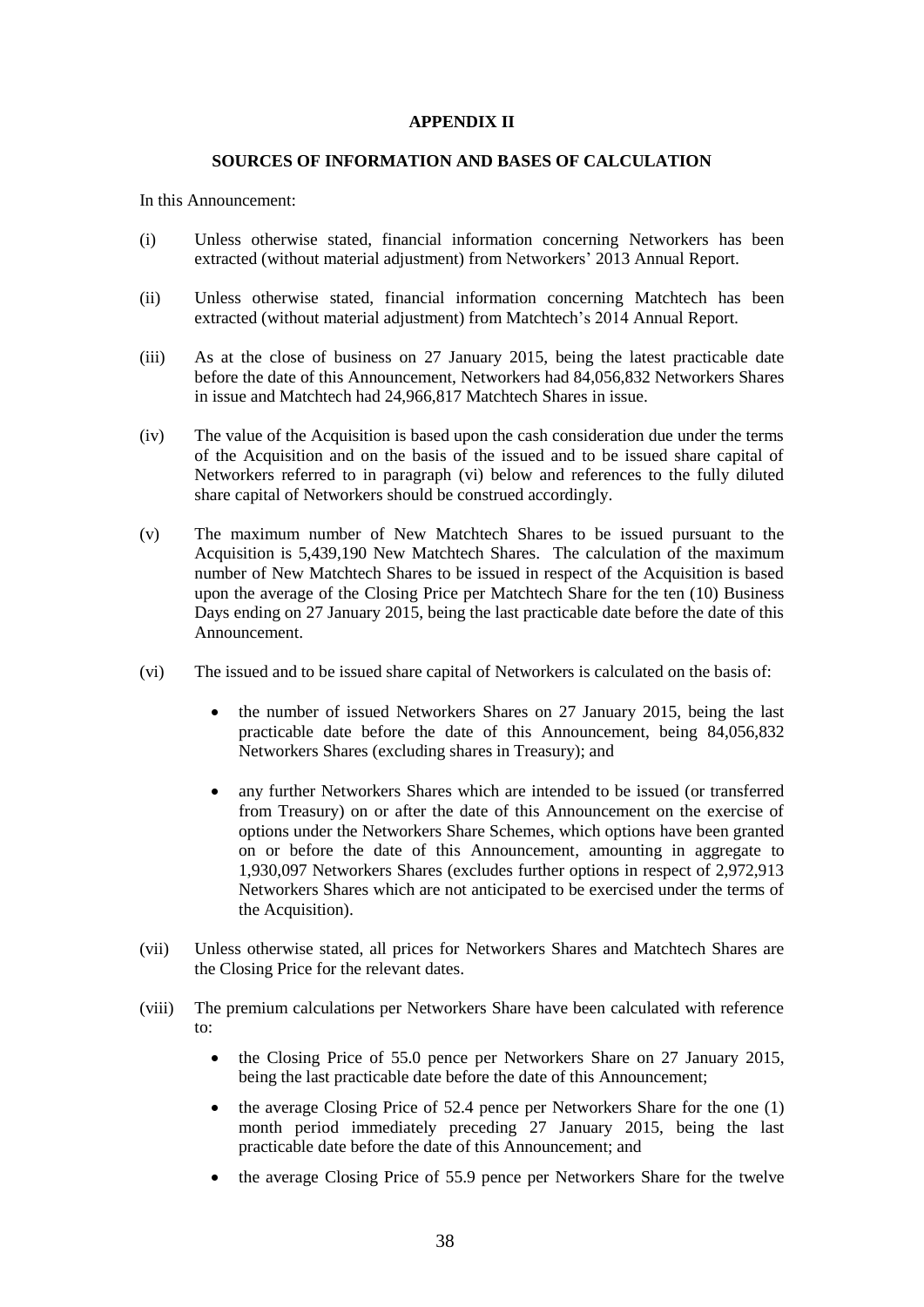(12) month period immediately preceding 27 January 2015, being the last practicable date before the date of this Announcement.

- (ix) The statements that the Acquisition is expected to be earnings enhancing for Matchtech relates to future actions and circumstances, which, by their nature, involve risks, uncertainties and other factors. These statements do not constitute a profit forecast and should not be interpreted to mean that earnings for that year or any subsequent financial period would necessarily match or be greater than those for any preceding financial period. Earnings in this context represent net after tax earnings before non-recurring operating items and non-operating items.
- (x) "Adjusted profit before tax" means profit before tax and amortisation of acquired intangibles.
- (xi) "Adjusted EPS" means EPS excluding amortisation of acquired intangibles.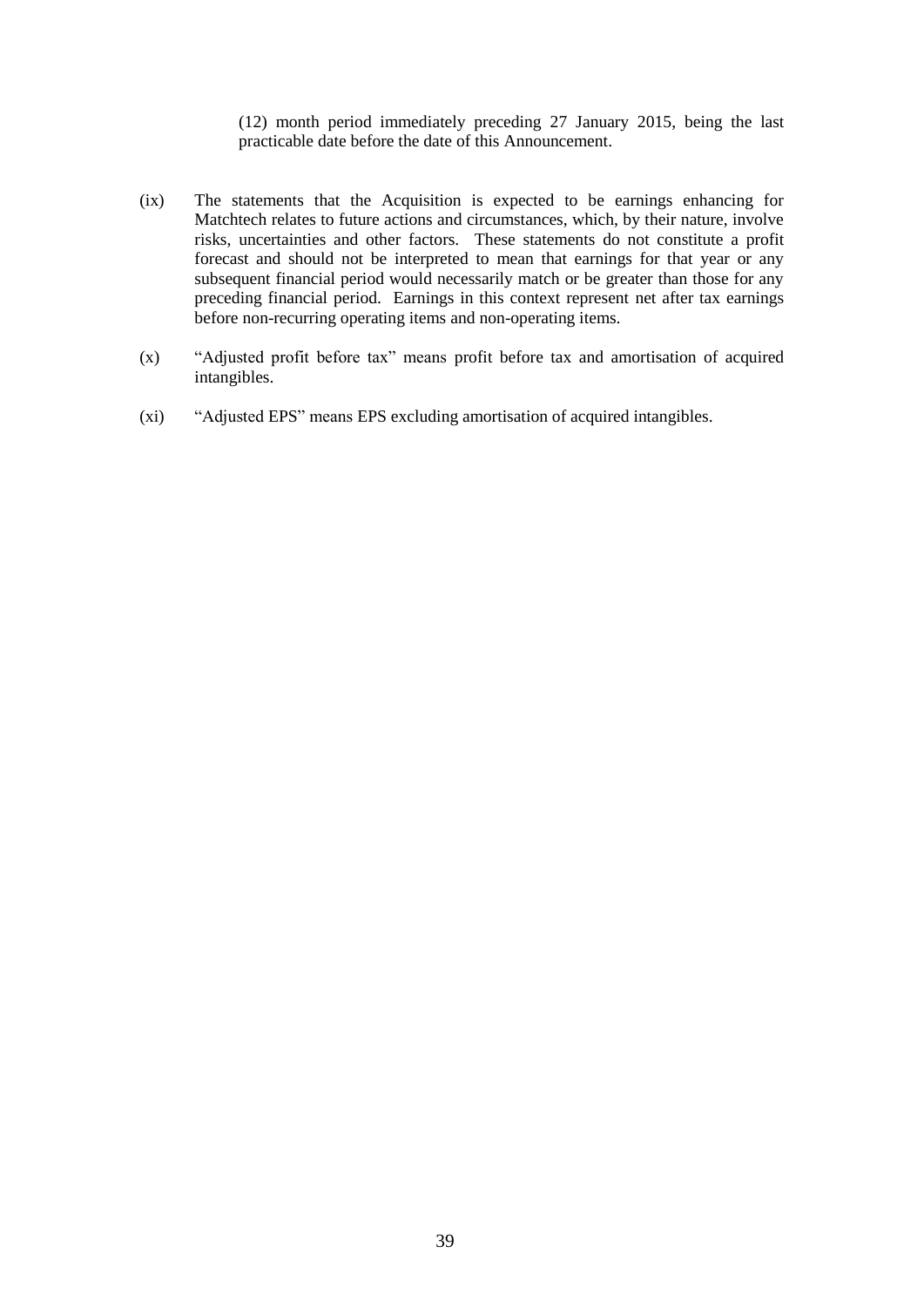## **APPENDIX III**

# **IRREVOCABLE UNDERTAKINGS**

#### **Networkers Directors' Irrevocable Undertakings**

Matchtech has received irrevocable commitments from each of the members of the Networkers Board who control Networkers Shares, as listed below, representing in aggregate approximately 49.5 per cent. of the existing issued ordinary share capital of Networkers. These commitments require the relevant member of the Networkers Board to vote or procure that the registered holder votes in favour of the Scheme at the Court Meeting and the Resolutions at the General Meeting (or, in the event the Acquisition is implemented by means of an Offer, to accept, or procure acceptance of, the Offer).

| <b>Name of Networkers</b> | <b>Number of Networkers</b> | % of Networkers issued |
|---------------------------|-----------------------------|------------------------|
| <b>Director</b>           | <b>Shares</b>               | share capital          |
| Nigel Wray                | 14,129,264                  | 16.8%                  |
| <b>Spencer Manuel</b>     | 13, 101, 535                | 15.6%                  |
| Jon Plassard              | 13,099,927                  | 15.6%                  |
| Neville Roger Goodman     | 1,266,977                   | 1.5%                   |
| <b>TOTAL</b>              | 41,597,703                  | 49.5%                  |

These irrevocable commitments will continue to be binding in the event that a higher competing offer is made for Networkers.

These irrevocable commitments will cease to be binding on the earliest to occur of the following events:

- if the Scheme Document or Offer Document, as the case may be, is not posted within 28 days after the release of this Announcement (or such later date as Matchtech and Networkers agree in writing with the consent of the Panel);
- if the Acquisition is implemented by way of an Offer and such Offer lapses or is withdrawn without becoming or being declared unconditional in all respects;
- if Matchtech announces, with the consent of any relevant authority (if required) and before the Scheme Document (or, if applicable, the Offer Document) is posted, that it does not intend to proceed with the Acquisition; or
- if the Scheme lapses or is withdrawn or otherwise becomes incapable of becoming Effective or has not become Effective on or before 30 June 2015 (or such later date as Matchtech and Networkers agree in writing and that the Court with the consent of the Panel, if required, approves).

#### **Shareholders' Irrevocable Undertakings**

Matchtech has received irrevocable commitments from the following Networkers Shareholders in respect of their own beneficial holdings of Networkers Shares, representing in aggregate approximately 23.4 per cent. of the existing issued ordinary share capital of Networkers. These commitments are subject to certain limitations and exceptions as described below.

These commitments require each such Networkers Shareholder to vote or procure that the registered holder votes in favour of the Scheme at the Court Meeting and the Resolutions at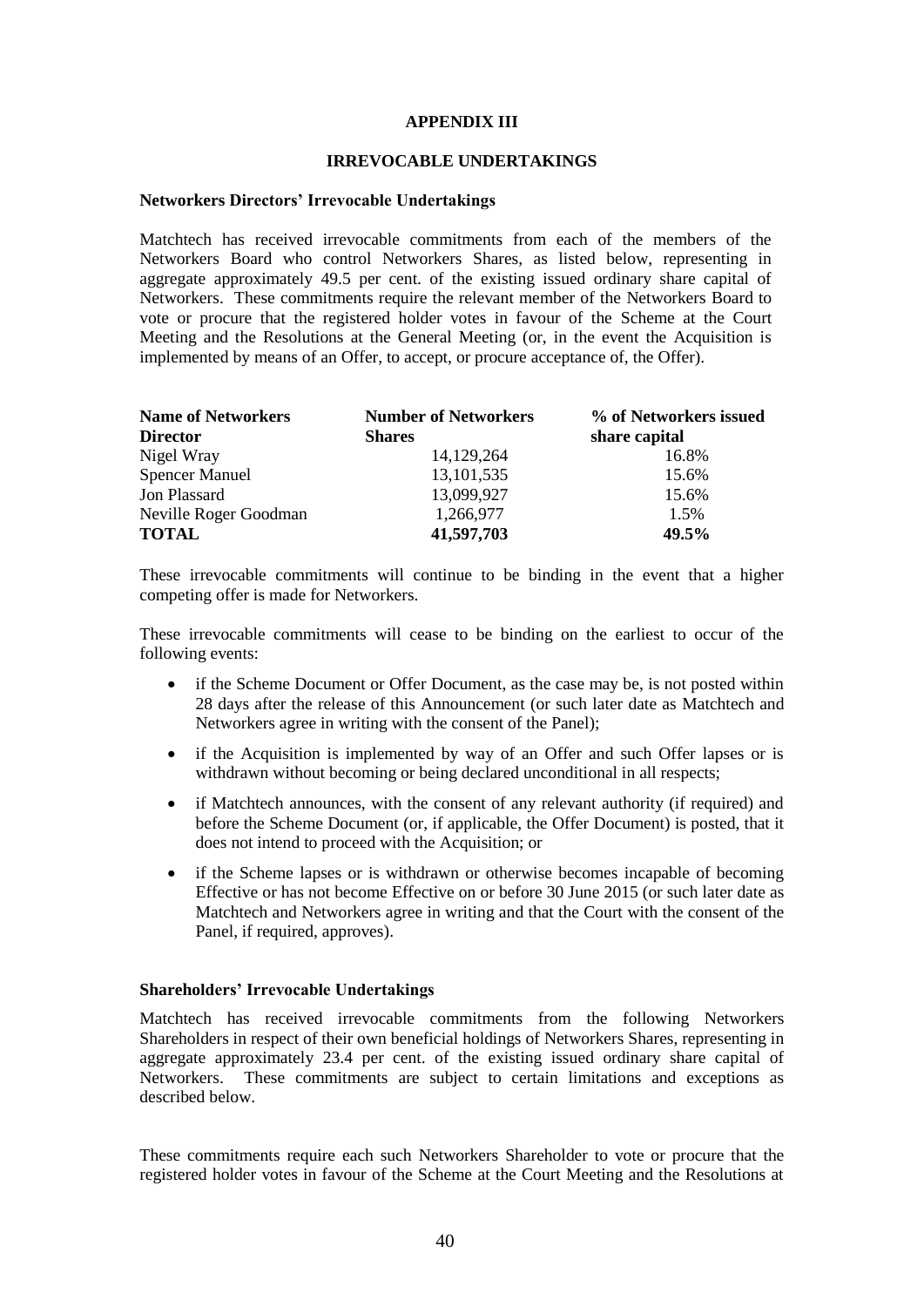the General Meeting (or, in the event the Acquisition is implemented by means of an Offer, to accept, or procure acceptance of, the Offer).

| <b>Name of Networkers</b><br><b>Shareholder</b> | <b>Number of Networkers</b><br><b>Shares</b> | % of Networkers issued<br>share capital |
|-------------------------------------------------|----------------------------------------------|-----------------------------------------|
| <b>Jon Moulton</b>                              | 8,279,128                                    | 9.8%                                    |
| Dowgate Capital                                 | 6,234,200                                    | 7.4%                                    |
| Hargreave Hale                                  | 5,175,000                                    | $6.2\%$                                 |
| <b>TOTAL</b>                                    | 19,688,328                                   | 23.4%                                   |

# *Jon Moulton*

The irrevocable commitments given by Jon Moulton will continue to be binding in the event that a higher competing offer is made for Networkers save as set out below. The irrevocable commitments given by Jon Moulton will cease to be binding on the earliest to occur of the following events:

- if the Acquisition is implemented by way of an Offer and the Offer lapses or is withdrawn without becoming or being declared unconditional in all respects;
- if Matchtech announces, with the consent of any relevant authority (if required) and before the Scheme Document or Offer Document is posted, that it does not intend to proceed with the Acquisition and no new, revised or replacement Scheme or Offer is announced by Matchtech in accordance with the Code at the same time or within 28 days thereafter:
- if the Scheme does not become effective by 30 June 2015 (or such later date as Jon Moulton agrees in writing); or
- $\bullet$  if:
- o a competing offer for the entire issued and to be issued ordinary share capital of Networkers has been announced in accordance with the requirements of the Code that values each ordinary share in the capital of Networkers at a price which equals or exceeds 110% of the value of the consideration per Networkers Share available under the terms of the Acquisition, having regard to the total amount of the cash and non-cash elements of the Acquisition and the competing offer;
- o Matchtech does not, within ten days of announcement of the competing offer, announce a revised offer which Jon Moulton determines values each Networkers Share at a price equal to or greater than the value of the consideration per Networkers Share under the relevant competing offer, having regard to the total amount of the cash and non-cash elements of the revised offer and the competing offer; and
- o Jon Moulton notifies Matchtech within ten days of the expiry of such ten day period that his obligations under the irrevocable commitments have ceased to have effect.

# *Dowgate Capital*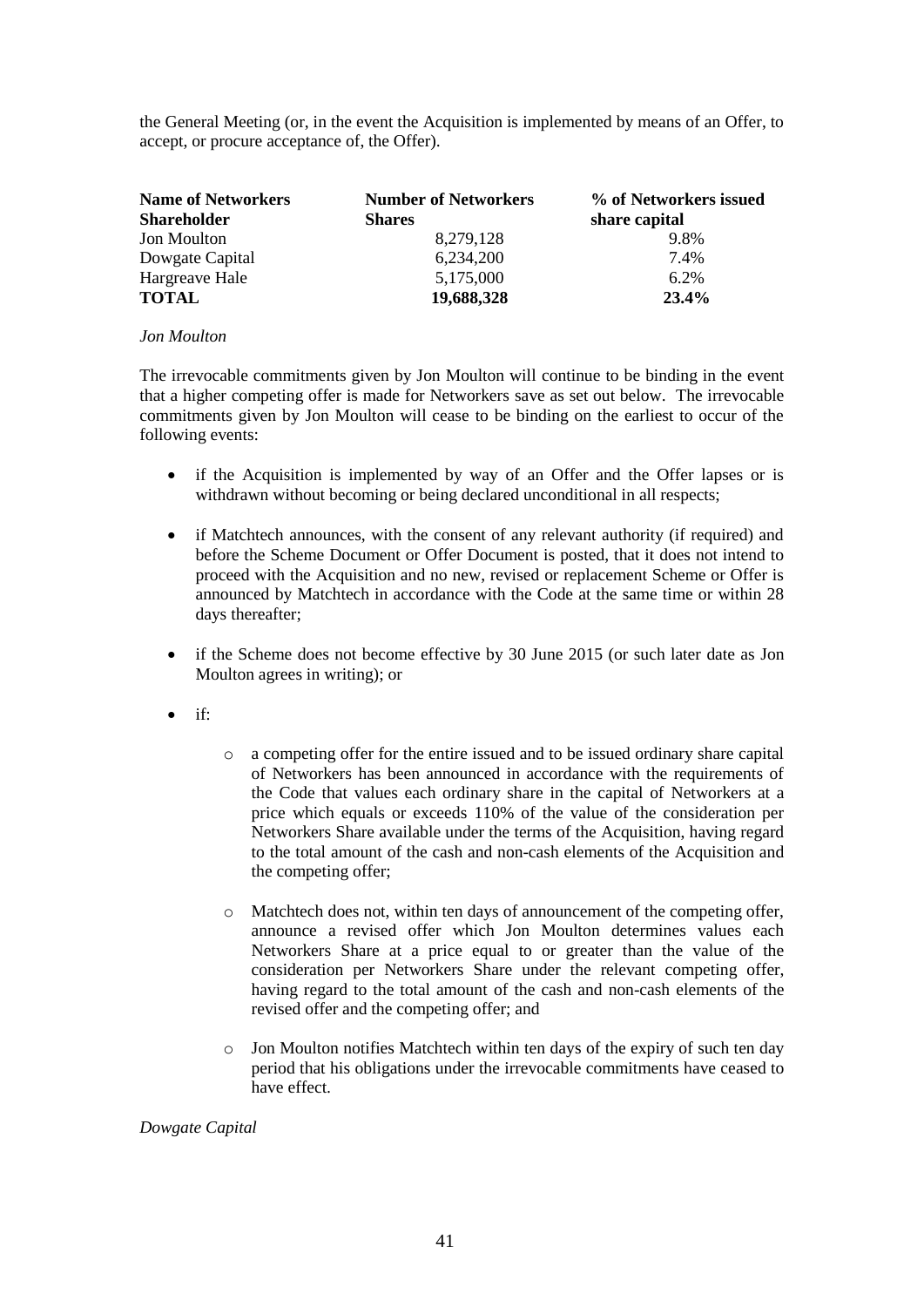The irrevocable commitments given by Dowgate Capital will continue to be binding in the event that a higher competing offer is made for Networkers. The irrevocable commitments given by Dowgate Capital will cease to be binding on the earliest to occur of the following events:

- if the Acquisition is implemented by way of an Offer and the Offer lapses or is withdrawn without becoming or being declared unconditional in all respects;
- if Matchtech announces, with the consent of any relevant authority (if required) and before the Scheme Document or Offer Document is posted, that it does not intend to proceed with the Acquisition and no new, revised or replacement Scheme or Offer is announced by Matchtech in accordance with the Code at the same time or within 28 days thereafter; or
- if the Scheme does not become effective by 30 June 2015 (or such later date as Dowgate Capital agrees in writing).

# *Hargreave Hale*

The irrevocable commitments given by Hargreave Hale will continue to be binding in the event that a higher competing offer is made for Networkers save as set out below. The irrevocable commitments given by Hargreave Hale will cease to be binding on the earliest to occur of the following events:

- if the Acquisition is implemented by way of an Offer and the Offer lapses or is withdrawn without becoming or being declared unconditional in all respects;
- if Matchtech announces, with the consent of any relevant authority (if required) and before the Scheme Document or Offer Document is posted, that it does not intend to proceed with the Acquisition and no new, revised or replacement Scheme or Offer is announced by Matchtech in accordance with the Code at the same time or within 28 days thereafter;
- if the Scheme does not become effective by 30 June 2015 (or such later date as Hargreave Hale agrees in writing); or
- $\bullet$  if
- o a competing offer for the entire issued and to be issued ordinary share capital of Networkers has been announced in accordance with the requirements of the Code that values each ordinary share in the capital of Networkers at a price which equals or exceeds 110% of the value of the consideration per Networkers Share available under the terms of the Acquisition, having regard to the total amount of the cash and non-cash elements of the Acquisition and the competing offer;
- o Matchtech does not, within ten days of announcement of the competing offer, announce a revised offer which Hargreave Hale determines values each Networkers Share at a price equal to or greater than the value of the consideration per Networkers Share under the relevant competing offer, having regard to the total amount of the cash and non-cash elements of the revised offer and the competing offer; and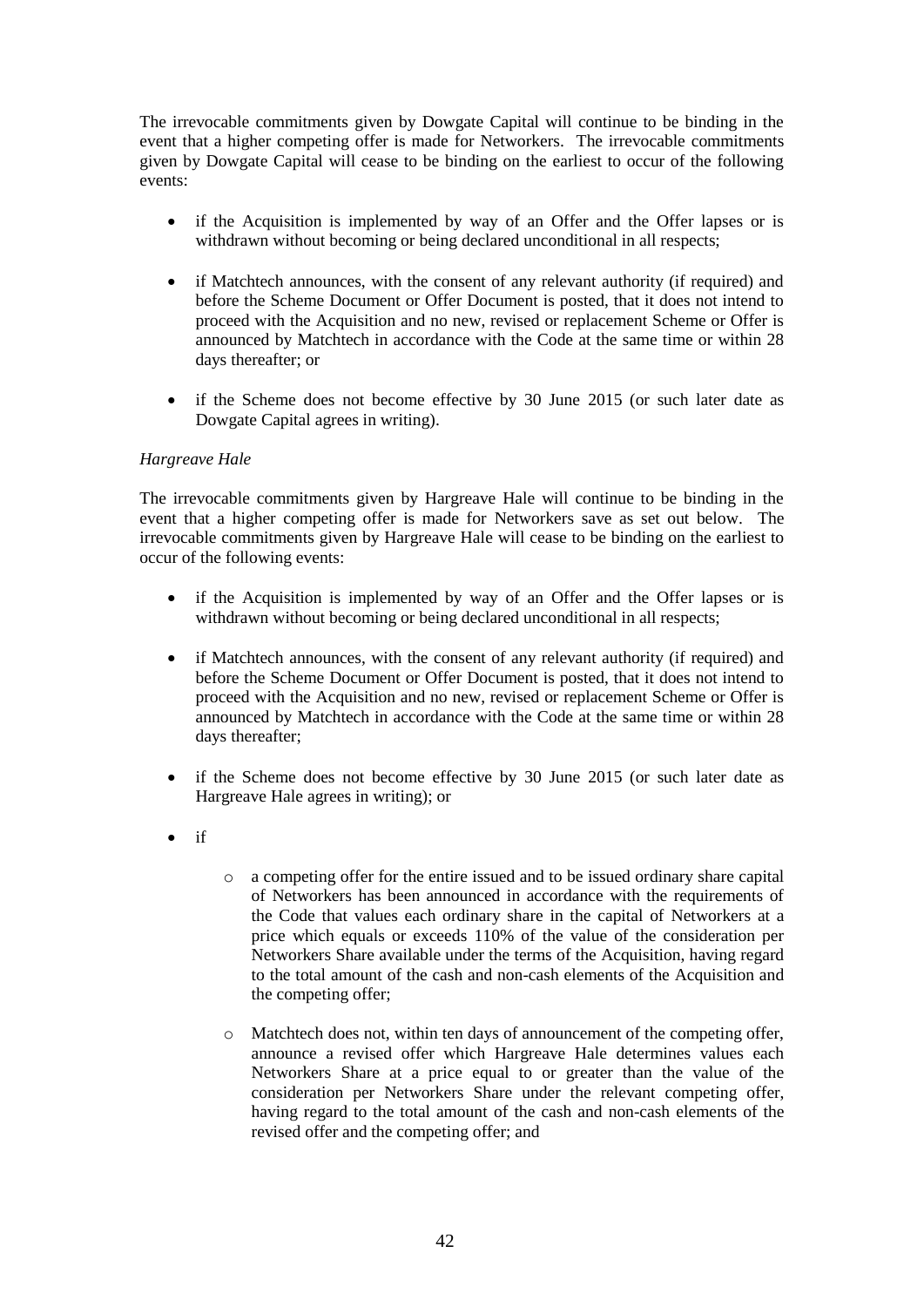o Hargreave Hale notifies Matchtech within ten days of the expiry of such ten day period that its obligations under the irrevocable commitments have ceased to have effect.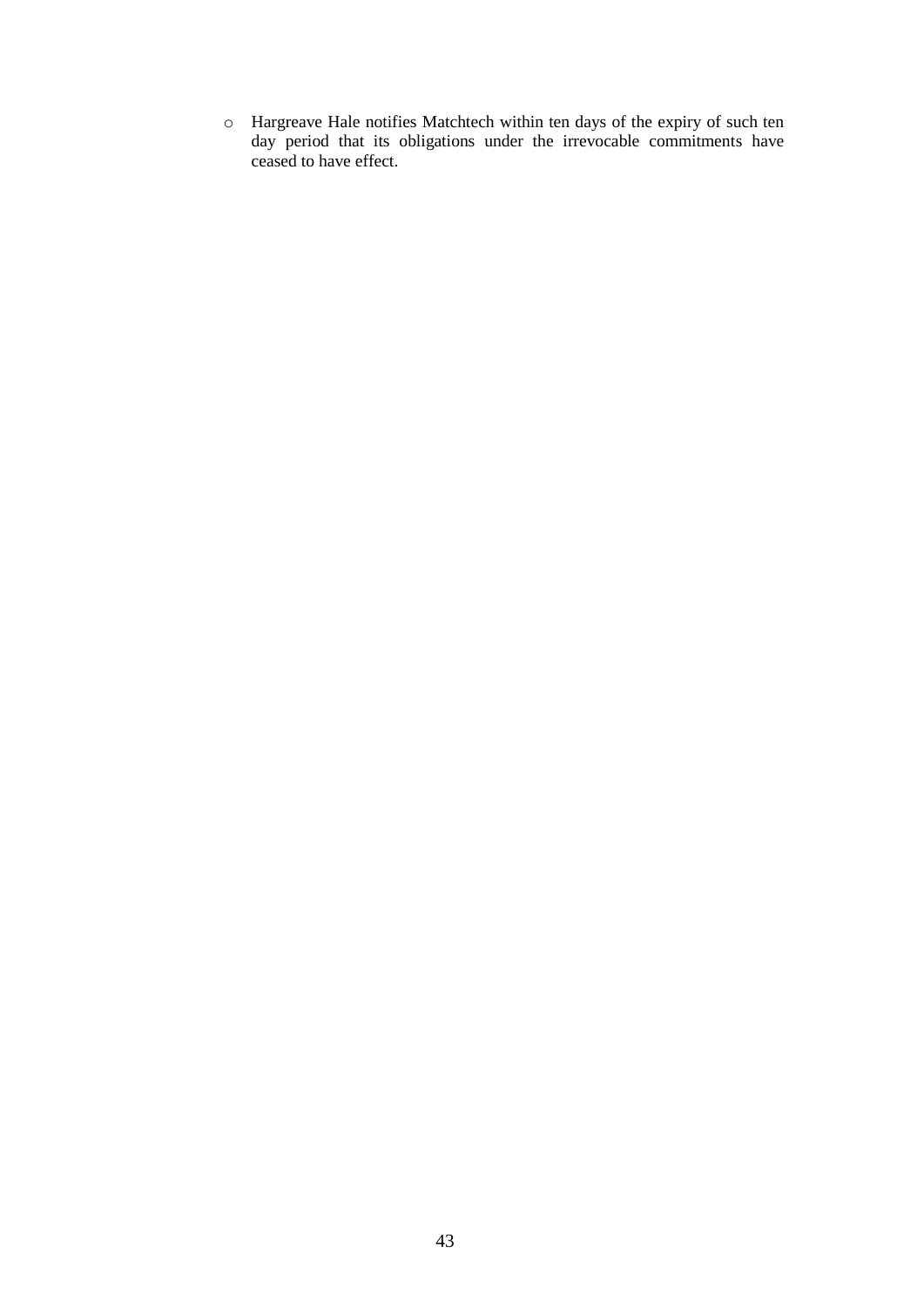# **APPENDIX IV**

# **DEFINITIONS**

The following definitions apply throughout this Announcement, unless the context otherwise requires:

| <b>Acquisition</b>           | the recommended acquisition by Matchtech for the entire<br>issued and to be issued share capital of Networkers, to be<br>implemented by the Scheme as described in this<br>Announcement (or Offer under certain circumstances as<br>described in this Announcement) on the terms and subject to<br>the conditions to be set out in the Scheme Document<br>including, where the context requires, any subsequent<br>revision, variation, extension or renewal of such offer and<br>includes any election available thereunder |
|------------------------------|------------------------------------------------------------------------------------------------------------------------------------------------------------------------------------------------------------------------------------------------------------------------------------------------------------------------------------------------------------------------------------------------------------------------------------------------------------------------------------------------------------------------------|
| AIM                          | the AIM Market of the London Stock Exchange                                                                                                                                                                                                                                                                                                                                                                                                                                                                                  |
| <b>AIM Rules</b>             | the AIM Rules for Companies as published by the London<br>Stock Exchange (as amended from time to time)                                                                                                                                                                                                                                                                                                                                                                                                                      |
| Announcement                 | this announcement, made in accordance with Rule 2.7 of the<br>Code, dated 27 January 2015, including its summary and<br>Appendices                                                                                                                                                                                                                                                                                                                                                                                           |
| <b>Authorisations</b>        | for the purposes of the Conditions, means authorisations,<br>orders, grants, recognitions, determinations, confirmations,<br>consents, licences, clearances, permissions, exemptions and<br>approvals                                                                                                                                                                                                                                                                                                                        |
| <b>Business Day</b>          | a day (other than a Saturday, Sunday or a public holiday) on<br>which banks in the City of London are open for business<br>generally                                                                                                                                                                                                                                                                                                                                                                                         |
| <b>Capital Reduction</b>     | the proposed reduction of the current issued and to be issued<br>ordinary share capital of Networkers pursuant to the Scheme                                                                                                                                                                                                                                                                                                                                                                                                 |
| <b>Code or Takeover Code</b> | the City Code on Takeovers and Mergers                                                                                                                                                                                                                                                                                                                                                                                                                                                                                       |
| <b>Closing Price</b>         | the middle market price for a Networkers Share or Matchtech<br>Shares, as the case may be, at the close of business on the<br>day to which the price relates, derived from the AIM<br>appendix to the Daily Official List for that day                                                                                                                                                                                                                                                                                       |
| <b>CMA Phase 2 Reference</b> | a reference pursuant to sections 22, 33, 45 or 62 of the<br>Enterprise Act 2002 of the Acquisition to the chair of the<br>Competition and Markets Authority for the constitution of a<br>group under Schedule 4 to the Enterprise and Regulatory<br>Reform Act 2013 (as amended)                                                                                                                                                                                                                                             |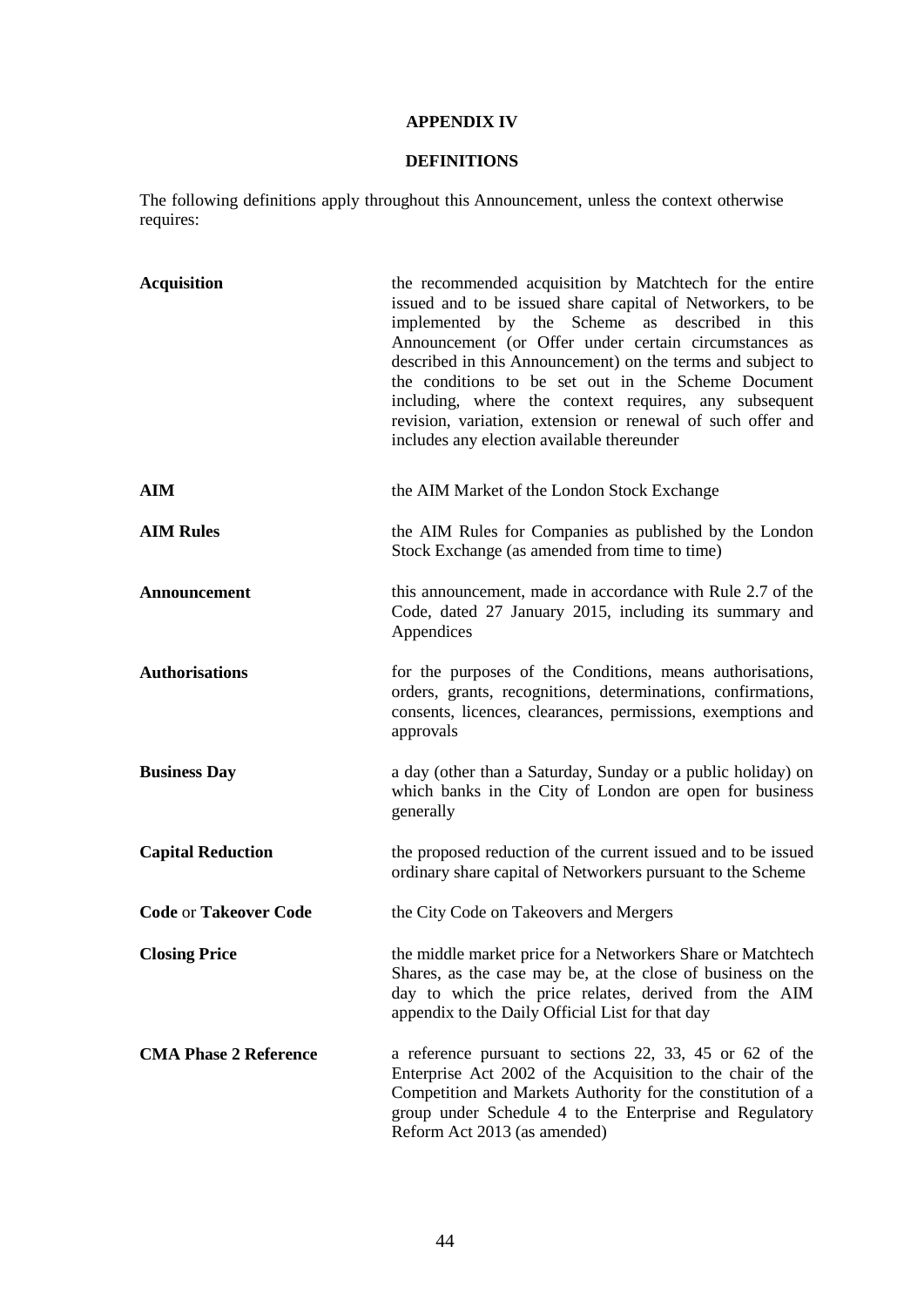| <b>Combined Group</b>                                           | following completion of the Acquisition, the combined<br>Matchtech Group and Networkers Group                                                                                                                                                                                                                                                                                                                  |
|-----------------------------------------------------------------|----------------------------------------------------------------------------------------------------------------------------------------------------------------------------------------------------------------------------------------------------------------------------------------------------------------------------------------------------------------------------------------------------------------|
| <b>Community</b>                                                | the European Community                                                                                                                                                                                                                                                                                                                                                                                         |
| <b>Companies Act</b>                                            | the Companies Act 2006, as amended from time to time                                                                                                                                                                                                                                                                                                                                                           |
| <b>Competition</b><br><b>Markets</b><br>and<br><b>Authority</b> | the independent public body which conducts second phase,<br>in-depth inquiries into mergers, markets and the regulation of<br>the major regulated industries in the United Kingdom (or any<br>successor body or bodies carrying out the same functions in<br>the United Kingdom from time to time)                                                                                                             |
| <b>Conditions</b>                                               | the conditions of the Acquisition, as set out in Appendix I to<br>this Announcement and to be set out in the Scheme<br>Document                                                                                                                                                                                                                                                                                |
| <b>Confidentiality Agreement</b>                                | has the meaning given to that term in paragraph 15 of this<br>Announcement                                                                                                                                                                                                                                                                                                                                     |
| Court                                                           | the High Court of Justice in England and Wales                                                                                                                                                                                                                                                                                                                                                                 |
| <b>Court Hearings</b>                                           | the Scheme Court Hearing and the Reduction Court Hearing                                                                                                                                                                                                                                                                                                                                                       |
| <b>Court Meeting</b>                                            | the meeting or meetings of the Scheme Shareholders (or the<br>relevant class or classes thereof) as may be convened<br>pursuant to an order of the Court under section 896 of the<br>Companies Act for the purposes of considering and, if<br>thought fit, approving the Scheme (with or without<br>amendment) including any adjournment thereof, notice of<br>which is to be contained in the Scheme Document |
| <b>Court Orders</b>                                             | the Scheme Court Order and the Reduction Court Order                                                                                                                                                                                                                                                                                                                                                           |
| <b>CREST</b>                                                    | the relevant system (as defined in the CREST Regulations)<br>for paperless settlement of share transfers and the holding of<br>shares in uncertificated form in respect of which Euroclear<br>UK & Ireland Limited is the Operator (as defined in the<br><b>CREST Regulations</b> )                                                                                                                            |
| <b>CREST Regulations</b>                                        | Uncertificated<br>Securities<br>2001<br>Regulations<br>(SI<br>the<br>2001/3755)                                                                                                                                                                                                                                                                                                                                |
| <b>Daily Official List</b>                                      | the Daily Official List published by the London Stock<br>Exchange                                                                                                                                                                                                                                                                                                                                              |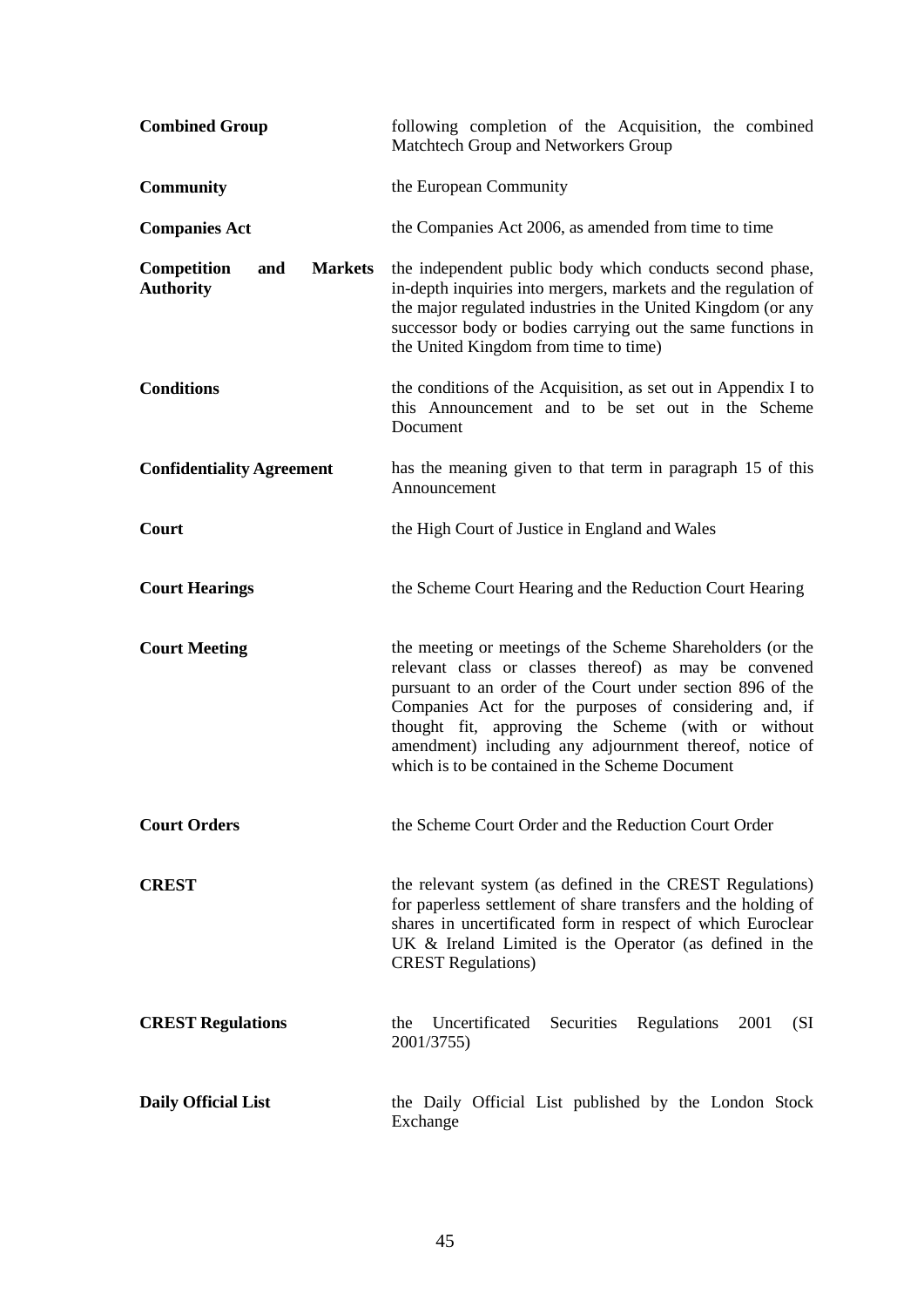| <b>EBITA</b>                                               | earnings before interest, tax and amortisation                                                                                                                                                                                                                                                                                                                                                                                                                                                                                                                                                                                                                                                                                                                                                                                                                                                                                           |
|------------------------------------------------------------|------------------------------------------------------------------------------------------------------------------------------------------------------------------------------------------------------------------------------------------------------------------------------------------------------------------------------------------------------------------------------------------------------------------------------------------------------------------------------------------------------------------------------------------------------------------------------------------------------------------------------------------------------------------------------------------------------------------------------------------------------------------------------------------------------------------------------------------------------------------------------------------------------------------------------------------|
| <b>Effective</b>                                           | in the context of the Acquisition: (i) if the Acquisition is<br>implemented by way of a Scheme, the Scheme having<br>become fully effective in accordance with its terms, upon the<br>delivery of the Court Order and Statement of Capital relating<br>to the Capital Reduction to the Registrar of Companies and,<br>if the Court so orders, registration by the Registrar of<br>Companies; or (ii) if the Acquisition is implemented by way<br>of an Offer, the Offer having been declared or become<br>unconditional in all respects in accordance with the<br>requirements of the Code                                                                                                                                                                                                                                                                                                                                               |
| <b>Effective Date</b>                                      | the date upon which:                                                                                                                                                                                                                                                                                                                                                                                                                                                                                                                                                                                                                                                                                                                                                                                                                                                                                                                     |
|                                                            | (a) the Scheme becomes Effective; or                                                                                                                                                                                                                                                                                                                                                                                                                                                                                                                                                                                                                                                                                                                                                                                                                                                                                                     |
|                                                            | (b) if Matchtech elects and the Takeover Panel consents to<br>implement the Acquisition by way of an Offer, the Offer<br>becomes Effective                                                                                                                                                                                                                                                                                                                                                                                                                                                                                                                                                                                                                                                                                                                                                                                               |
| <b>EPS</b>                                                 | earnings per share                                                                                                                                                                                                                                                                                                                                                                                                                                                                                                                                                                                                                                                                                                                                                                                                                                                                                                                       |
| <b>Fairly Disclosed</b>                                    | the information which has been fairly disclosed: (i) in any<br>document delivered prior to the date of this Announcement<br>by or on behalf of Networkers to Matchtech or Matchtech's<br>financial, accounting, tax or legal advisers (specifically as<br>Matchtech's advisers in relation to the Acquisition),<br>including not limited to minutes so delivered of any<br>disclosure meetings and any information disclosed in<br>electronic form by way of a data room or otherwise; (ii) in<br>Networkers' 2013 Annual Report, Networkers'<br>interim<br>results for the six month period to 30 June 2014 or<br>Networkers' trading update for the year ended 31 December<br>2014 as provided to Matchtech prior to the date of this<br>Announcement; (iii) in any public announcement by<br>Networkers published through a Regulatory Information<br>Service prior to the date of this Announcement; or (iv) in this<br>Announcement |
| <b>FCA</b> or <b>Financial Conduct</b><br><b>Authority</b> | the U.K. Financial Conduct Authority or its successor from<br>time to time                                                                                                                                                                                                                                                                                                                                                                                                                                                                                                                                                                                                                                                                                                                                                                                                                                                               |
| <b>Finance Documents</b>                                   | (a) the HSBC Facility Agreement;                                                                                                                                                                                                                                                                                                                                                                                                                                                                                                                                                                                                                                                                                                                                                                                                                                                                                                         |
|                                                            | (b) the floating charge between HSBC and Matchtech<br>Group (UK) Limited;                                                                                                                                                                                                                                                                                                                                                                                                                                                                                                                                                                                                                                                                                                                                                                                                                                                                |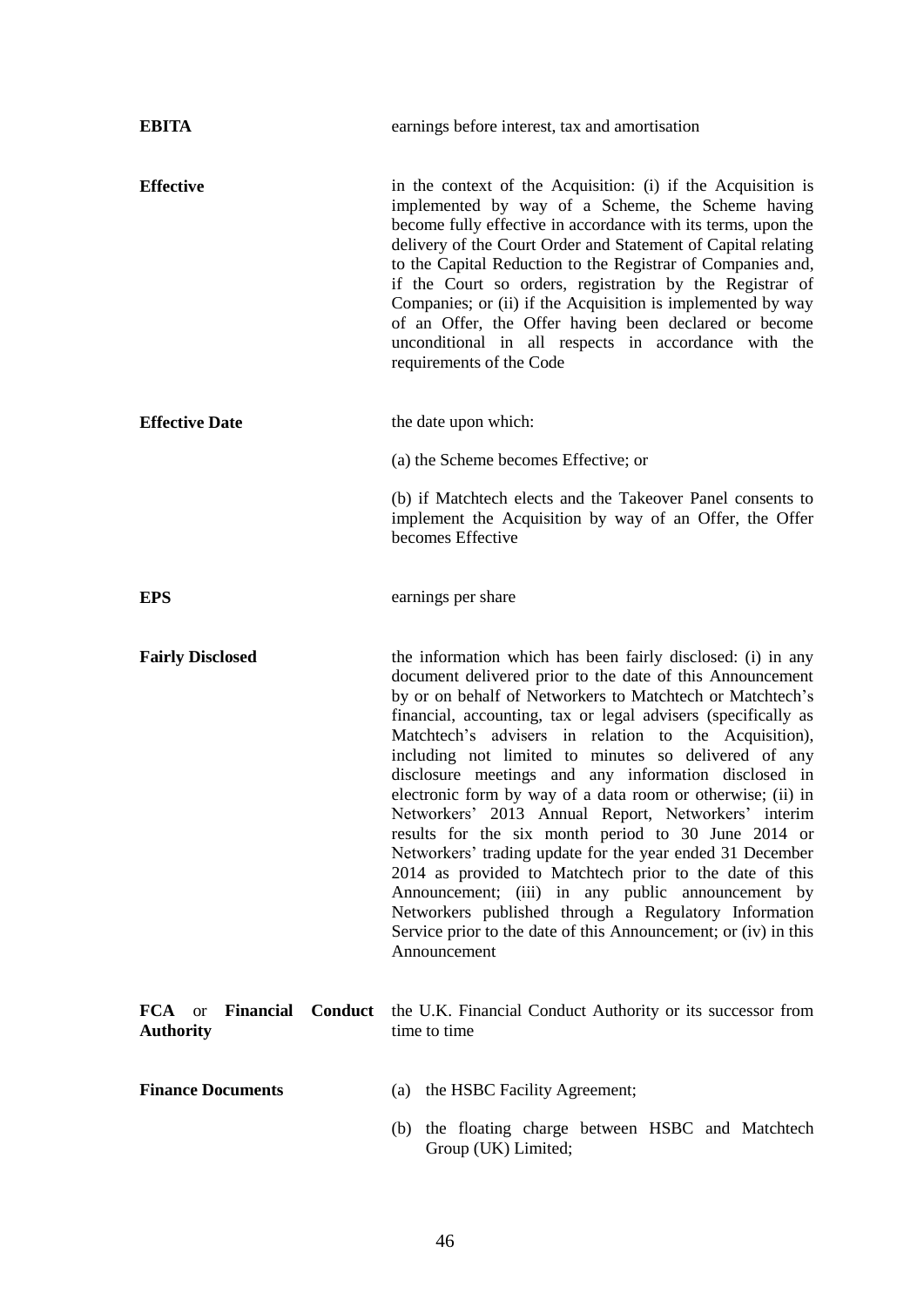|                                 | (c) the floating charge between HSBC and Connectus<br>Technology Ltd;                                                                                                                                                 |
|---------------------------------|-----------------------------------------------------------------------------------------------------------------------------------------------------------------------------------------------------------------------|
|                                 | (d) the floating charge between HSBC and Barclay Meade<br>Ltd;                                                                                                                                                        |
|                                 | (e) the floating charge between HSBC and Alderwood<br>Education Ltd;                                                                                                                                                  |
|                                 | the deed of priority between (1) HSBC, (2) HSBC<br>(f)<br>Invoice Finance (UK) Limited (3) Matchtech Group UK<br>Limited, (4) Connectus Technology Ltd, (5) Barclay<br>Meade Ltd and (6) Alderwood Education Ltd; and |
|                                 | (g) the fee letter from HSBC to Matchtech                                                                                                                                                                             |
| <b>Forms of Proxy</b>           | the forms of proxy in connection with each of the Court<br>Meeting and the General Meeting, which shall accompany<br>the Scheme Document                                                                              |
| <b>General Meeting</b>          | the general meeting (or any adjournment, postponement or<br>reconvention thereof) of Networkers to be convened in<br>connection with the Scheme, notice of which is to be<br>contained in the Scheme Document         |
| <b>HSBC</b>                     | has the meaning given to that term in paragraph 11 of this<br>Announcement                                                                                                                                            |
| <b>HSBC Facility Agreement</b>  | has the meaning given to that term in paragraph 11 of this<br>Announcement                                                                                                                                            |
| <b>Irrevocable Undertakings</b> | the irrevocable undertakings to vote (or procure votes) in<br>favour of the Acquisition from Networkers Shareholders<br>received by Matchtech, details of which are set out in<br>Appendix III to this Announcement   |
| <b>ISIN</b>                     | <b>International Securities Identification Number</b>                                                                                                                                                                 |
| Liberum                         | Liberum Capital Limited                                                                                                                                                                                               |
| <b>Lock-Up Agreements</b>       | has the meaning given to that term in paragraph 15 of this<br>Announcement                                                                                                                                            |
| <b>London Stock Exchange</b>    | London Stock Exchange plc                                                                                                                                                                                             |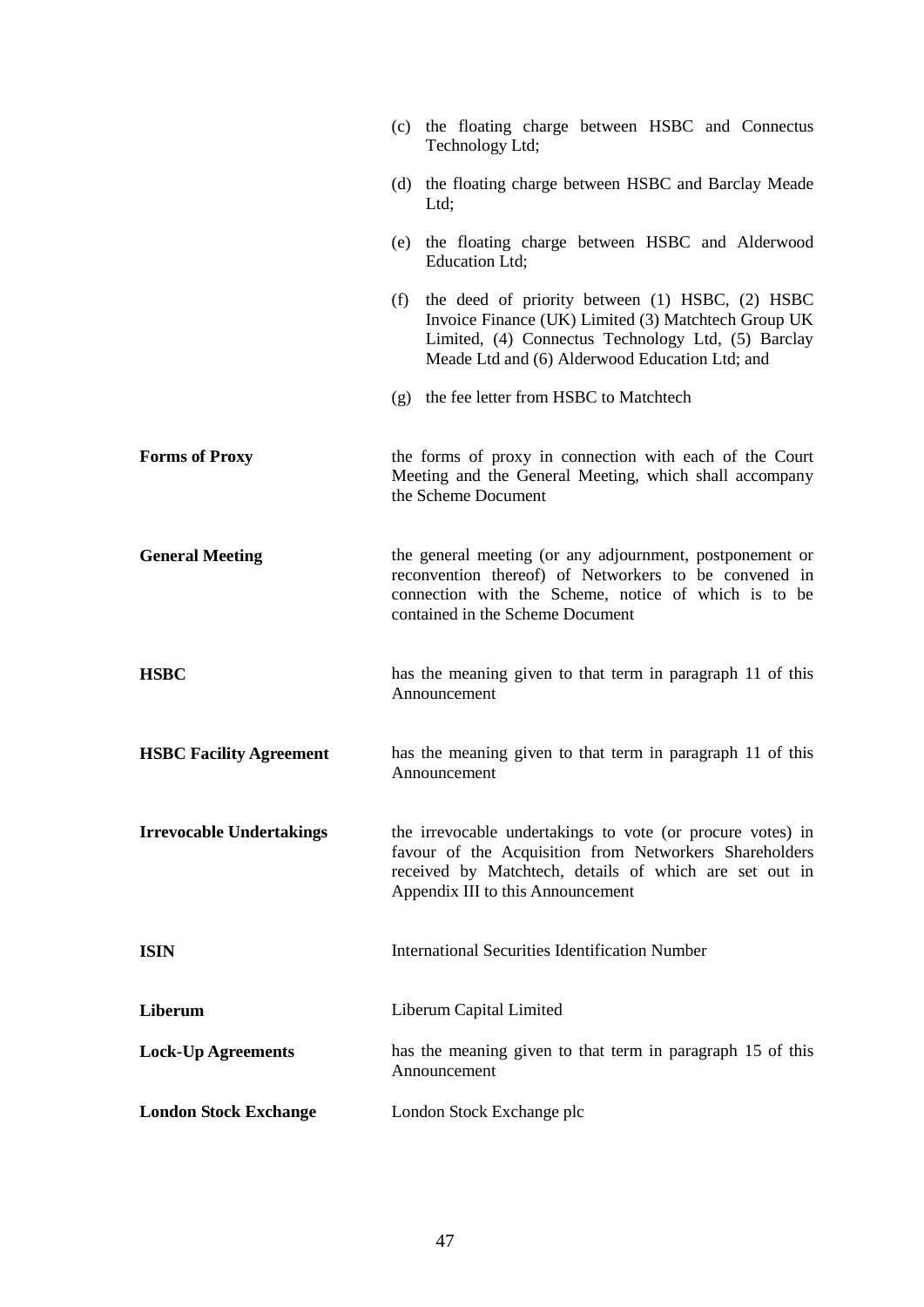| <b>Long Stop Date</b>                          | 30 June 2015, or such later date, if any, as Matchtech and<br>Networkers may, subject to the Takeover Code and the<br>consent of the Panel, agree and, if required, the Court may<br>approve                                         |
|------------------------------------------------|--------------------------------------------------------------------------------------------------------------------------------------------------------------------------------------------------------------------------------------|
| <b>Matchtech</b>                               | Matchtech Group plc, a public limited company incorporated<br>in England and Wales with registered number 4426322 and<br>with its registered address at 1450 Parkway, Solent Business<br>Park, Whiteley, Fareham, Hampshire PO15 7AF |
| <b>Matchtech Board</b>                         | the board of directors of Matchtech                                                                                                                                                                                                  |
| <b>Matchtech Directors</b>                     | the directors of Matchtech and Matchtech Director means<br>any one of them                                                                                                                                                           |
| <b>Matchtech Group</b>                         | Matchtech and its subsidiary undertakings and associated<br>undertakings                                                                                                                                                             |
| <b>Matchtech Shareholders</b>                  | holders of Matchtech Shares                                                                                                                                                                                                          |
| <b>Matchtech Shares</b>                        | the ordinary shares of £0.01 each in the capital of Matchtech                                                                                                                                                                        |
| 2014<br>Matchtech's<br>Annual<br><b>Report</b> | the Annual Report and Accounts of Matchtech for the<br>financial year ended 31 July 2014                                                                                                                                             |
| <b>Meetings</b>                                | the Court Meeting and the General Meeting                                                                                                                                                                                            |
| <b>Networkers</b>                              | Networkers International plc, a public limited company<br>incorporated in England and Wales with registered number<br>03950639 and with its registered office at Hanover Place, 8<br>Ravensbourne Road, Bromley BR1 1HP              |
| <b>Networkers Board</b>                        | the board of directors of Networkers                                                                                                                                                                                                 |
| <b>Networkers Directors</b>                    | the directors of Networkers and Networkers Director means<br>any one of them                                                                                                                                                         |
| <b>Networkers Group</b>                        | Networkers and its subsidiary undertakings and associated<br>undertakings and, where the context permits, each of them                                                                                                               |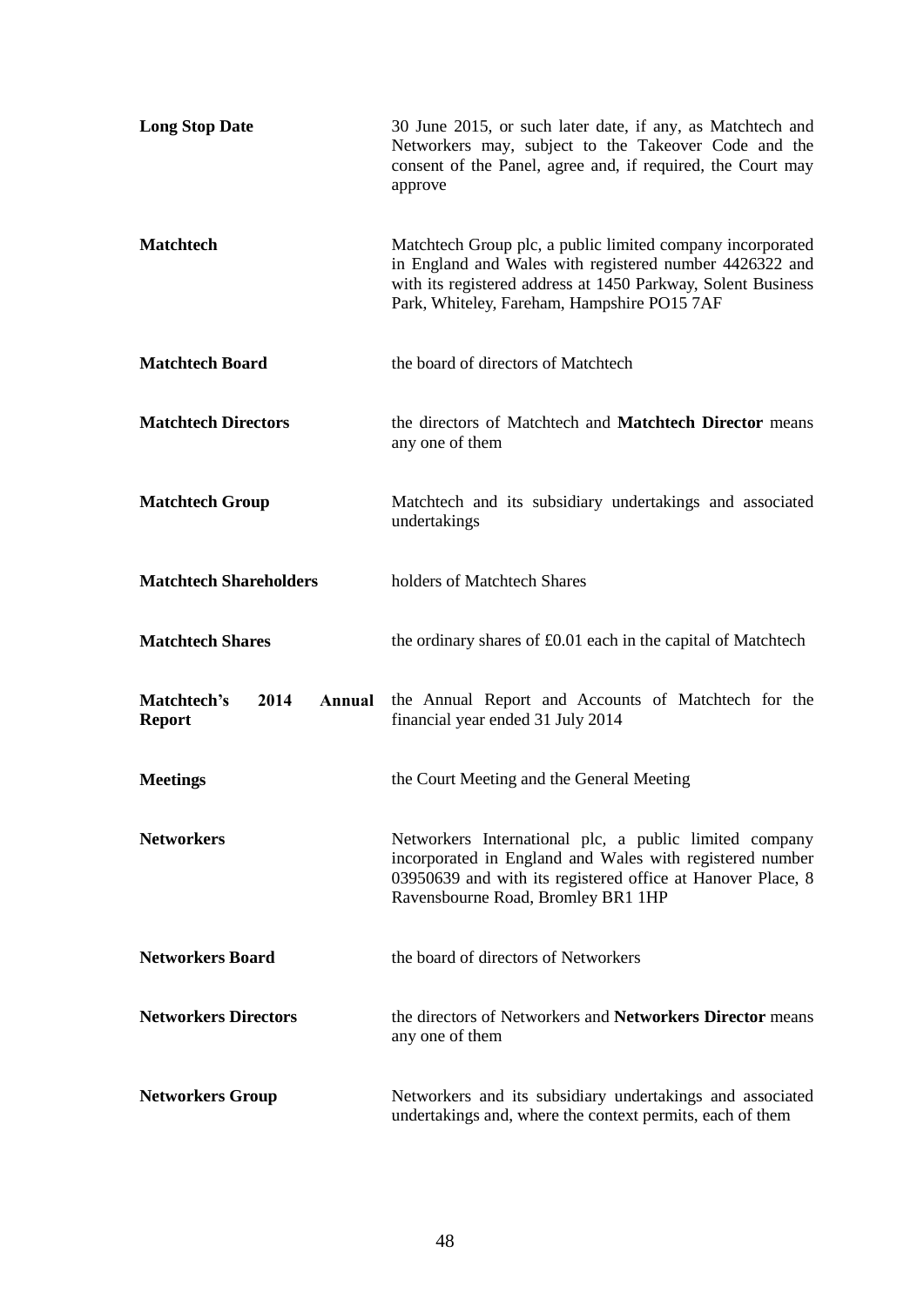| <b>Networkers Share Schemes</b>                       | the Networkers International plc Share Option Scheme, the<br>Networkers International plc EMI Scheme, the Networkers<br>International plc 2007 Approved Share Option Scheme and<br>the Networkers International plc 2014 Unapproved Share<br><b>Option Plan</b>                                                                                                                           |
|-------------------------------------------------------|-------------------------------------------------------------------------------------------------------------------------------------------------------------------------------------------------------------------------------------------------------------------------------------------------------------------------------------------------------------------------------------------|
| <b>Networkers Shareholders</b>                        | holders of Networkers Shares                                                                                                                                                                                                                                                                                                                                                              |
| <b>Networkers Shares</b>                              | the ordinary shares of £0.01 each in the capital of Networkers                                                                                                                                                                                                                                                                                                                            |
| Networkers'<br>2013<br><b>Annual</b><br><b>Report</b> | the Annual Report and Accounts of Networkers for the year<br>ended 31 December 2013                                                                                                                                                                                                                                                                                                       |
| <b>New Matchtech Shares</b>                           | the new Matchtech Shares to be issued to Scheme<br>Shareholders in connection with the Acquisition                                                                                                                                                                                                                                                                                        |
| <b>New Networkers Shares</b>                          | the new Networkers Shares to be issued credited as fully paid<br>pursuant to and in accordance with the Scheme                                                                                                                                                                                                                                                                            |
| <b>NFI</b>                                            | Net Fee Income                                                                                                                                                                                                                                                                                                                                                                            |
| <b>Numis</b>                                          | Numis Securities Limited                                                                                                                                                                                                                                                                                                                                                                  |
| <b>Offer or Takeover Offer</b>                        | should the Acquisition be implemented by way of a takeover<br>offer as defined in Chapter 3 of Part 28 of the Companies<br>Act, the recommended offer to be made by or on behalf of<br>Matchtech to acquire the entire issued and to be issued share<br>capital of Networkers and, where the context admits, any<br>subsequent revision, variation, extension or renewal of such<br>offer |
| <b>Offer Document</b>                                 | in the event Matchtech elects to implement the Acquisition<br>by means of an Offer, the document containing the Offer to<br>be sent to Networkers Shareholders                                                                                                                                                                                                                            |
| <b>Opening Position Disclosure</b>                    | has the meaning given to that term in the Code                                                                                                                                                                                                                                                                                                                                            |
| <b>Reduction Court Hearing</b>                        | the hearing (or any adjournment thereof) at which the<br>Reduction Court Order will be sought                                                                                                                                                                                                                                                                                             |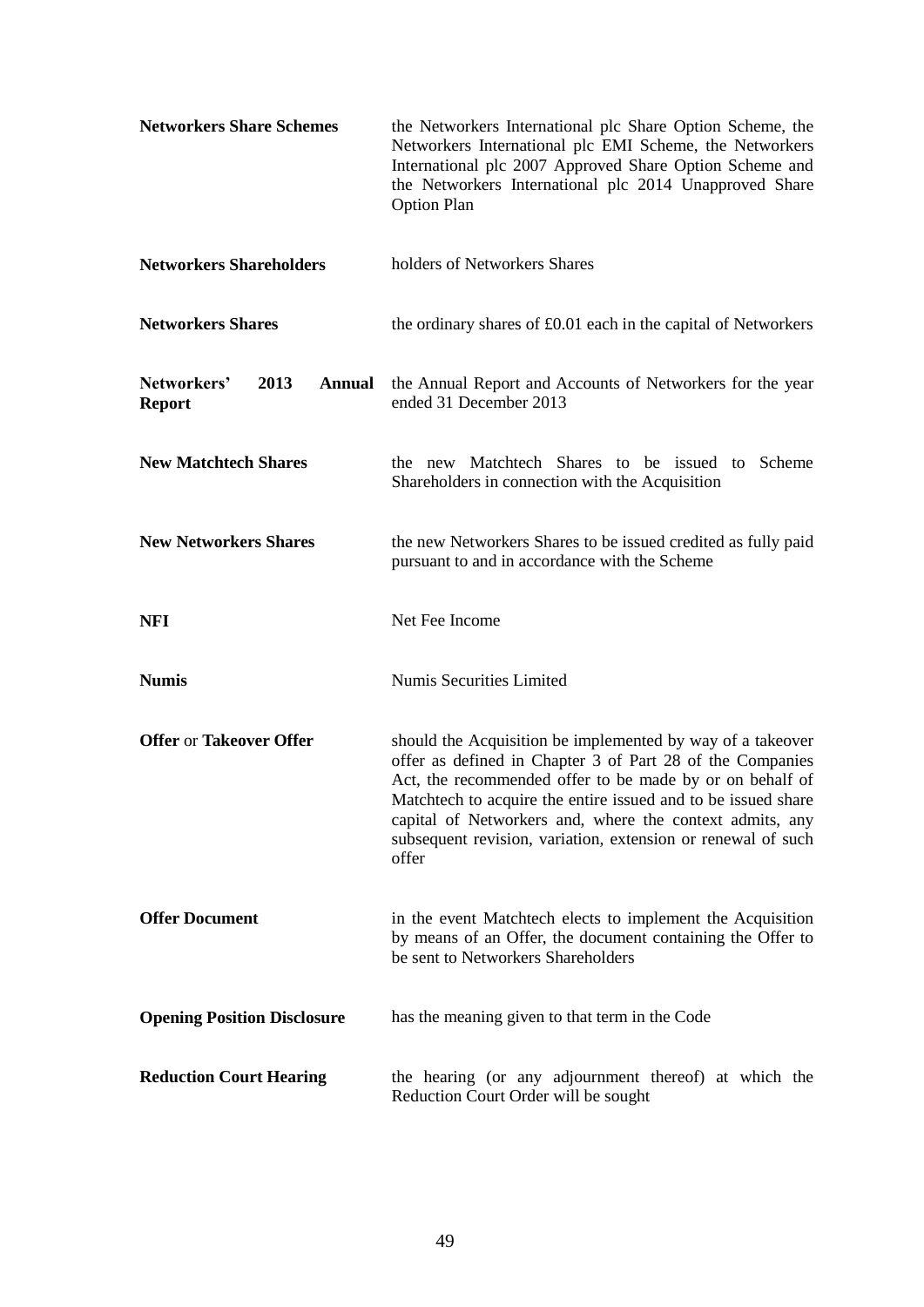| <b>Reduction Court Order</b>                                            | the order of the Court under section 648 of the Companies<br>Act confirming the Capital Reduction                                                                                                                                                                                                                                                                                                                       |
|-------------------------------------------------------------------------|-------------------------------------------------------------------------------------------------------------------------------------------------------------------------------------------------------------------------------------------------------------------------------------------------------------------------------------------------------------------------------------------------------------------------|
| <b>Registrar of Companies</b> or<br><b>Companies House</b>              | the Registrar of Companies in England and Wales                                                                                                                                                                                                                                                                                                                                                                         |
| <b>Regulation</b>                                                       | Council Regulation (EC) No139/2004                                                                                                                                                                                                                                                                                                                                                                                      |
| <b>Regulatory Information Service</b>                                   | any information service authorised from time to time by the<br>purposes of disseminating regulatory<br>FCA for the<br>announcements                                                                                                                                                                                                                                                                                     |
| <b>Resolutions</b>                                                      | the resolutions to be proposed by Networkers at the General<br>Meeting in connection with, amongst other things, the<br>approval of the Scheme and confirmation of the Capital<br>Reduction, the amendment of Networkers' articles of<br>association and such other matters as may be necessary to<br>implement the Scheme and the delisting of the Networkers<br><b>Shares</b>                                         |
| <b>Restricted Jurisdiction</b>                                          | any jurisdiction where local laws or regulations may result in<br>a significant risk of civil, regulatory or criminal exposure if<br>information concerning the Acquisition is sent or made<br>available in that jurisdiction                                                                                                                                                                                           |
| <b>Scheme</b><br><b>Scheme</b><br>of<br><b>or</b><br><b>Arrangement</b> | the scheme of arrangement under Part 26 of the Companies<br>Act proposed to be entered into between Networkers and the<br>Scheme Shareholders to be described in the Scheme<br>Document, the principal terms of which are set out in this<br>Announcement (with or subject to any modification, addition<br>or condition which Networkers and Matchtech may agree<br>and, if required, the Court may approve or impose) |
| <b>Scheme Court Hearing</b>                                             | the hearing of the Court to sanction the Scheme under section<br>899 of the Companies Act and if such hearing is adjourned<br>references to commencement of any such hearing shall mean<br>the commencement of the final adjournment thereof                                                                                                                                                                            |
| <b>Scheme Court Order</b>                                               | the order of the Court sanctioning the Scheme under section<br>899 of the Companies Act                                                                                                                                                                                                                                                                                                                                 |
| <b>Scheme Document</b>                                                  | the document to be dispatched to Networkers Shareholders<br>containing the terms and conditions of the Acquisition and                                                                                                                                                                                                                                                                                                  |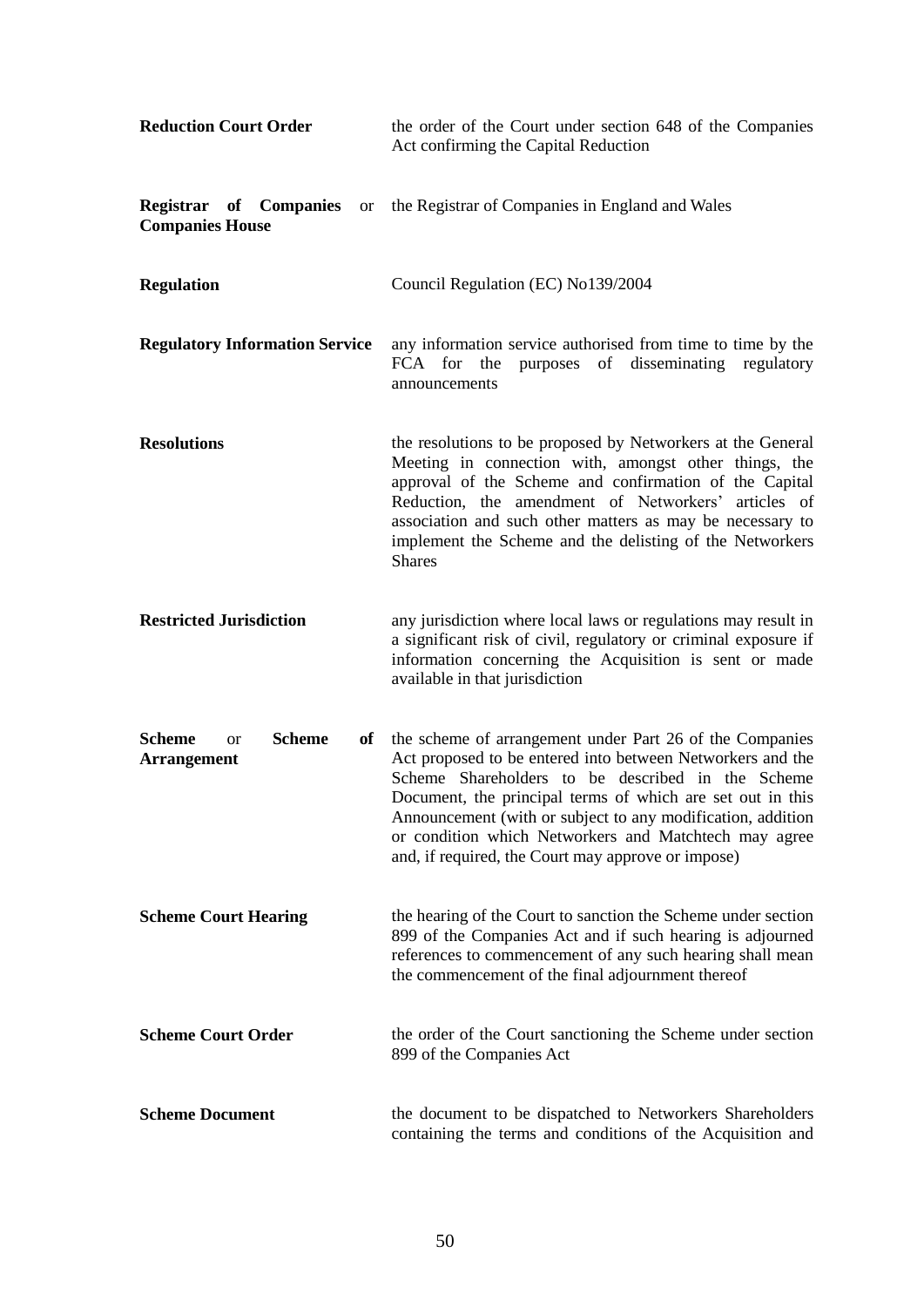|                                                                      | the particulars required by section 897 of the Companies Act                                                                                                                                                                                                                                                                                                                                                                               |
|----------------------------------------------------------------------|--------------------------------------------------------------------------------------------------------------------------------------------------------------------------------------------------------------------------------------------------------------------------------------------------------------------------------------------------------------------------------------------------------------------------------------------|
| <b>Scheme Record Time</b>                                            | the time and date specified in the Scheme Document,<br>expected to be 6.00 p.m. on the Business Day immediately<br>prior to the date of the Reduction Court Hearing                                                                                                                                                                                                                                                                        |
| <b>Scheme Shareholders</b>                                           | holders of Scheme Shares                                                                                                                                                                                                                                                                                                                                                                                                                   |
| <b>Scheme Shares</b>                                                 | shall mean:                                                                                                                                                                                                                                                                                                                                                                                                                                |
|                                                                      | Networkers Shares in issue at the date of the Scheme<br>(i)<br>Document;                                                                                                                                                                                                                                                                                                                                                                   |
|                                                                      | (ii) any Networkers Shares issued after the date of the<br>Scheme Document and prior to the Voting Record Time;<br>and                                                                                                                                                                                                                                                                                                                     |
|                                                                      | (iii) any Networkers Shares issued at or after the Voting<br>Record Time but at or prior to the Scheme Record Time<br>in respect of which the original or any subsequent<br>holder thereof is bound by the Scheme, or shall by such<br>time have agreed in writing to be bound by the Scheme,                                                                                                                                              |
|                                                                      | in each case, save for any Networkers Shares legally or<br>beneficially held by any member of the Matchtech Group                                                                                                                                                                                                                                                                                                                          |
| <b>Statement of Capital</b>                                          | the statement of capital (approved by the Court) showing,<br>with respect to Networkers' share capital as altered by the<br>Reduction Court Order, the information required by section<br>649 of the Companies Act                                                                                                                                                                                                                         |
| subsidiary undertaking,<br>associated undertaking and<br>undertaking | shall have the meanings given by the Companies Act                                                                                                                                                                                                                                                                                                                                                                                         |
| <b>Takeover Panel or Panel</b>                                       | the UK Panel on Takeovers and Mergers                                                                                                                                                                                                                                                                                                                                                                                                      |
| <b>Third Party</b>                                                   | a central bank, government or governmental, quasi-<br>supranational,<br>governmental,<br>statutory,<br>regulatory,<br>environmental or investigative body or<br>professional,<br>authority (including any anti-trust or merger control<br>authority), court, trade agency, professional association,<br>institution, works council, employee representative body or<br>any other body or person whatsoever in any relevant<br>jurisdiction |